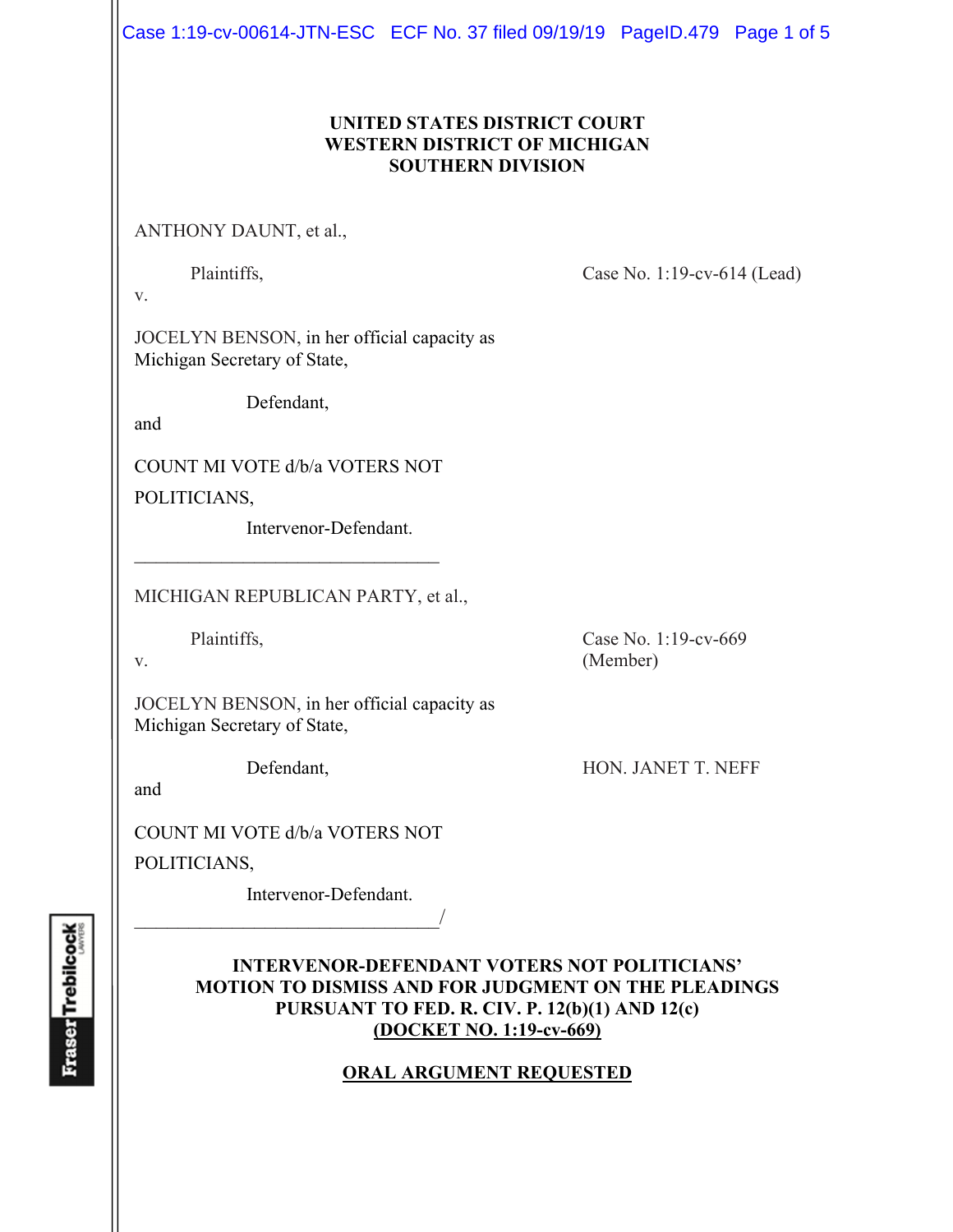NOW COMES Intervenor-Defendant Count MI Vote, d/b/a Voters Not Politicians ("Voters Not Politicians"), a Michigan non-profit corporation, by and through its attorneys, Fraser Trebilcock Davis & Dunlap, P.C. and the Campaign Legal Center, bringing this Motion to Dismiss and for Judgment on the Pleadings pursuant to Fed. R. Civ. P. 12(b)(1) and 12(c) in the case of *Michigan Republican Party, et al. v. Jocelyn Benson, et al.* (Docket No. 1:19-cv-669), and in support of its motion, states the following:

1. Plaintiffs' Complaint for Declaratory and Injunctive Relief in this case (Docket No. 1:19-cv-669) asks this Court to render a declaratory ruling that Plaintiffs are being denied their rights of free speech and association guaranteed under the First Amendment and their right to equal protection of the law guaranteed under the Fourteenth Amendment by the constitutional qualifications and procedures for selection of candidates to serve as members of the new Independent Citizens Redistricting Commission created by the voters' approval of Proposal 18- 2 in the last general election.

2. In their Complaint and the Declarations accompanying their pending Motion for Preliminary Injunction in this case, the individual Plaintiffs have expressed a desire to serve on the new Commission and represented that they would make application for appointment to do so but-for the challenged restrictions, but the Complaint and Motion for Preliminary Injunction have asked the Court to enjoin Defendant Secretary of State from taking any action for implementation of the new Commission, thus rendering it a nullity.

3. By this motion, Intervenor-Defendant Voters Not Politicians requests that Plaintiffs' Complaint be dismissed for lack of subject matter jurisdiction with respect to the claims of the individual Plaintiffs pursuant to Fed. R. Civ. P. 12(b)(1), but also requests that the Court address Plaintiffs' constitutional challenges and grant a final judgment in favor of the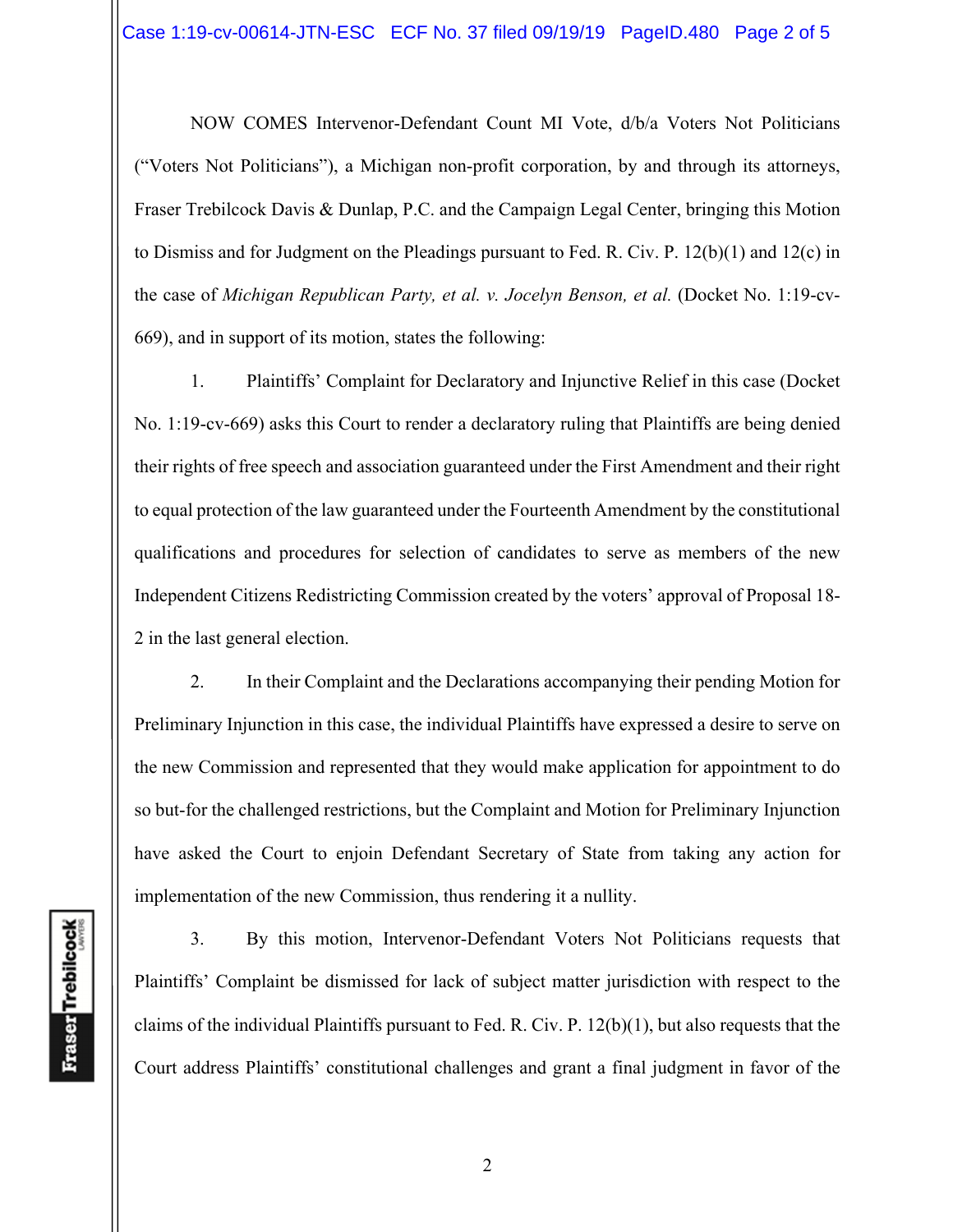Defendant and Intervenor-Defendant on the pleadings pursuant to Fed. R. Civ. P. 12(c) with respect to all of the Plaintiffs' claims as an additional, separate form of relief in order to facilitate complete and efficient final adjudication and review of all of the issues presented in this matter.

4. As explained in the accompanying brief, the individual Plaintiffs lack Article III standing to raise the constitutional challenges asserted in this case. Plaintiffs' Complaint should therefore be dismissed for lack of subject matter jurisdiction pursuant to Fed. R. Civ. P.  $12(b)(1)$ .

5. As explained in the accompanying brief, the Plaintiffs' Complaint has failed to state a claim for which relief can be granted because the allegations stated therein have not established, and cannot establish, a denial or infringement of any rights guaranteed under the First Amendment or the Equal Protection Clause of the Fourteenth Amendment. Judgment should therefore be granted in favor of the Defendant and Intervenor-Defendant on the pleadings pursuant to Fed. R. Civ. P. 12(c).

 WHEREFORE, Intervenor-Defendant Count MI Vote, d/b/a Voters Not Politicians respectfully requests that this Honorable Court dismiss Plaintiffs' Complaint for lack of subject matter jurisdiction pursuant to Fed. R. Civ. P.  $12(b)(1)$  with respect to the individual Plaintiffs, and that upon consideration of Plaintiffs' constitutional challenges, the Court also grant a final judgment in favor of the Defendant and Intervenor-Defendant on the pleadings against all of the Plaintiffs pursuant to Fed. R. Civ. P. 12(c).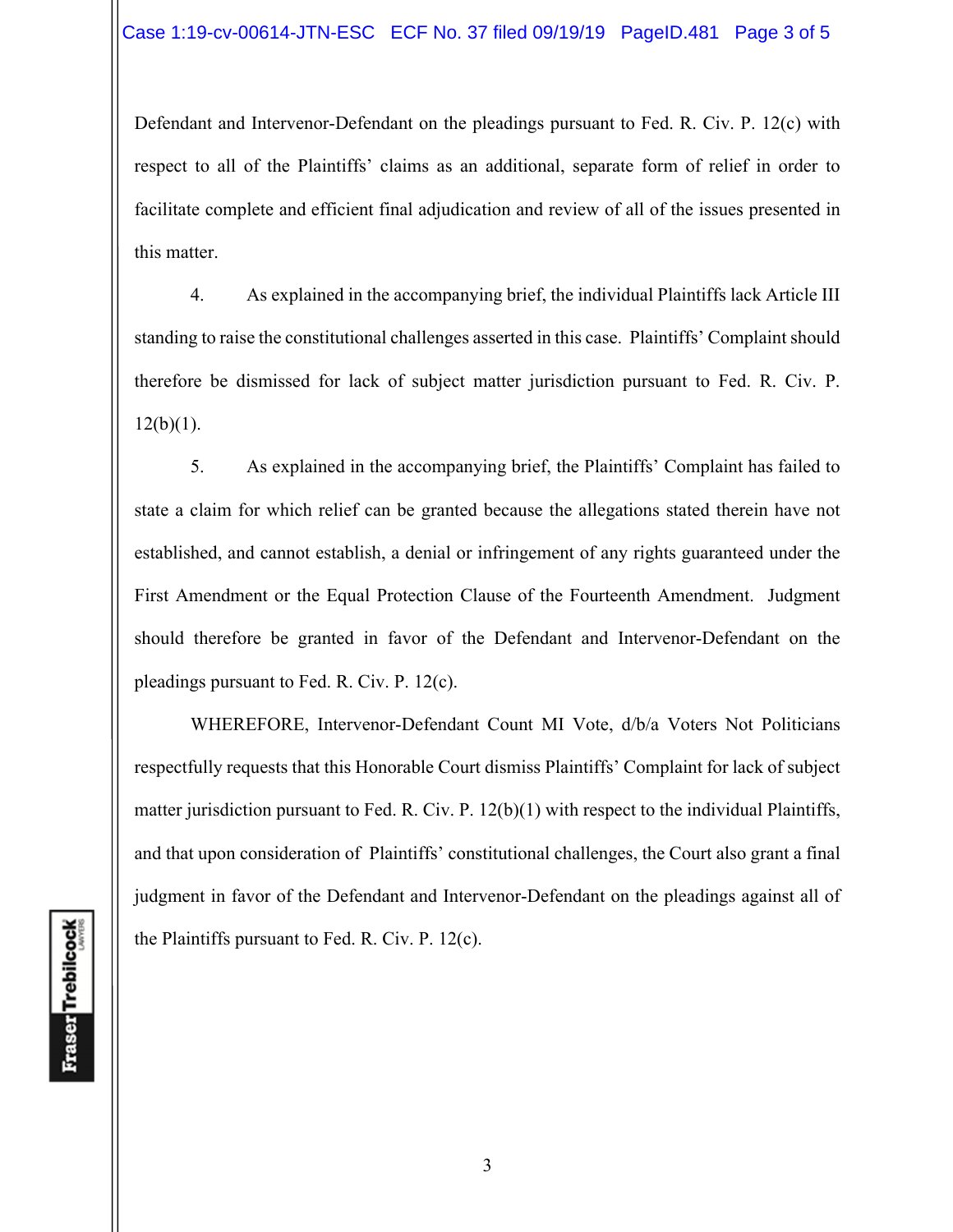### Case 1:19-cv-00614-JTN-ESC ECF No. 37 filed 09/19/19 PageID.482 Page 4 of 5

*Respectfully submitted*,

 Fraser Trebilcock Davis & Dunlap, P.C. Attorneys for Intervenor-Defendant Count MI Vote, d/b/a Voters Not Politicians

Dated: September 19, 2019 By: /s/ Graham K. Crabtree

Peter D. Houk (P15155) Graham K. Crabtree (P31590) Jonathan E. Raven (P25390) Ryan K. Kauffman (P65357) 124 W. Allegan, Suite 1000 Lansing, Michigan 48933 (517) 482-5800

and and state of the state of the state of the state of the state of the state of the state of the state of the state of the state of the state of the state of the state of the state of the state of the state of the state

 Paul M. Smith Mark Gaber Campaign Legal Center 1101 14th Street N.W., Suite 400 Washington D.C. 20005

Annabelle Harless 73 W. Monroe Street, Suite 302 Chicago, Illinois 60603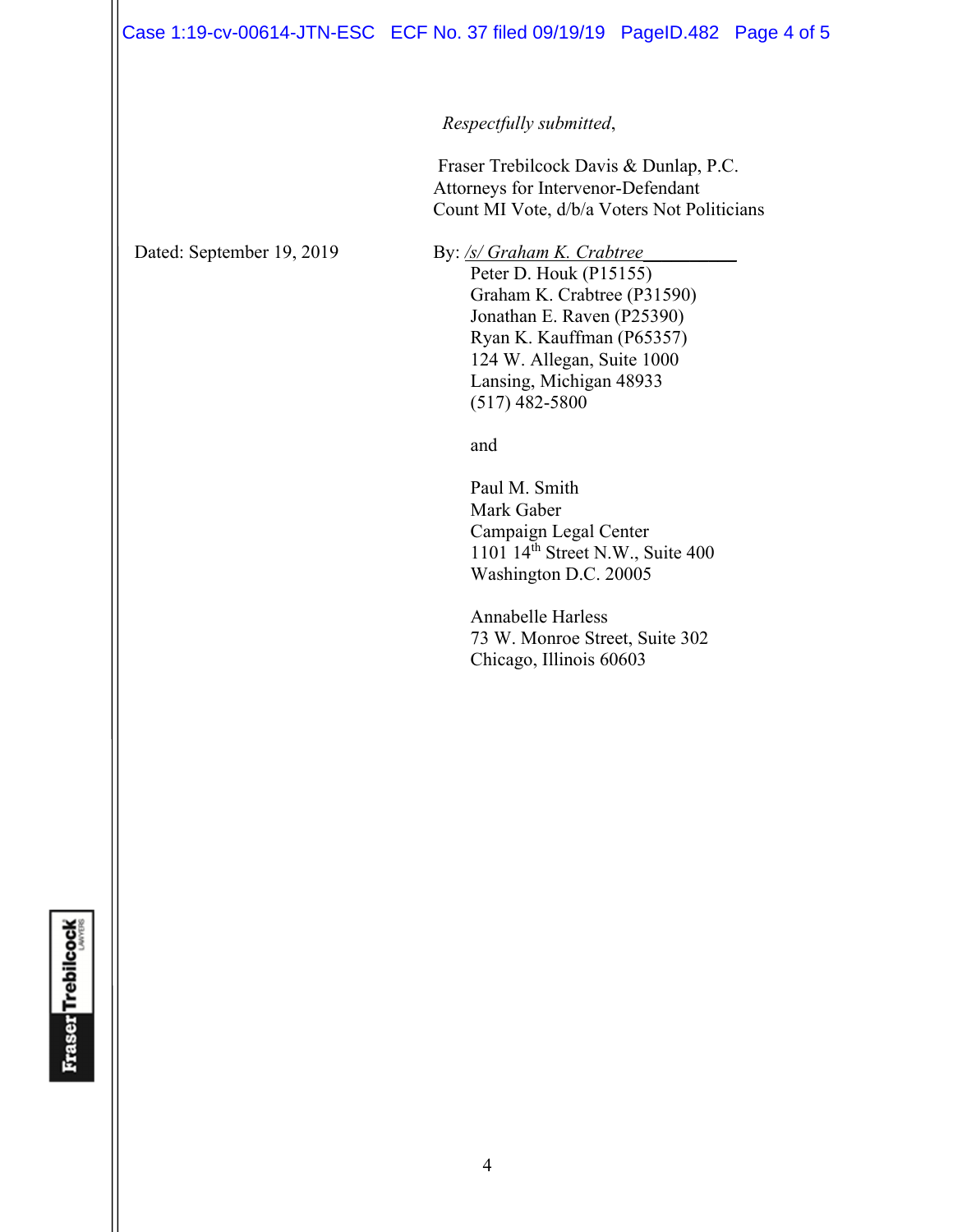Case 1:19-cv-00614-JTN-ESC ECF No. 37 filed 09/19/19 PageID.483 Page 5 of 5

### **CERTIFICATE OF SERVICE**

I hereby certify that on September 19, 2019, I electronically filed the foregoing paper with the Clerk of the Court using the ECF system which will send notification of such filing to the attorneys of record.

*Respectfully submitted*,

**FRASER TREBILCOCK DAVIS & DUNLAP, P.C.** Attorneys for Intervenor-Defendant Count MI Vote d/b/a Voters Not Politicians

Dated: September 19, 2019 By: /s/ Graham K. Crabtree

Graham K. Crabtree (P31590) 124 W. Allegan, Suite 1000 Lansing, Michigan 48933 (517) 482-5800

**Fraser** Trebilcock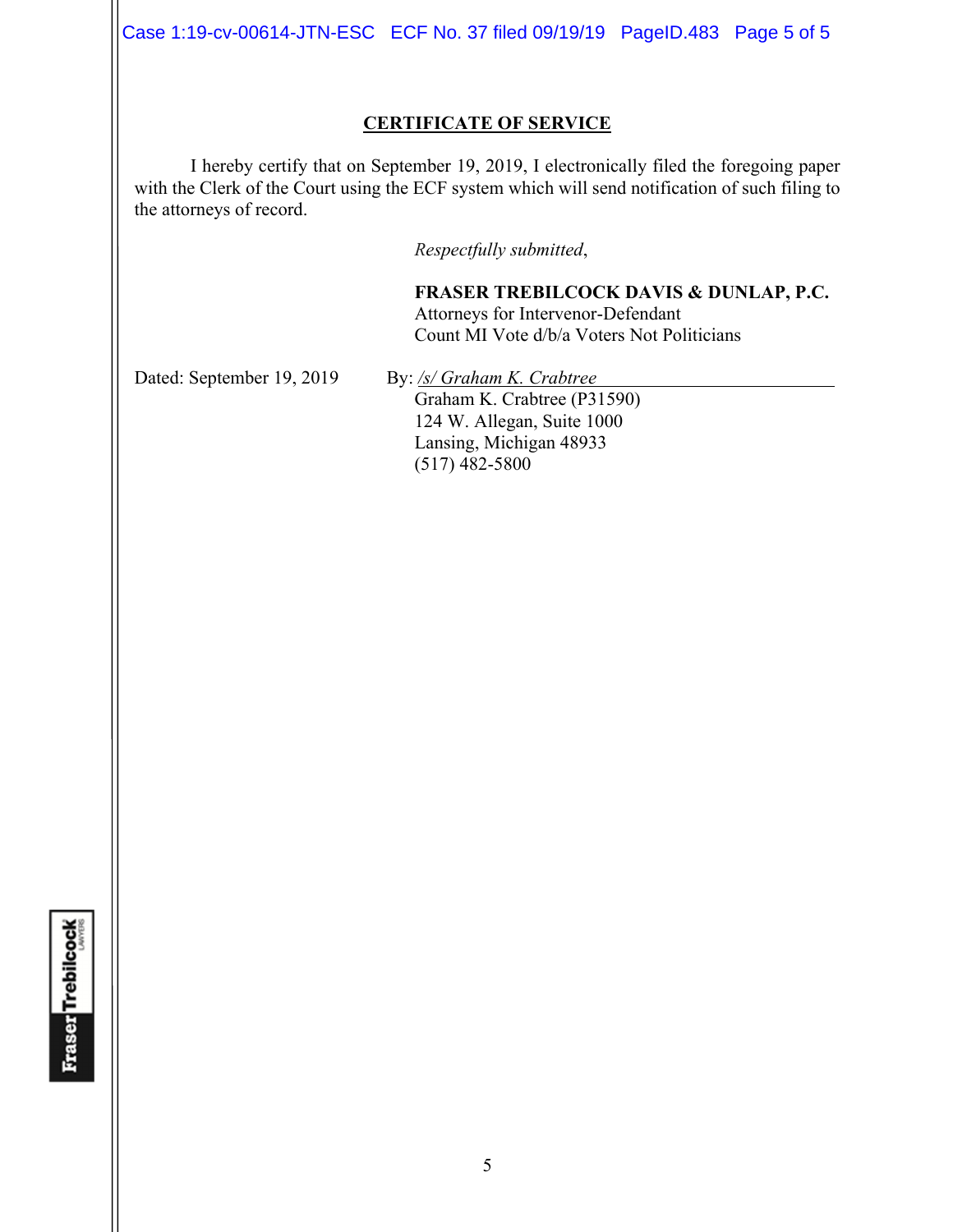Case 1:19-cv-00614-JTN-ESC ECF No. 38 filed 09/19/19 PageID.484 Page 1 of 39

### **UNITED STATES DISTRICT COURT WESTERN DISTRICT OF MICHIGAN SOUTHERN DIVISION**

ANTHONY DAUNT, et al.,

Plaintiffs, Case No. 1:19-cv-614 (Lead)

v.

JOCELYN BENSON, in her official capacity as Michigan Secretary of State,

Defendant,

and

COUNT MI VOTE d/b/a VOTERS NOT

 $\mathcal{L}_\text{max}$  , where  $\mathcal{L}_\text{max}$  , we have the set of  $\mathcal{L}_\text{max}$ 

POLITICIANS,

Intervenor-Defendant.

MICHIGAN REPUBLICAN PARTY, et al.,

Plaintiffs, Case No. 1:19-cv-669

v. (Member)

JOCELYN BENSON, in her official capacity as Michigan Secretary of State,

Defendant, HON. JANET T. NEFF

and

COUNT MI VOTE d/b/a VOTERS NOT

 $\overline{\phantom{a}}$ 

POLITICIANS,

Intervenor-Defendant.

### **INTERVENOR-DEFENDANT VOTERS NOT POLITICIANS' BRIEF IN SUPPORT OF MOTION TO DISMISS AND FOR JUDGMENT ON THE PLEADINGS PURSUANT TO FED. R. CIV. P. 12(b)(1) AND 12(c) (DOCKET NO. 1:19-cv-669)**

# **ORAL ARGUMENT REQUESTED**

**Fraser Trebilcock**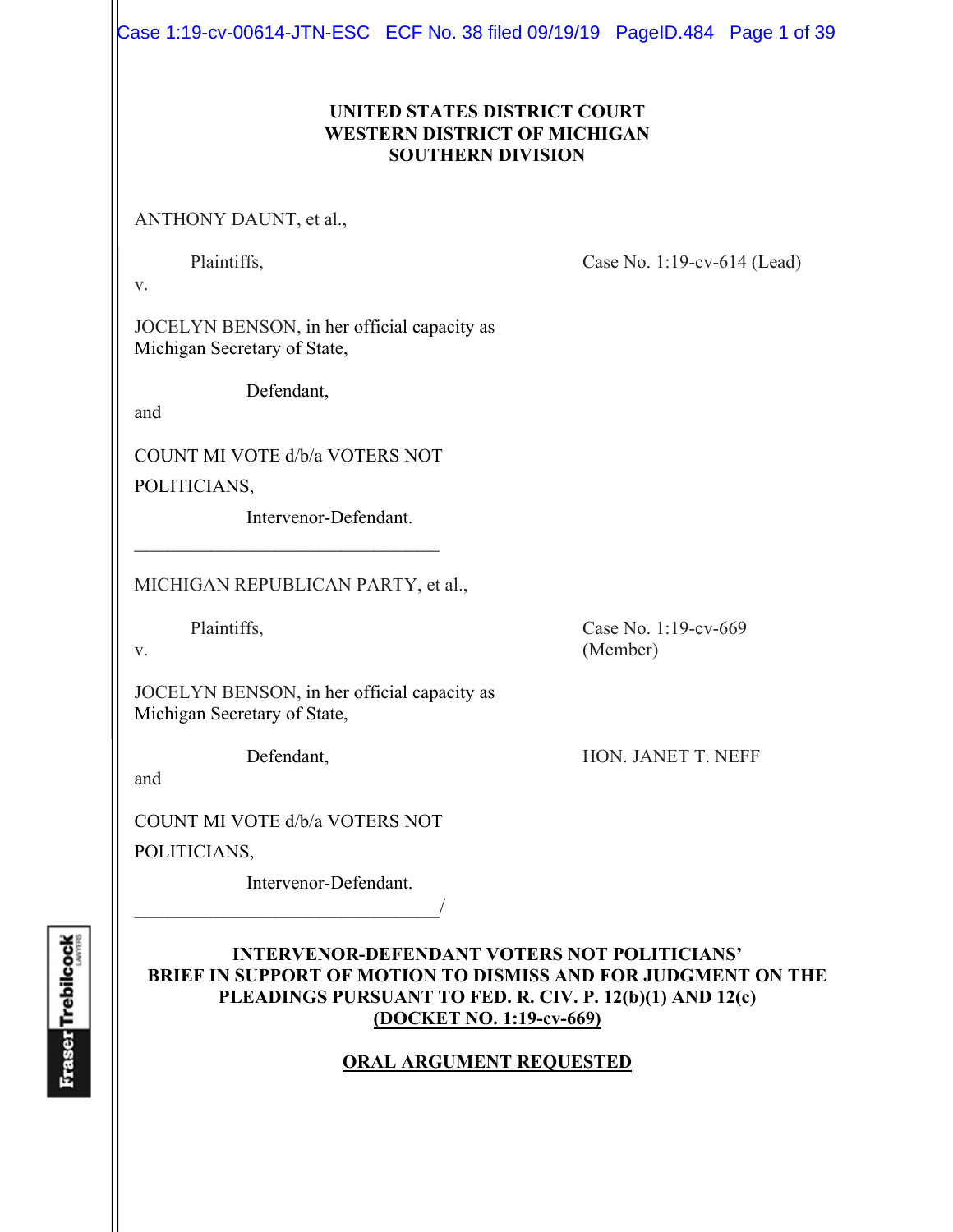Case 1:19-cv-00614-JTN-ESC ECF No. 38 filed 09/19/19 PageID.485 Page 2 of 39

### **INTERVENOR-DEFENDANT VOTERS NOT POLITICIANS' BRIEF IN SUPPORT OF MOTION TO DISMISS AND FOR JUDGMENT ON THE PLEADINGS PURSUANT TO FED. R. CIV. P. 12(b)(1) AND 12(c)**

#### **(DOCKET NO. 1:19-cv-669)**

#### **ORAL ARGUMENT REQUESTED**

*Respectfully submitted,* 

#### **Fraser Trebilcock Davis & Dunlap, P.C.**

Peter D. Houk (P15155) Graham K. Crabtree (P31590) Jonathan E. Raven (P25390) Ryan K. Kauffman (P65357) Attorneys for Intervenor Defendant Count MI Vote, d/b/a Voters Not Politicians 124 W. Allegan, Suite 1000 Lansing, Michigan 48933 (517) 482-5800

and

Paul M. Smith Mark Gaber Campaign Legal Center 1101 14th Street N.W., Suite 400 Washington D.C. 20005

Annabelle Harless Campaign Legal Center 73 W. Monroe Street, Suite 302 Chicago, Illinois 60603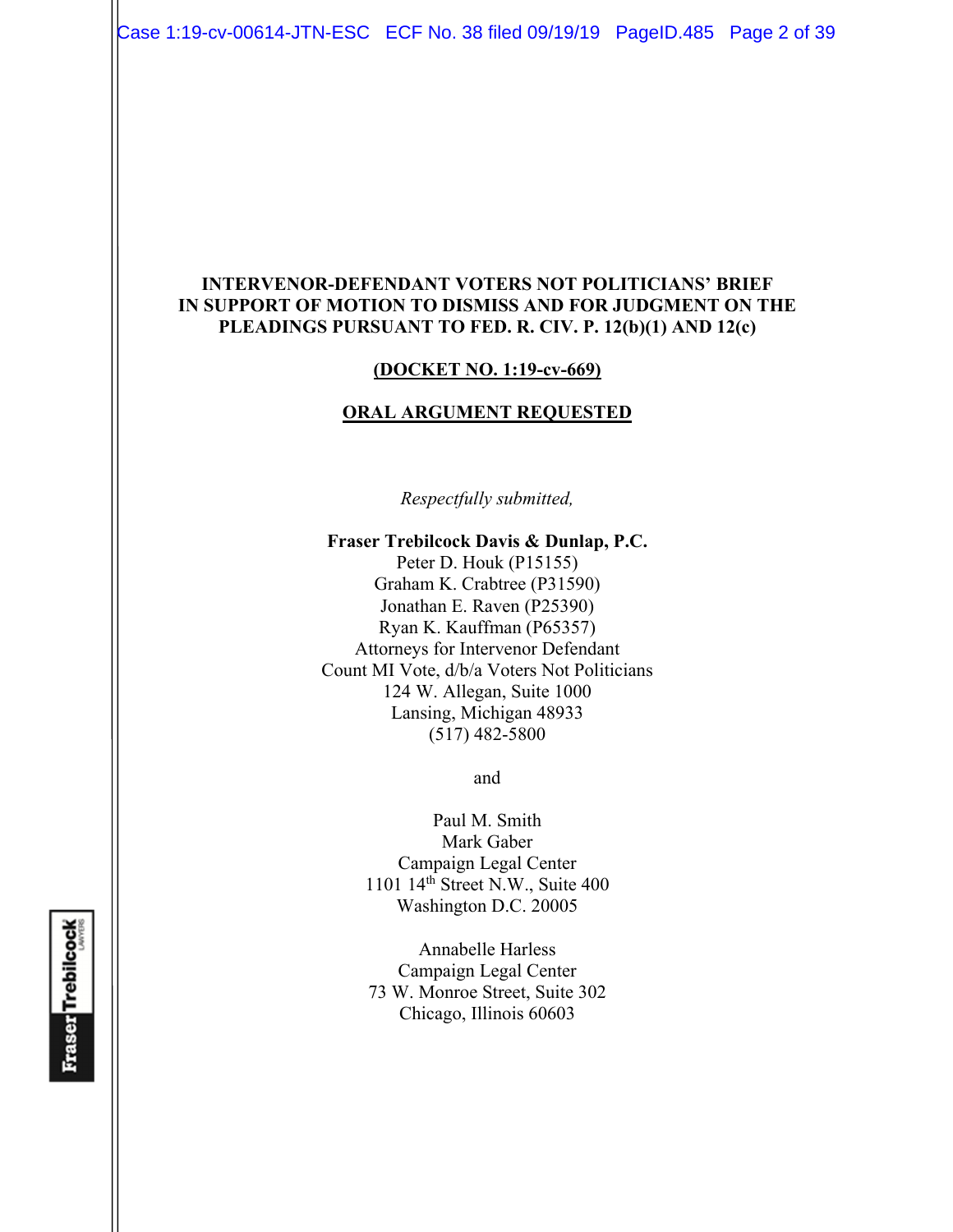# **TABLE OF CONTENTS**

| I.   |           |                                                                                                                                                                                                                                                                                                                                                                                                                                                               |  |  |
|------|-----------|---------------------------------------------------------------------------------------------------------------------------------------------------------------------------------------------------------------------------------------------------------------------------------------------------------------------------------------------------------------------------------------------------------------------------------------------------------------|--|--|
| II.  |           | THE INDIVIDUAL PLAINTIFFS' CLAIMS SHOULD BE                                                                                                                                                                                                                                                                                                                                                                                                                   |  |  |
| III. |           | PLAINTIFFS' COMPLAINT HAS FAILED TO STATE A CLAIM<br>FOR WHICH RELIEF CAN BE GRANTED BECAUSE THE<br>ALLEGATIONS STATED THEREIN HAVE NOT ESTABLISHED A<br>LEGALLY SUFFICIENT BASIS FOR FINDING A DENIAL OR<br>INFRINGEMENT OF ANY RIGHTS GUARANTEED UNDER THE<br>FIRST AMENDMENT OR THE EQUAL PROTECTION CLAUSE OF<br>THE FOURTEENTH AMENDMENT. JUDGMENT SHOULD<br>THEREFORE BE GRANTED IN FAVOR OF THE DEFENDANT<br>AND INTERVENOR-DEFENDANT ON THE PLEADINGS |  |  |
|      | A.        | THE CONSTITUTIONAL PROCESS FOR SELECTION OF<br>COMMISSIONERS DOES NOT VIOLATE PLAINTIFFS'<br>THE SELECTION PROCESS DOES NOT VIOLATE<br>1.<br>2.<br>THE COMMISSION'S QUALIFICATION<br>REQUIREMENTS DO NOT VIOLATE THE<br>INDIVIDUAL PLAINTIFFS' FREEDOM OF<br>ASSOCIATION OR DENY THEM EQUAL                                                                                                                                                                   |  |  |
|      | <b>B.</b> | THE NEW CONSTITUTIONAL PROVISIONS GOVERNING<br>THE COMPOSITION OF THE COMMISSION AND<br>REGULATING ITS ACTIVITIES DO NOT VIOLATE THE<br>PLAINTIFFS' FREEDOM OF SPEECH OR DENY THEM<br>THE COMMISSION'S ALLOCATION OF SEATS<br>1.<br>NOT CONSTITUTE VIEWPOINT<br><b>DOES</b><br>DISCRIMINATION OR DENY PLAINTIFFS EQUAL                                                                                                                                        |  |  |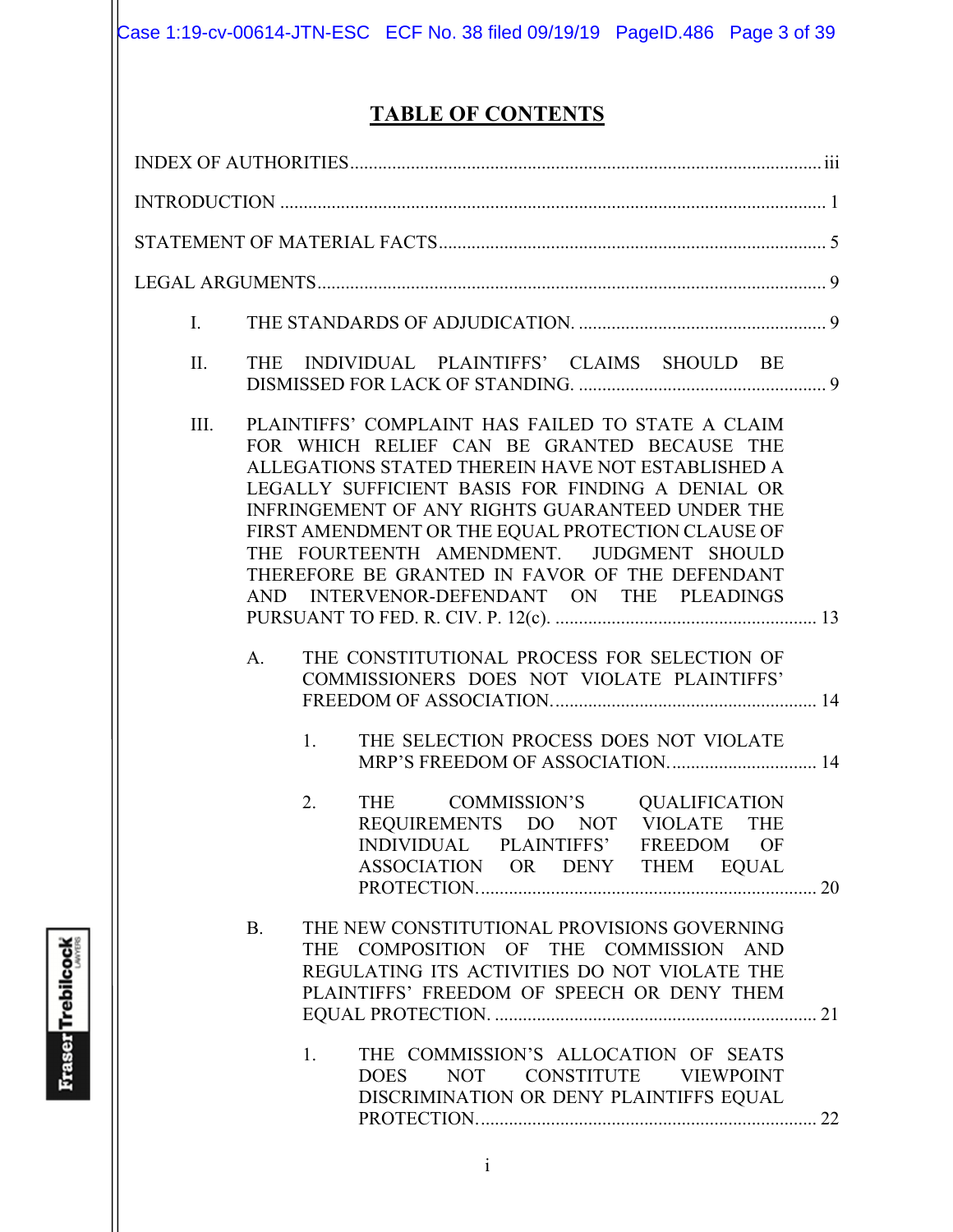Case 1:19-cv-00614-JTN-ESC ECF No. 38 filed 09/19/19 PageID.487 Page 4 of 39

2. THE REQUIREMENT THAT REDISTRICTING DISCUSSIONS OCCUR IN PUBLIC MEETINGS DOES NOT VIOLATE THE FIRST AMENDMENT. ........... 27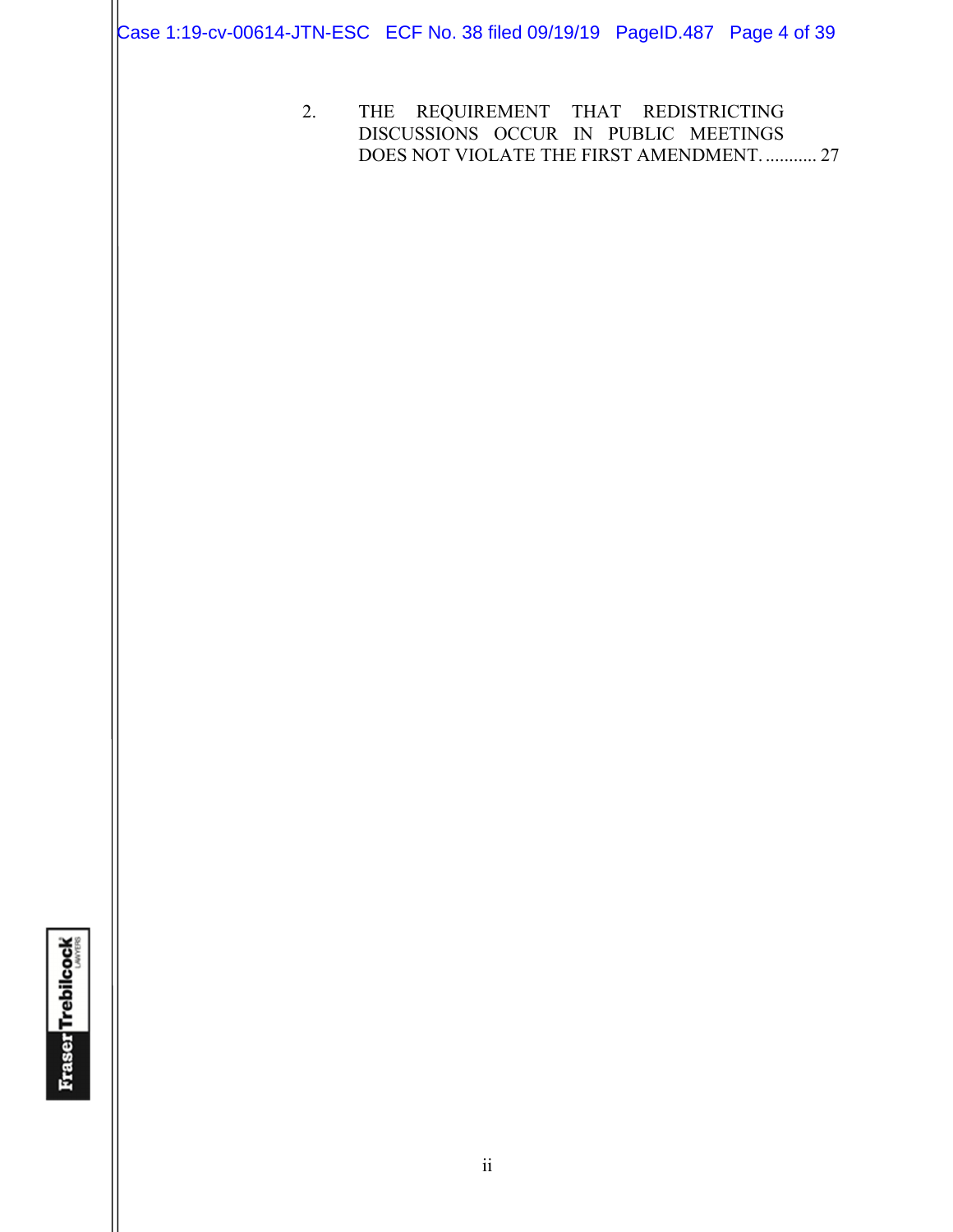Case 1:19-cv-00614-JTN-ESC ECF No. 38 filed 09/19/19 PageID.488 Page 5 of 39

# **INDEX OF AUTHORITIES**

### **Cases**

| Accord, Davis v. Detroit Public Schools Community District, 899 F.3d 437 (6 <sup>th</sup> Cir. |
|------------------------------------------------------------------------------------------------|
| Ariz. State Legislature v. Ariz. Independent Redistricting Comm'n, 135 S. Ct. 2652; 192        |
|                                                                                                |
|                                                                                                |
|                                                                                                |
| Cal. Democratic Party v. Jones, 530 U.S. 567; 120 S.Ct. 2402; 147 L.Ed.2d 502 (2000)           |
| Chimenko v. Stark, 414 U.S. 802; 94 S.Ct. 125; 38 L.Ed.2d 39 (1973), summarily aff'g           |
|                                                                                                |
| Citizens Protecting Michigan's Constitution v. Secretary of State, 324 Mich. App. 561,;        |
| Clements v. Fashing, 457 U.S. 957; 102 S.Ct. 2836; 73 L.Ed.2d 508 (1982) 21                    |
|                                                                                                |
|                                                                                                |
|                                                                                                |
| Hechinger v. Martin, 429 U.S. 1030; 97 S.Ct. 721; 50 L.Ed.2d 742 (1977) 25                     |
| Kusper v. Pontikes, 414 U.S. 51; 94 S.Ct. 303; 38 L.Ed.2d 260 (1973) 14                        |
| League of Women Voters v. Jocelyn Benson, 373 F. Supp 3d 867 (E.D. Mich. 2019) 3               |
|                                                                                                |
|                                                                                                |
| Lujan v Defenders of Wildlife, 504 U.S. 555; 112 S.Ct. 2130; 119 L.Ed2d 351 (1992) 10, 12      |
| Nevada Commission on Ethics v. Carrigan, 564 U.S. 117; 131 S.Ct. 2343; 180 L.Ed.2d             |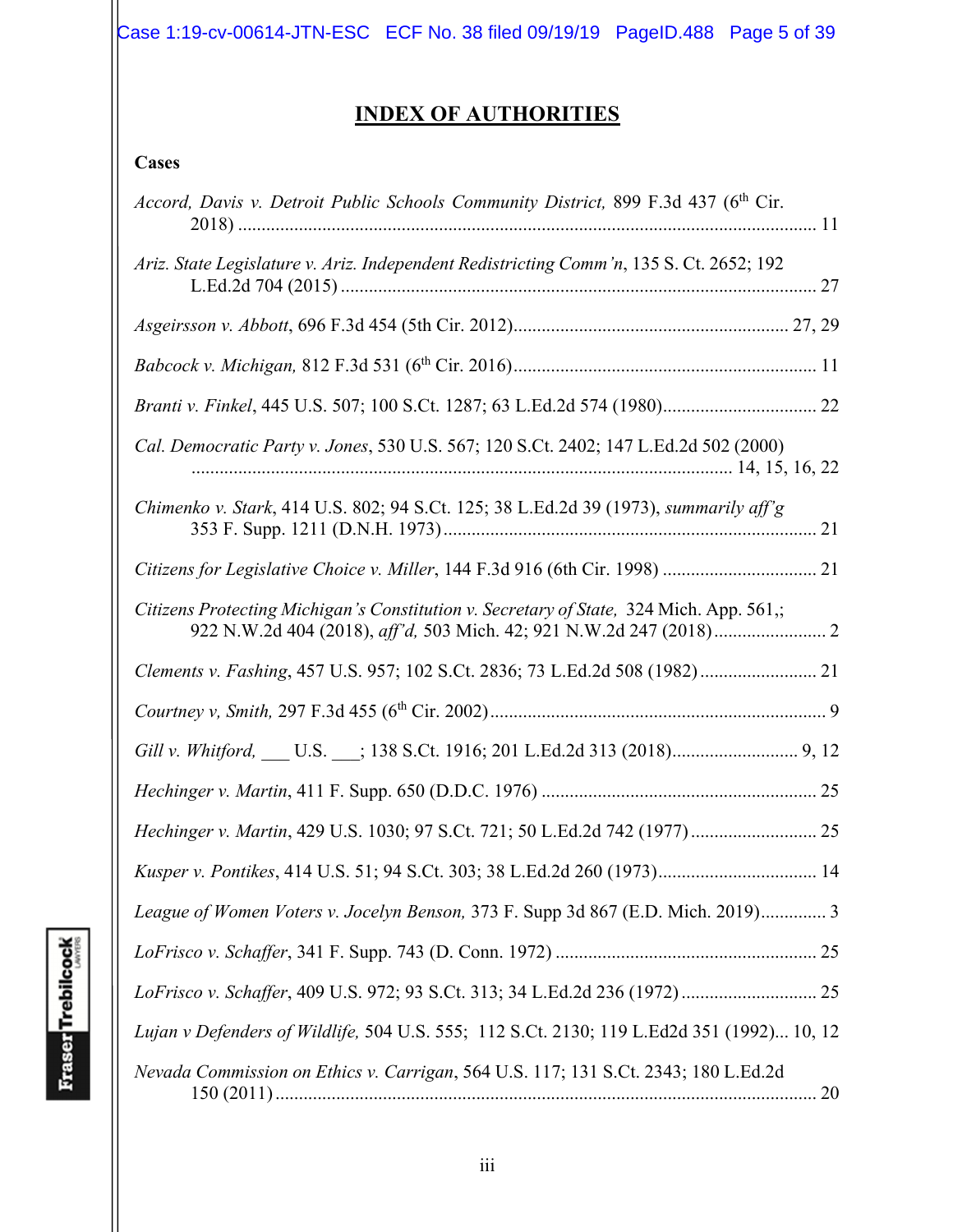| Renton v. Playtime Theatres, Inc., 475 U.S. 41; 106 S.Ct. 925; 89 L.Ed.2d 29 (1986)  27          |
|--------------------------------------------------------------------------------------------------|
|                                                                                                  |
| Steel Co v Citizens for a Better Environment, 523 U.S. 83; 118 S.Ct. 1003; 140 L.Ed.2d           |
|                                                                                                  |
| United States v. Raines, 362 U.S. 17; 80 S.Ct. 519; 4 L.Ed.2d 524 (1960) 13, 19                  |
| United States v. Salerno, 481 U.S. 739; 107 S.Ct. 2095; 95 L.Ed.2d 697 (1987)  13, 19            |
| Vermont Agency of Natural Resources v. United States, ex rel. Stevens, 529 U.S. 765;             |
| Ward v. Rock Against Racism, 491 U.S. 781; 109 S.Ct. 2746; 105 L.Ed.2d 661(1989)27,<br>28,<br>29 |
|                                                                                                  |
| Washington State Grange v. Washington State Republican Party, 552 U.S. 442; 128                  |
| <b>Statutes</b>                                                                                  |
|                                                                                                  |
|                                                                                                  |
|                                                                                                  |
|                                                                                                  |
|                                                                                                  |
|                                                                                                  |
|                                                                                                  |
|                                                                                                  |
|                                                                                                  |
| <b>Rules</b>                                                                                     |
|                                                                                                  |
|                                                                                                  |
| <b>Constitutional Provisions</b>                                                                 |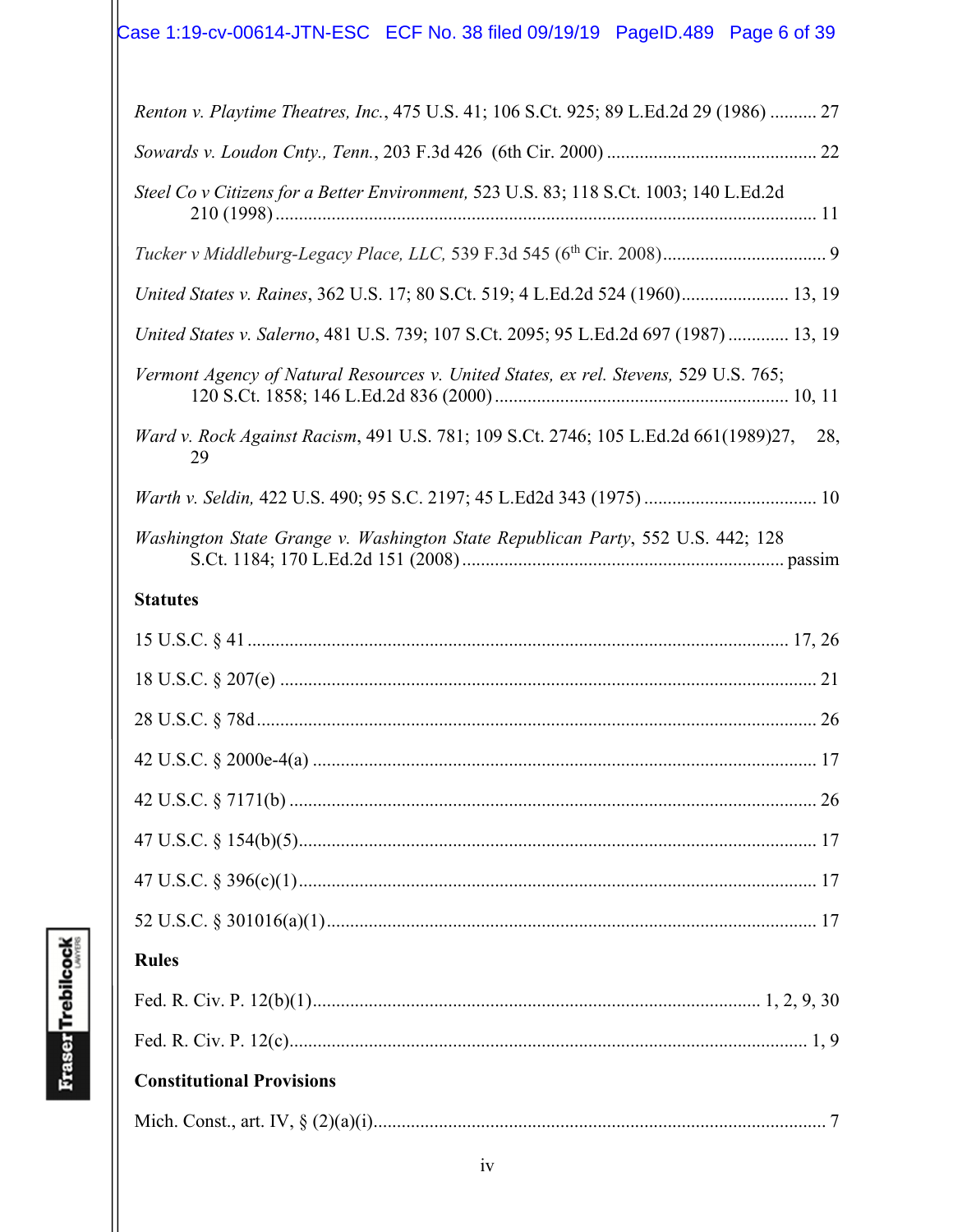# Case 1:19-cv-00614-JTN-ESC ECF No. 38 filed 09/19/19 PageID.490 Page 7 of 39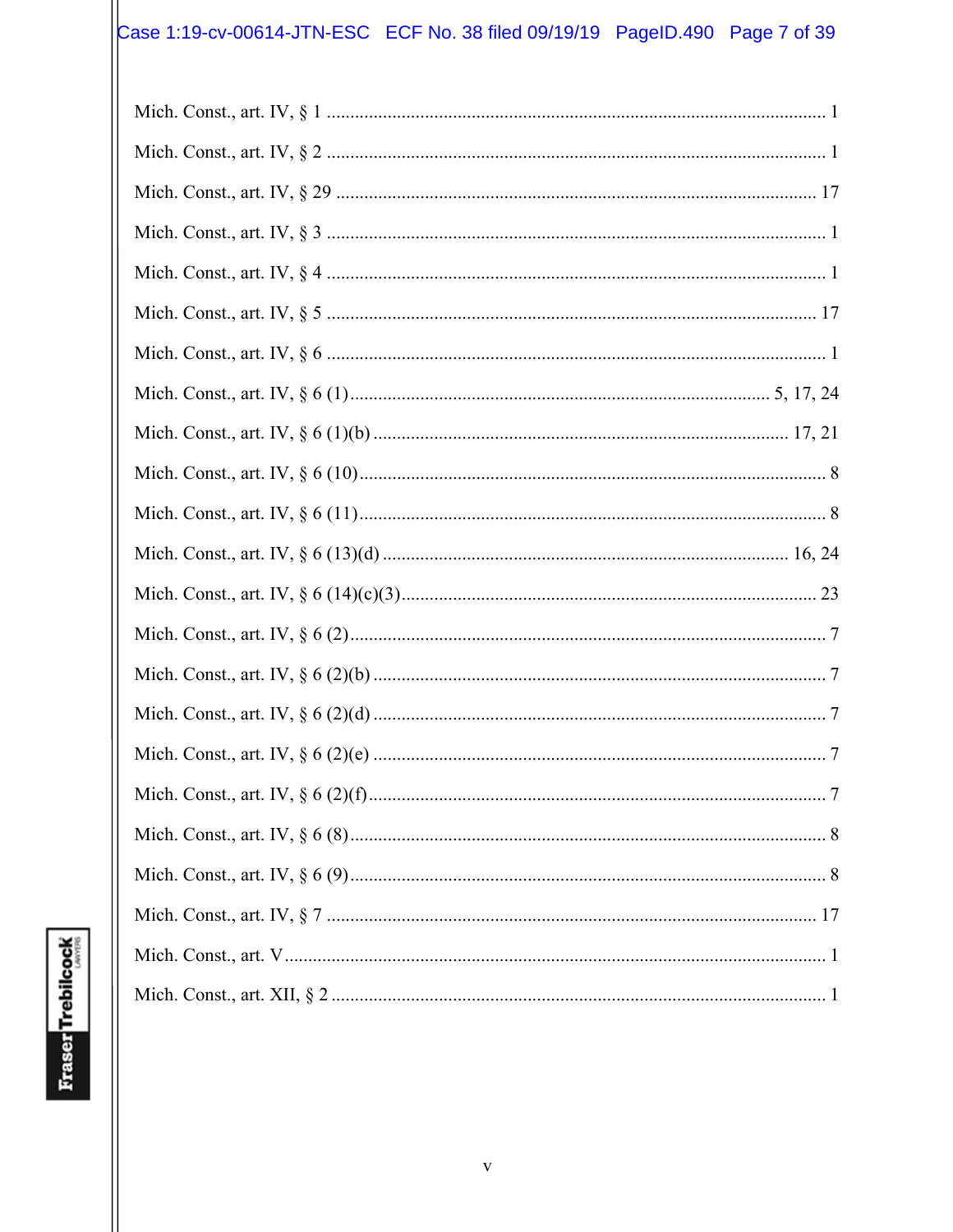### **INTRODUCTION**

As stated in their Complaint for Declaratory and Injunctive Relief, the Plaintiffs seek a declaratory ruling that they are being denied their rights of free speech and association guaranteed under the First Amendment and their right to equal protection of the law guaranteed under the Fourteenth Amendment by the constitutional qualifications and procedures for appointment to serve as a member of the new Independent Citizens Redistricting Commission created by the Michigan voters' approval of Proposal 18-2 in the last general election. In their Complaint and the Declarations accompanying their pending Motion for Preliminary Injunction, the individual Plaintiffs have expressed a desire to serve on the new Commission and represented that they would make application to do so but-for the challenged restrictions, but all of the Plaintiffs have joined together in asking this Court to enjoin Defendant Secretary of State from taking any action for implementation of the new Commission, which would render the Commission a nullity. Intervenor-Defendant Count MI Vote, d/b/a Voters Not Politicians ("Voters Not Politicians" or "VNP") was the sponsor of Proposal 18-2 and is therefore intensely interested in defending the new Independent Citizens Redistricting Commission against the constitutional challenges presented in Plaintiffs' Complaint.

VNP's proposal was presented by an initiative petition for amendment of the Michigan Constitution pursuant to Mich. Const. Article XII, § 2. As approved by 61% of the voters in November, it has amended Sections 1 through 6 of Article IV, pertaining to the legislative branch, and corresponding sections of Articles V and VI, pertaining to the executive and judicial branches. The purpose of the now adopted amendment<sup>1</sup> was to create an Independent Citizens

<sup>1</sup> Plaintiffs have persisted in mischaracterizing the challenged constitutional provisions as the "VNP proposal." The provisions were of course no longer a "proposal" after approval by the voters.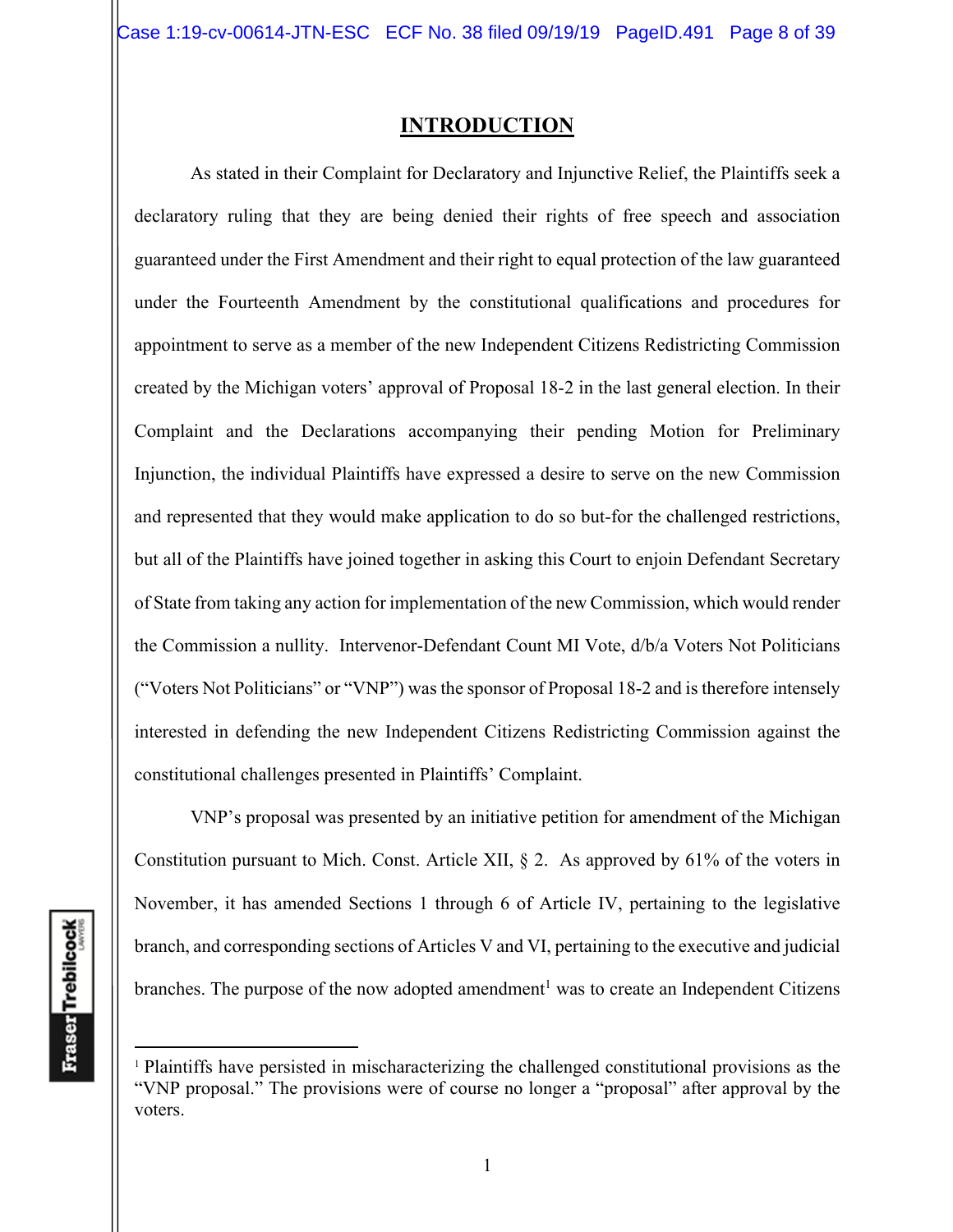Redistricting Commission (the "Commission") for state legislative and congressional districts as a permanent commission in the legislative branch **–** a commission which will now have exclusive authority to develop and establish redistricting plans for the state House of Representatives and Senate districts and Michigan's congressional districts. As the Michigan Court of Appeals explained in its Opinion approving submission of VNP's proposal to the voters, the amendment was offered as a desired means to remedy the widely-perceived abuses associated with partisan gerrymandering of state legislative and congressional election districts by establishing new constitutionally mandated procedures designed to ensure that the redistricting process can no longer be dominated by one political party. *See, Citizens Protecting Michigan's Constitution v. Secretary of State,* 324 Mich. App. 561, 569; 922 N.W.2d 404 (2018), *aff'd,* 503 Mich. 42; 921 N.W.2d 247 (2018).

The Court has undoubtedly recognized the glaring inconsistency between the individual Plaintiffs' arguments regarding the alleged constitutional deficiencies and the relief sought in this matter. It is appropriate to note this at the outset because when that inconsistency is understood, Plaintiffs' lawsuit can and should be seen for what it really is. The individual Plaintiffs have represented to the Court that they wish to serve on the newly created Commission, but are prevented from doing so by the specified criteria which eliminate them from eligibility for service, the enforcement of which has been claimed to improperly infringe their constitutional rights under the First Amendment and the Equal Protection Clause of the Fourteenth Amendment. But having made those claims, ostensibly based upon the denial of their opportunity to serve on the Commission they have joined Plaintiff Michigan Republican Party ("MRP") in requesting that the operation of the new Commission be enjoined in its entirety, based upon their additional claim that the challenged restrictions are non-severable **–**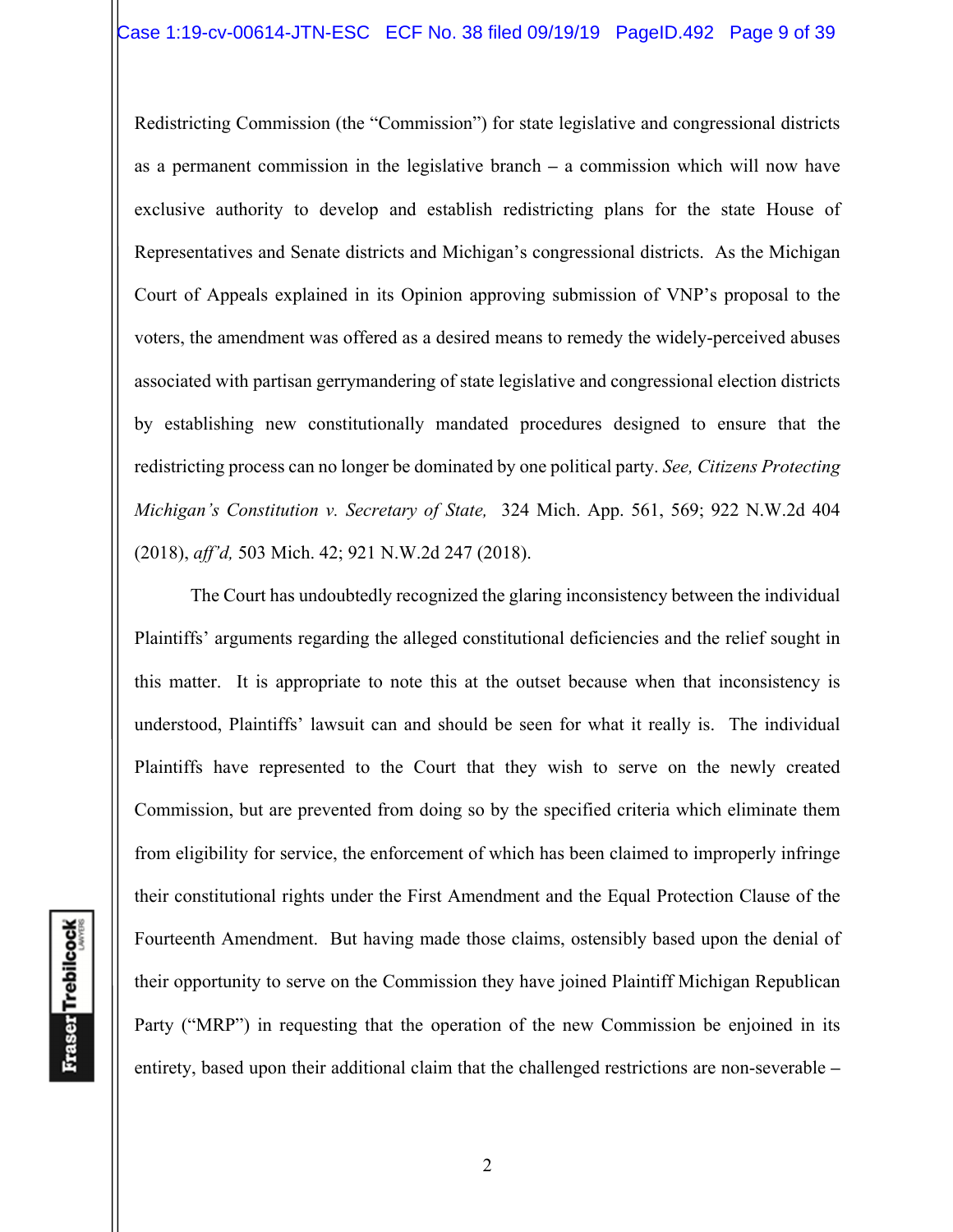an argument which is clearly contrary to the plain language of the severability clause included in the new constitutional language.

Plaintiffs' prayer for relief provides convincing proof that the individual Plaintiffs are not really motivated by a desire to serve on the Commission or aggrieved by their exclusion from eligibility for that service at all **–** that like Plaintiff MRP, it is instead their desire to thwart the implementation of the new Commission and prevent its use to accomplish the purpose for which it was overwhelmingly approved by the voters. This motivation is consistent with, and reasonably deduced from the affiliations and interests of the individual Plaintiffs alleged in their Complaint and the Declarations submitted in support of their Motion for Preliminary Injunction, which reveal that all of them are aligned with the Republican Party **–** the party whose operatives engineered the gerrymandering of Michigan's state legislative and congressional election districts in 2001 and 2011,<sup>2</sup> and which has a strong vested interest in preserving the unfair advantage that has been secured for its members by the gerrymandered redistricting accomplished in those years.

For the reasons discussed in greater detail *infra,* VNP contends that this Court should conclude, at the outset, that the individual Plaintiffs lack standing to assert their claims for the relief requested because their submissions have made it plain that the relief requested would not redress the injury alleged, and that their claims are, in reality, an assertion of generalized grievances shared by all who opposed the approval of Proposal 18-2.

<sup>&</sup>lt;sup>2</sup> The purpose of the Republican Party and its operatives to maximize and perpetuate Republican control of the Michigan Legislature and the U.S. House of Representatives, and the actions undertaken in pursuit of that purpose, are discussed at length in the Eastern District's recent decision in *League of Women Voters v. Jocelyn Benson,* 373 F. Supp 3d 867 (E.D. Mich. 2019).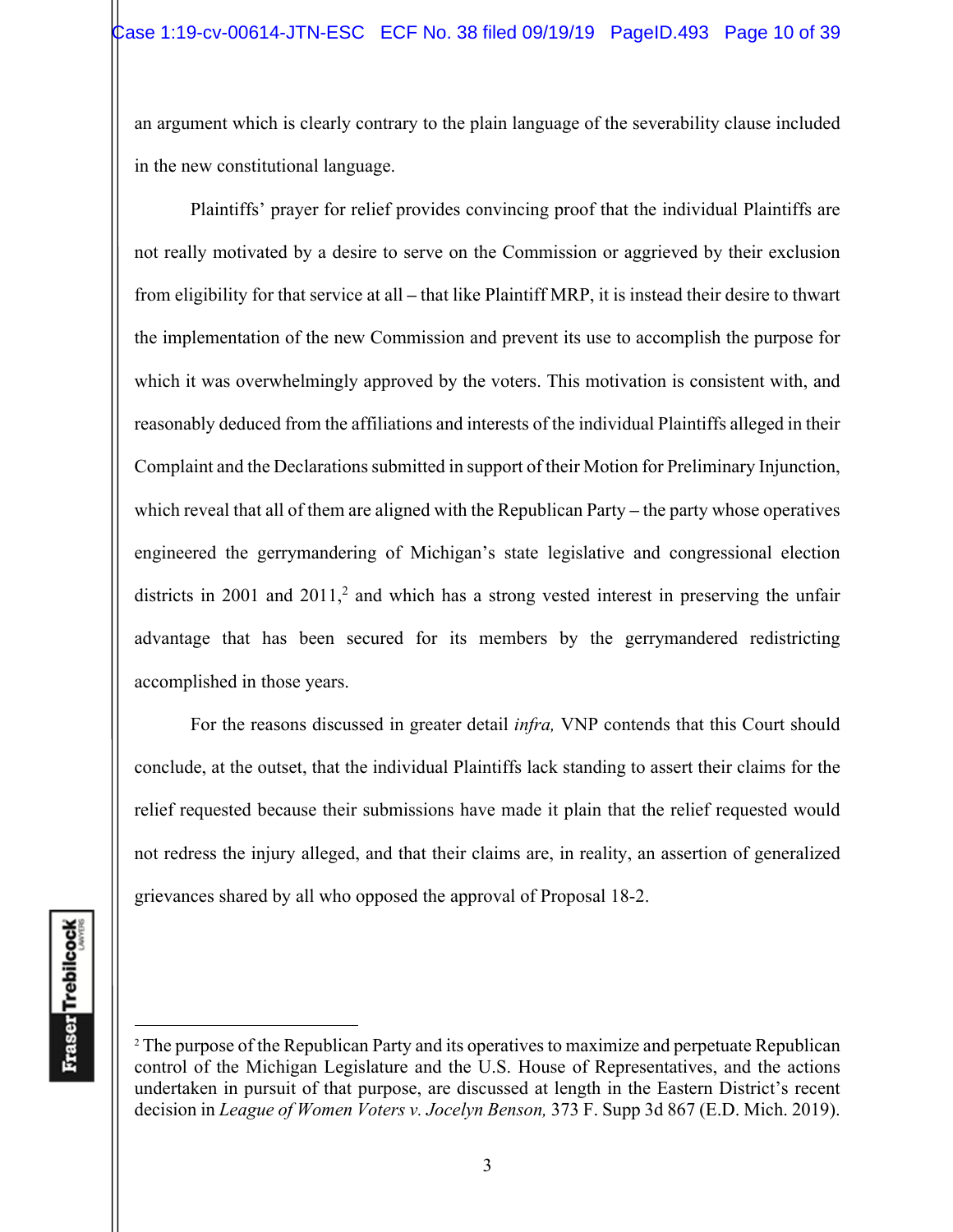But even if it could be assumed that any of those Plaintiffs do have genuine interests sufficient to confer standing, it is also important to recognize the limited scope of the constitutional objections raised in this matter. When the new constitutional language is viewed in its proper context, it is apparent that it does not deny or burden the right of any of the Plaintiffs to speak freely on the subject of redistricting or any other topic. Nor does it prevent any of them from freely associating or communicating with any person or entity, or from participation in the proceedings of the Commission to the same extent as any other persons or organizations. Each of the Plaintiffs will have ample opportunity to participate in the public proceedings and deliberations, to address the members of the Commission to make their wishes known, and to present any data or proposals that they might care to present. The only thing that any of the individual Plaintiffs will be preventing from doing is to sit as a member of the Commission with authority to cast a controlling vote for or against adoption of a redistricting plan.

And for the additional reasons discussed *infra,* it is also clear that the Republican party does not have any right to participate in the selection of commissioners beyond the specified opportunity for the legislative leaders to strike applicants from one or more of the pools of applicants. The Republican Party does not have any right protected by the First or Fourteenth Amendments to choose or have a say in choosing who may serve as a commissioner who has self-identified as being affiliated with the Republican Party as its "representative" or "standard bearer," nor does it have any right protected by those provisions to determine who may or may not be considered to be affiliated with the Party for purposes of the constitutional procedure for selection of commissioners for the new politically-neutral Commission. Nor are any of the Plaintiffs threatened with the denial of any right protected by the First or Fourteenth Amendments by the constitutionally-prescribed allocation of commissioners from the three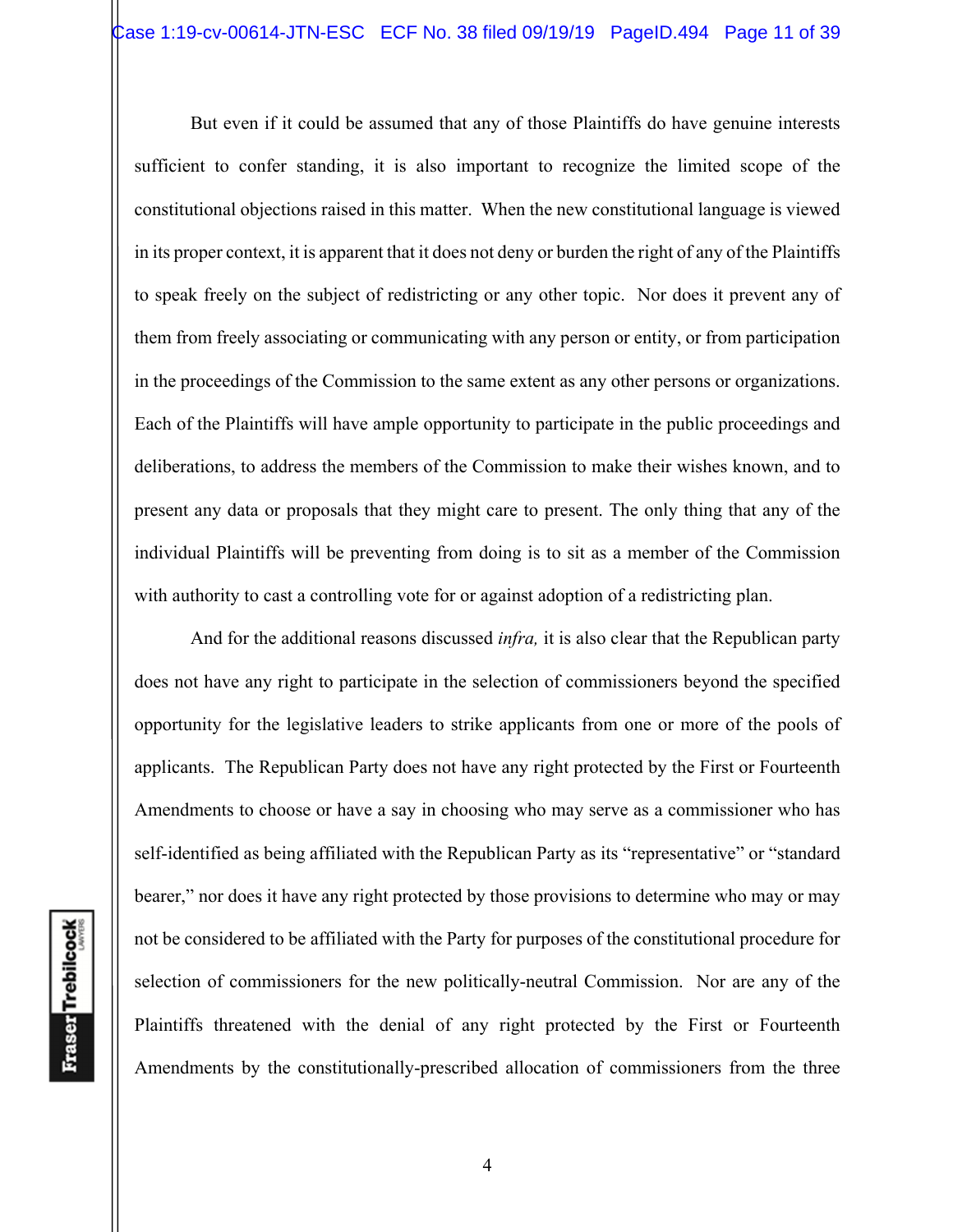pools of qualified candidates or the restrictions imposed upon the communications and activities of the commissioners, staff and consultants.

The Plaintiffs' constitutional claims should be examined with the true scope of the alleged deprivations firmly in mind. When scrutinized in that light, it is apparent that the challenged restrictions and procedures have been reasonably tailored to protect the important interests of Michigan's citizens to ensure that future redistricting decisions will be made by an independent and politically-balanced *Citizens* Commission that cannot be subjected to undue influence of politicians, special interests or any single political party. And again, Plaintiffs have ignored the severability clause contained within the new constitutional language which would allow a limitation of the prescribed qualifications for service in accordance with any potential finding of constitutional infirmity **–** a remedy which does not interest the Plaintiffs in light of their true desire to prevent any use of the new Commission.

### **STATEMENT OF MATERIAL FACTS**

 Plaintiffs have correctly noted that their lawsuit presents only legal issues **–** questions of whether rights guaranteed to them by the First Amendment and the Equal Protection Clause of the Fourteenth Amendment are being denied by application of the constitutional qualifications and procedures for appointment of applicants to serve as members of the new Independent Citizens Redistricting Commission created by the voters' approval of Proposal 18- 2 in the last general election. Because the questions are purely legal and their resolution depends upon application of the law to the new constitutional provisions alone, the pertinent facts are limited to the content of the constitutional language.

The challenged restrictions are found in Article IV,  $\S$  6 (1) of the Michigan Constitution, as amended by Proposal 18-2. The new politically-balanced Commission created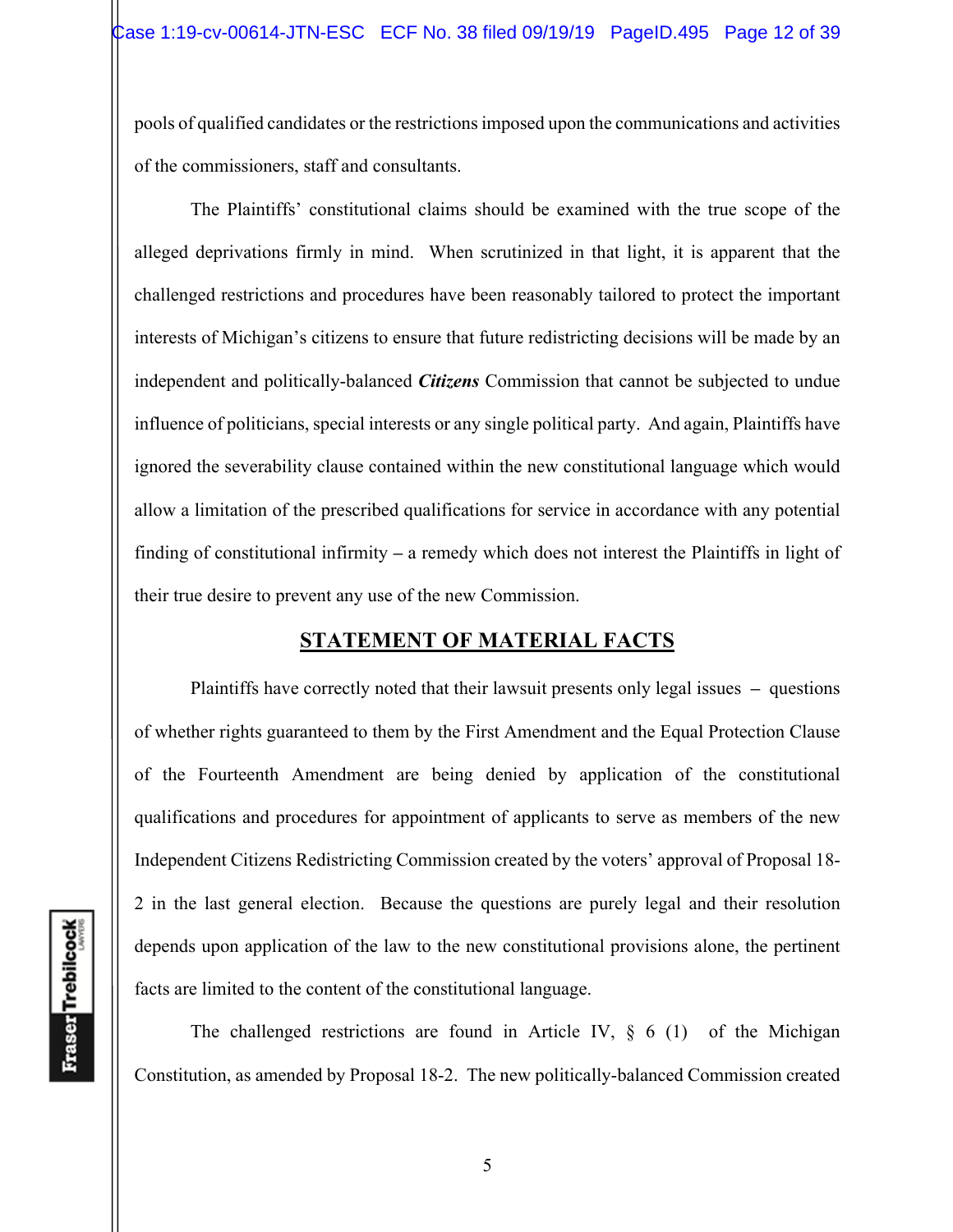by that provision will consist of 13 members, four of whom will identify with each of the two major political parties, and five of whom will identify themselves as independents. The qualifications for selection to serve as a member of the Commission were designed to ensure that the Commission members will be able to fulfil their duties without being controlled or improperly influenced by politicians, special interests or political parties. The new language of

Article IV, § 6 (1) lists the required qualifications as follows:

"(1) An independent citizens redistricting commission for state legislative and congressional districts (hereinafter, the "commission") is hereby established as a permanent commission in the legislative branch. The commission shall consist of 13 commissioners. The commission shall adopt a redistricting plan for each of the following types of districts: state senate districts, state house of representative districts, and congressional districts. Each commissioner shall:

(a) Be registered and eligible to vote in the State of Michigan;

(b) Not currently be or in the past 6 years have been any of the following:

 (i) A declared candidate for partisan federal, state, or local office;

(ii) An elected official to partisan federal, state, or local office;

 (iii) An officer or member of the governing body of a national, state, or local political party;

 (iv) A paid consultant or employee of a federal, state, or local elected official or political candidate, of a federal, state, or local political candidate's campaign, or of a political action committee;

(v) An employee of the legislature;

 (vi) Any person who is registered as a lobbyist agent with the Michigan bureau of elections, or any employee of such person; or

 (vii) An unclassified state employee who is exempt from classification in state civil service pursuant to article XI, section 5, except for employees of courts of record, employees of the state institutions of higher education, and persons in the armed forces of the state;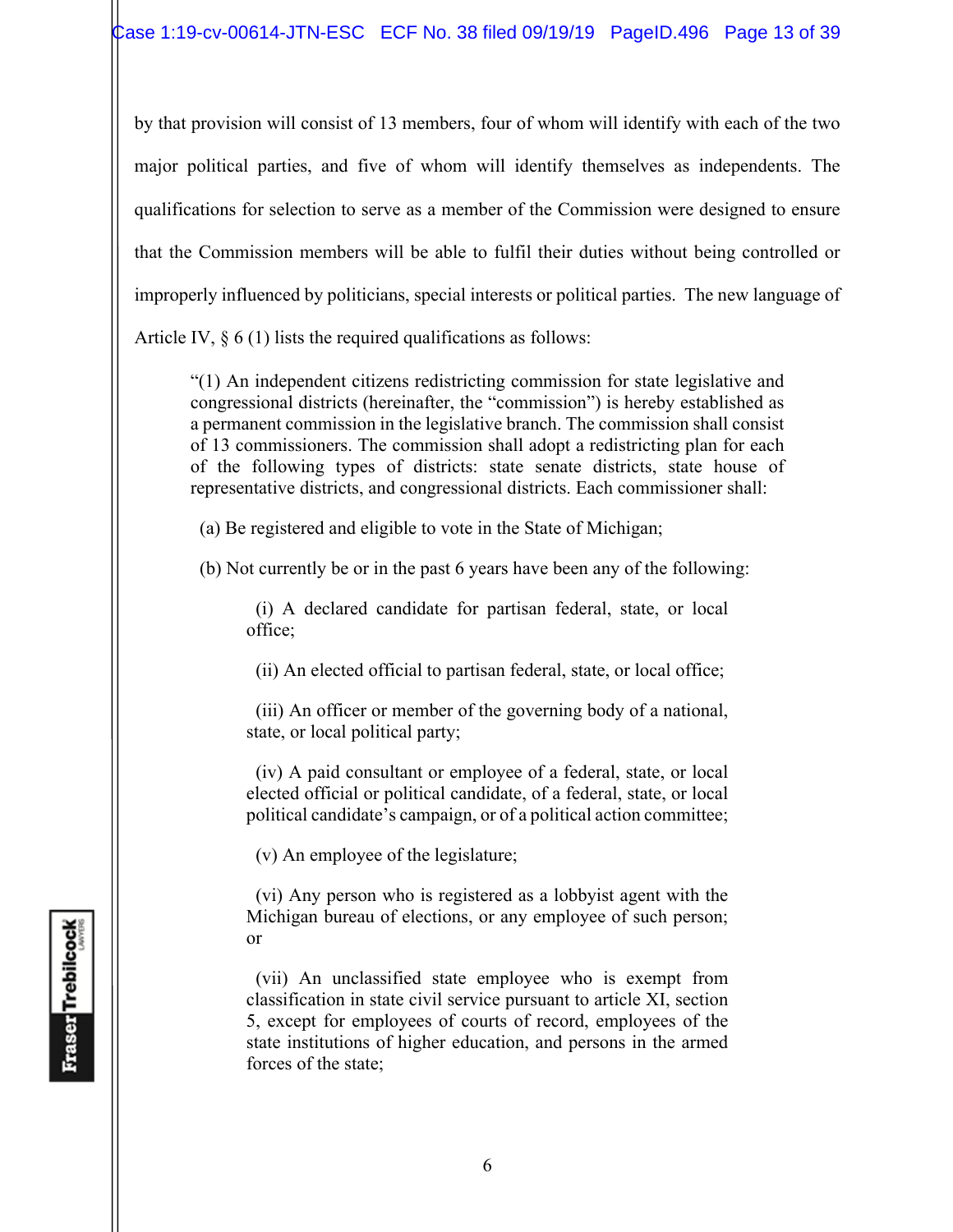(c) Not be a parent, stepparent, child, stepchild, or spouse of any individual disqualified under part (1)(b) of this section; or

 (d) Not be otherwise disqualified for appointed or elected office by this constitution."

Under the new provisions of Article IV,  $\S 6(2)$ , the Secretary of State is required to administer the process for selection of the Commissioners according to the timetable provided therein. The Secretary is required to make applications for Commissioner available to the public by January 1st of the year of the decennial census **–** 2020, in the first instance. Article IV,  $\S 6 (2)(a)(i)$ . The Secretary is required to accept applications for Commissioner until June 1<sup>st</sup> of that year. Article IV,  $\S 6 (2)(b)$ . By July 1<sup>st</sup> of that year, the Secretary must eliminate incomplete applications and applications submitted by applicants who do not satisfy the required qualifications and separate the eligible candidates into separate pools for applicants identifying with each of the two major political parties and those identifying as being unaffiliated with either of those parties. Article IV,  $\S 6 (2)(d)$ .<sup>3</sup> The majority and minority leaders of the state Senate and House of Representatives will each have an opportunity to strike up to five candidates from any of the pools of applicants until August  $1<sup>st</sup>$  of that year. Article IV,  $\S 6 (2)(e)$ . By September 1<sup>st</sup> of that year, the Secretary must make the final selection of the Commissioners from the remaining candidates in the three pools of candidates by random selection. Article IV,  $\S 6 (2)(f)$ .

 The new constitutional language requires that all meetings and deliberations of the Commission be open to the public, that the Commission must receive proposed redistricting plans and supporting materials for consideration, and that all plans and other written materials

<sup>&</sup>lt;sup>3</sup> The Court should note that the new constitutional provisions do not provide or allow the Secretary of State any role as an arbiter of an applicant's political credentials, as Plaintiffs have erroneously claimed on Pages 1 and 2 of their supporting brief. Page ID.44-45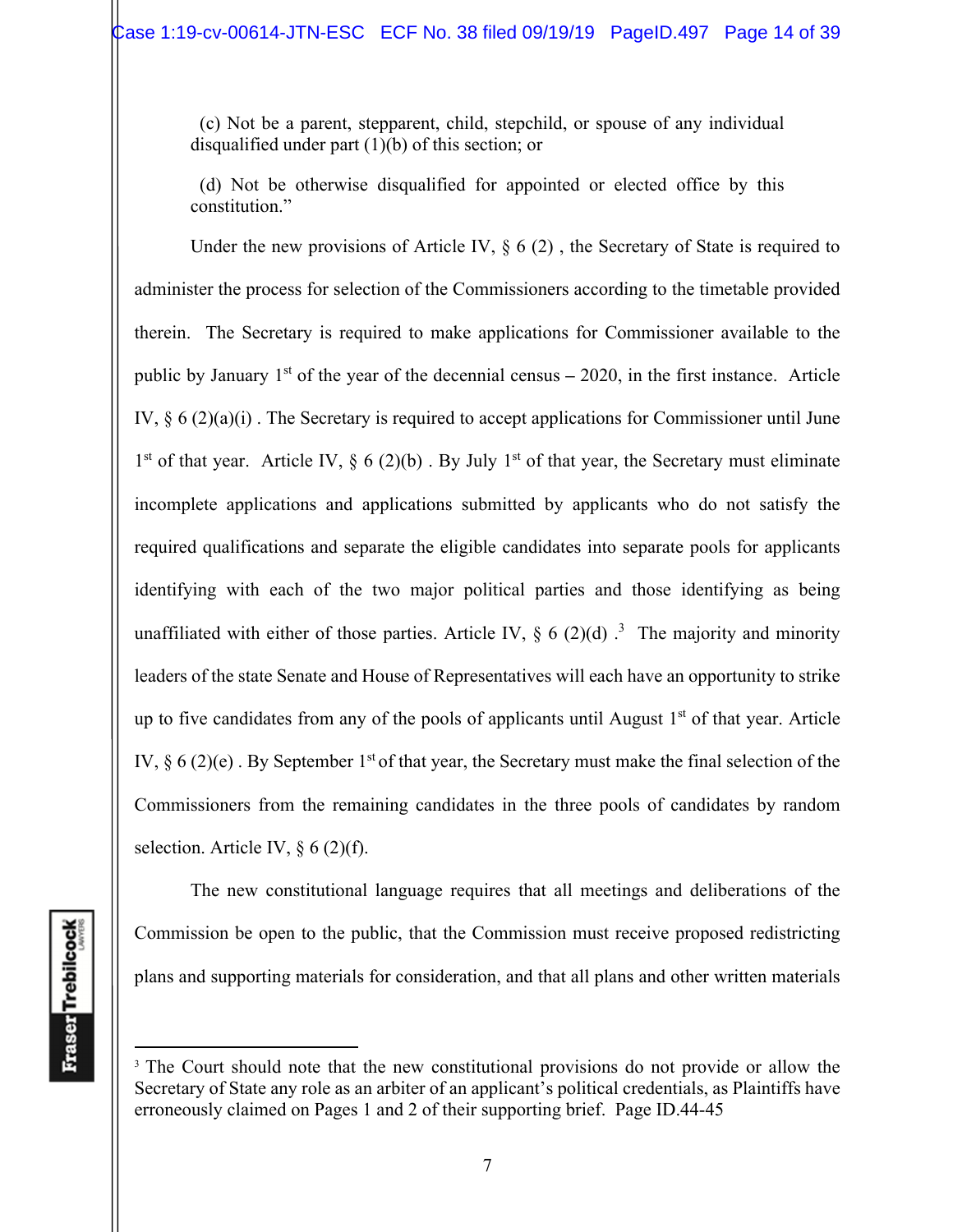submitted for its consideration will be public records. Article IV,  $\S 6 (8)$ , (9) and (10). Thus, each of the Plaintiffs will have an opportunity to participate in the public proceedings and deliberations, to address the members of the Commission to make their wishes known, and to present any data or proposals that they might care to present, to the same extent that all members of the public will be allowed to do so.

To promote and ensure the desired transparency, the new Article IV,  $\S$  6 (11) requires that all discussions and communications of redistricting matters be in writing or conducted in the course of open public meetings of the Commission:

"The commission, its members, staff, attorneys, and consultants shall not discuss redistricting matters with members of the public outside of an open meeting of the commission, except that a commissioner may communicate about redistricting matters with members of the public to gain information relevant to the performance of his or her duties if such communication occurs (a) in writing or (b) at a previously publicly noticed forum or town hall open to the general public."

 It is important for the Court to note that the newly amended Article IV, § 6 also includes a severability clause which prescribes severance of any provision found to be in conflict with the U.S. Constitution or federal law, and directs that the provisions of that section be implemented to the maximum extent allowable under the U.S. Constitution and federal law:

"(20) This section is self-executing. If a final court decision holds any part or parts of this section to be in conflict with the United States constitution or federal law, the section shall be implemented to the maximum extent that the United States constitution and federal law permit. Any provision held invalid is severable from the remaining portions of this section."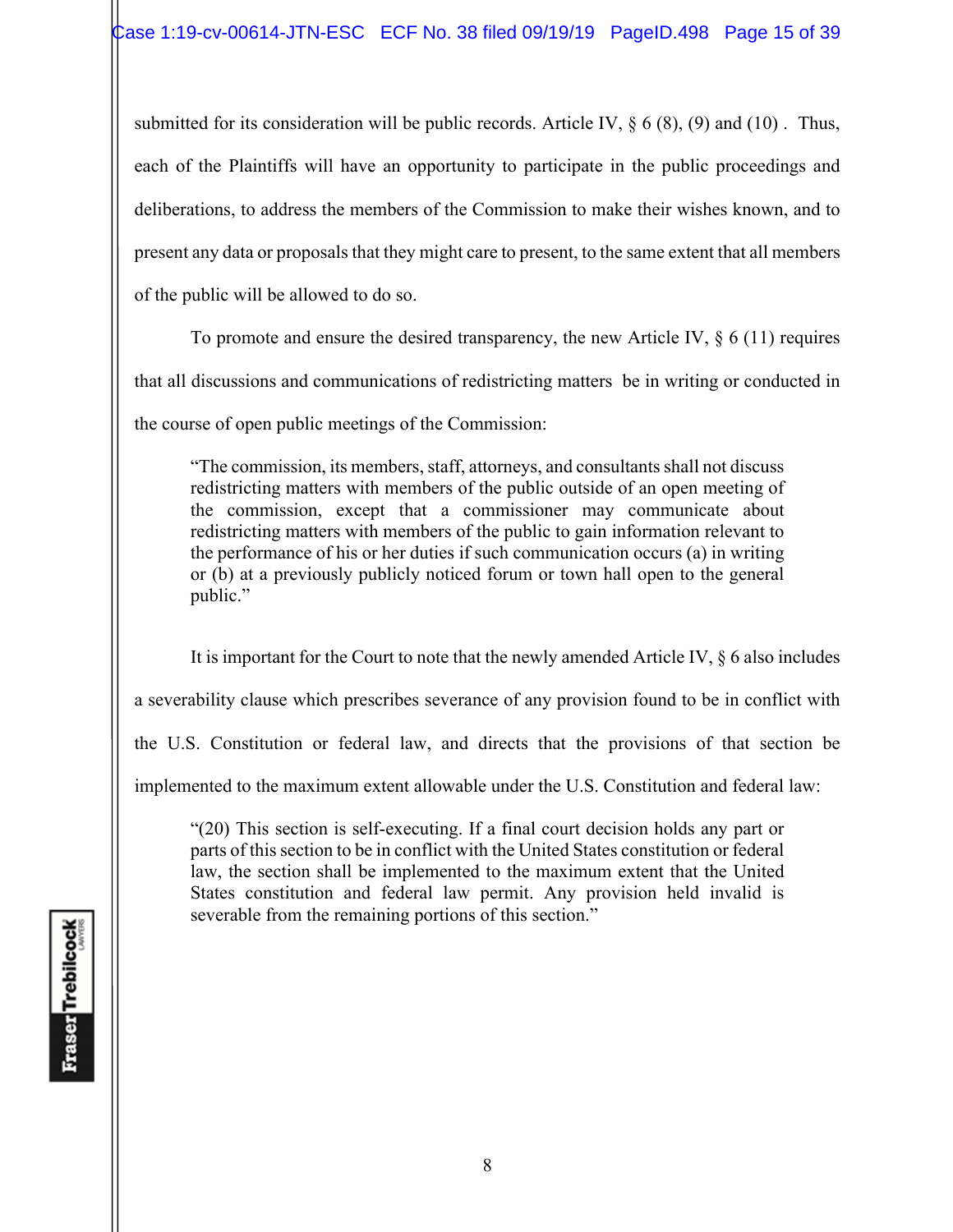## **LEGAL ARGUMENTS**

### **I. THE STANDARDS OF ADJUDICATION.**

A motion to dismiss for lack of subject matter jurisdiction based upon a lack of Article III standing may be brought pursuant to Fed. R. Civ. P. 12(b)(1). For purposes of ruling on a motion to dismiss for lack of standing, a complaint must be viewed in the light most favorable to the plaintiff; all material allegations of the complaint must be accepted as true, but the plaintiff, as the party invoking federal subject matter jurisdiction, has the burden of persuading the court that all of the requirements necessary to establish standing to bring the lawsuit have been met. *Courtney v, Smith, 297 F.3d 455, 459 (6<sup>th</sup> Cir. 2002)* 

For purposes of a motion for judgment on the pleadings pursuant to Fed. R. Civ. P. 12(c), all well-pleaded material allegations of the pleadings of the opposing party must be taken as true, and the motion may be granted only if the moving party is nevertheless clearly entitled to judgment. A motion brought pursuant to Rule 12(c) is appropriately granted when no material issue of fact exists and the party making the motion is entitled to judgment as a matter of law. *Tucker v Middleburg-Legacy Place, LLC,* 539 F.3d 545, 549 (6<sup>th</sup> Cir. 2008).

### **II. THE INDIVIDUAL PLAINTIFFS' CLAIMS SHOULD BE DISMISSED FOR LACK OF STANDING.**

It must be noted at the outset that the individual Plaintiffs lack standing to seek the relief requested in their Complaint and Motion for Preliminary Injunction because their submissions have made it plain that the relief requested would not redress the injury alleged, and that their claims are, in reality, an assertion of generalized grievances shared by all of the individuals who were opposed to the approval of Proposal 18-2.

It is well established that a federal court is not "a forum for generalized grievances." *Gill v. Whitford,* \_\_\_ U.S. \_\_\_; 138 S.Ct. 1916, 1929; 201 L.Ed.2d 313 (2018); *Warth v. Seldin,* 

**Fraser** Trebilcock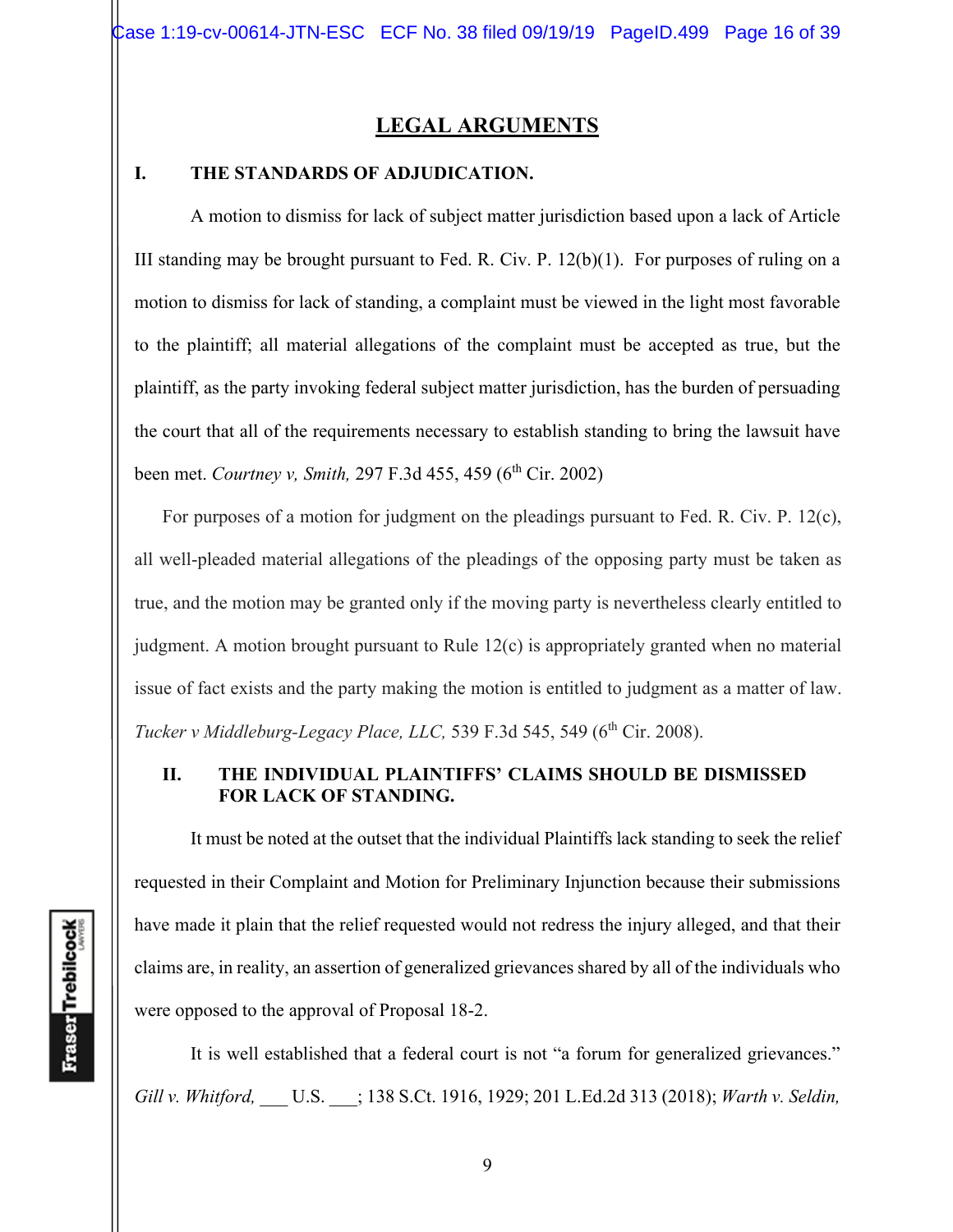422 U.S. 490; 95 S.C. 2197, 2205; 45 L.Ed2d 343 (1975). Thus, a plaintiff must meet three requirements which together constitute the "irreducible constitutional minimum" for standing required to satisfy the Article III "case or controversy" requirement: 1) an "injury in fact" – a harm that is both "concrete" and "actual or imminent, not conjectural or hypothetical"; 2) that the alleged injury is fairly traceable to the challenged conduct of the defendant"; and 3) that there is "a 'substantial likelihood' that the requested relief will remedy the alleged injury in fact." *Id.*; *Vermont Agency of Natural Resources v. United States, ex rel. Stevens, 529 U.S. 765;* 120 S.Ct. 1858, 1861-1862; 146 L.Ed.2d 836 (2000); *Lujan v Defenders of Wildlife,* 504 U.S. 555, 560-561;112 S.Ct. 2130, 2136; 119 L.Ed2d 351 (1992).

The individual Plaintiffs cannot establish standing in this matter for a number of reasons. First, as the Supreme Court noted in *Lujan*, "it must be 'likely,' as opposed to merely 'speculative' that the injury will be 'redressed by a favorable decision.'" 112 S.Ct. at 2136. These Plaintiffs have asserted in passing that they wish to serve on the new Commission, although the sincerity of that claim seems doubtful in light of the relief that they seek, which would prevent any implementation or use of that Commission. But if it were assumed that any of them actually desire to serve and the constitutional restrictions were limited in a way that would allow them to do so, they would then have the same minimal chance of being randomly selected that any other applicant would have. Under these circumstances, there is no basis for the Court to conclude that it would be "likely," as opposed to purely "speculative" that an inability to serve on the commission would be remedied by a favorable decision in this matter.

Second, the prayer for relief made in Plaintiffs' Complaint and Motion for Preliminary Injunction has shown that the individual Plaintiffs are not seeking a remedy that would allow them an opportunity to serve on the new Commission at all. It shows, instead, that Plaintiffs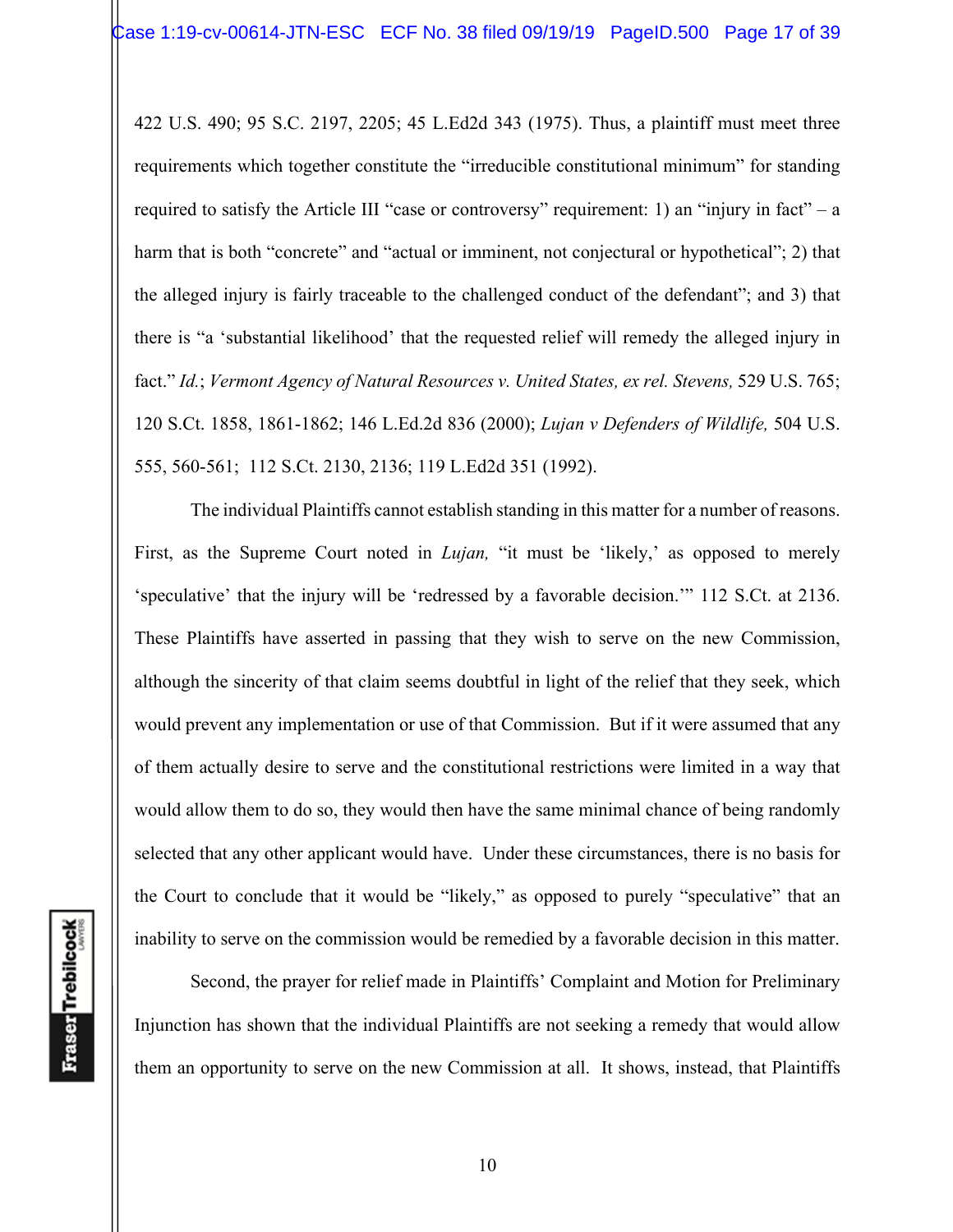are seeking to prevent any implementation or use of the Commission to accomplish the purpose that the voters of Michigan intended. And this, in turn, provides irrefutable proof that their objections to the qualifications for selection to serve are generalized grievances shared by everyone who voted "no" on Proposal 18-2. As the Supreme Court held in *Vermont Agency of Natural Resources, supra,* the third requirement for Article III standing **–** the showing of "redressability" **–** requires proof of "a 'substantial likelihood' that the requested relief will remedy the alleged injury in fact." 120 S.Ct. at 1861, 1862. *Accord, Davis v. Detroit Public Schools Community District,* 899 F.3d 437, 443-444 (6th Cir. 2018); *Babcock v. Michigan,* 812 F.3d 531, 539 (6th Cir. 2016). Thus, as the Supreme Court aptly noted in *Steel Co v Citizens for a Better Environment,* 523 U.S. 83, 107; 118 S.Ct. 1003, 1019; 140 L.Ed.2d 210 (1998), "[r]elief that does not remedy the injury suffered cannot bootstrap a plaintiff into federal court; that is the very essence of the redressability requirement."

Moreover, as VNP has explained in its briefs submitted in the consolidated *Daunt*  matter, the individual Plaintiffs are all lawfully disqualified from serving on the Commission because of their conflicts of interest. Because they are disqualified from serving on the Commission, they cannot show any "actual or imminent" injury that they would suffer as a result of the Commission's allocation of seats among the political parties and those unaffiliated with the political parties. Only potential applicants *eligible* to serve on the Commission—and whose chance of serving on the Commission could possibly be affected by the allocation of seats—could have standing to raise the speech claims advanced by the individual Plaintiffs.

 The individual Plaintiffs also lack standing to assert their second argument regarding the limitation on discussing redistricting matters outside of public Commission meetings. The individual Plaintiffs will not suffer an injury from that limitation because they are lawfully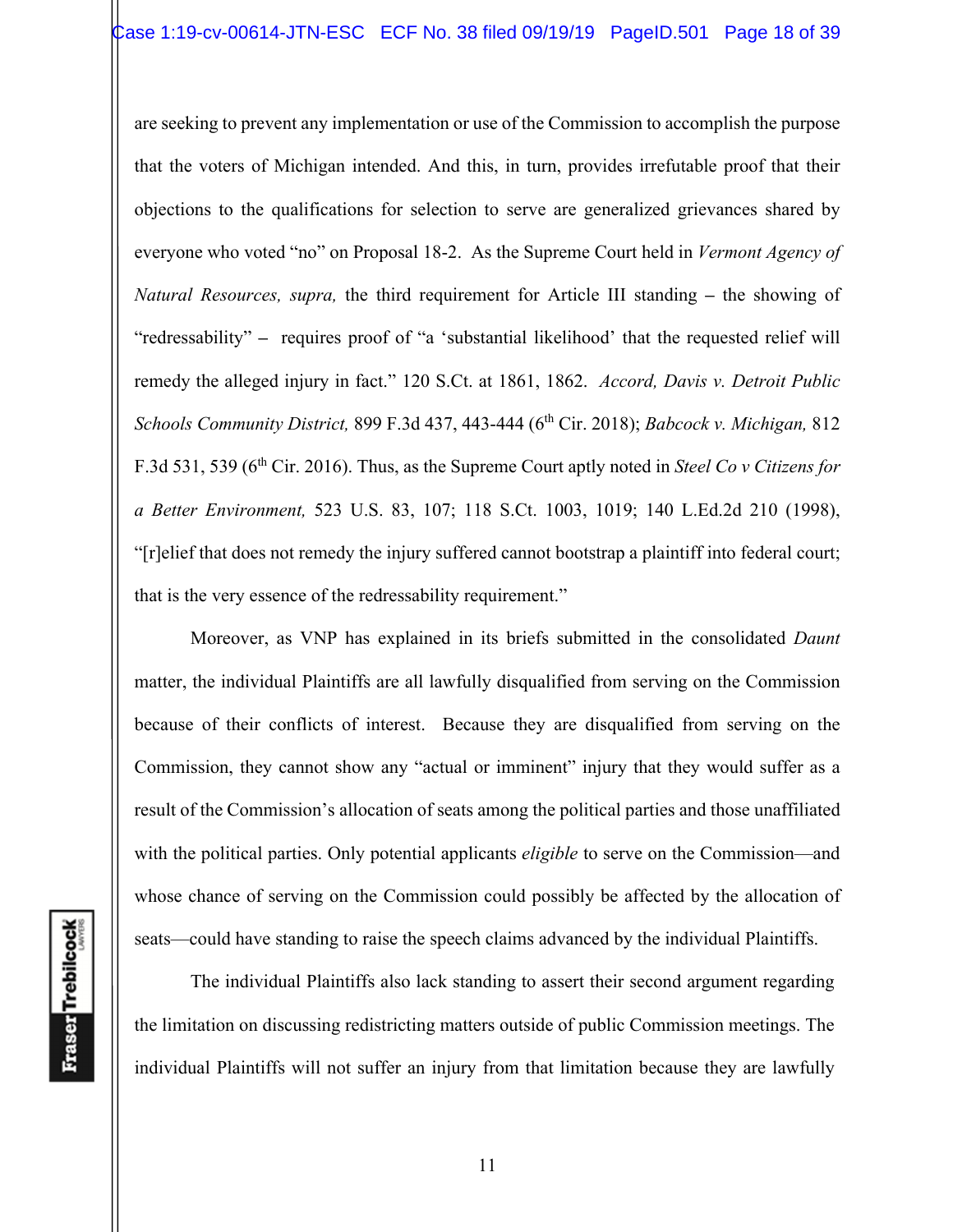disqualified from serving on the Commission. But even if they were not disqualified, they would still lack standing because it is entirely speculative that they would ever be selected for service on the Commission, which is constituted based upon a random drawing from a large pool of applicants. They ask the Court to hypothesize that *if* they were randomly selected, they would be injured by the limitation aimed at ensuring public access to Commission business. Because the chance of any person being selected is so remote, only those persons who are *actually* selected for the Commission have standing to challenge the procedures that regulate commissioners' conduct.

Finally, the injuries that the individual Plaintiffs have allegedly suffered as individual members of the Republican Party are not particularized injuries suffered by any of them as individuals; they are instead generalized grievances commonly shared by all of Michigan's citizens who were opposed to the approval of Proposal 18-2. To establish standing, these Plaintiffs must show that they have suffered the "invasion of a legally protected interest" that is "concrete and particularized" *i.e.,* an injury which "affects the plaintiff in a personal and individual way." *Gill v. Whitford, supra,* 138 S.Ct. at 1929, quoting *Lujan v Defenders of Wildlife,* 504 U.S. at 560. If they object to the procedures for selection of Commissioners; the allocation of commissioners between persons affiliated with the major political parties and those who are independents or unaffiliated with any party; the inability of the Republican Party to approve or select applicants of its choosing; or the restrictions imposed upon the activities of those selected to serve as commissioners, staff or consultants, their objections are no more personal to any of them individually than the same or similar objections shared by any other members of the public who were opposed to the approval of the proposed amendment. Thus, the individual Plaintiffs do not have standing to assert their claims for the requested relief in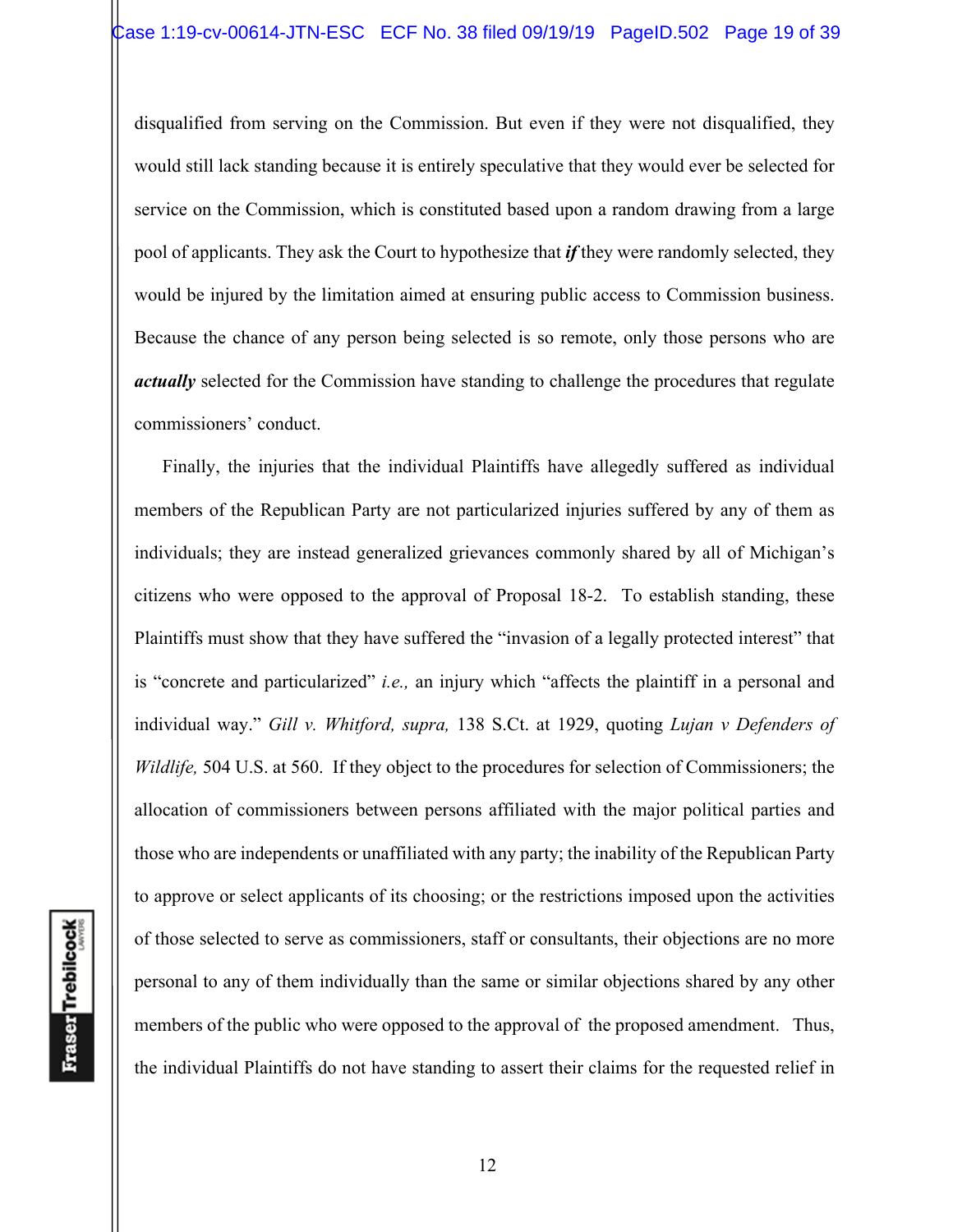Case 1:19-cv-00614-JTN-ESC ECF No. 38 filed 09/19/19 PageID.503 Page 20 of 39

this matter. Because this Court is not a forum for generalized grievances, their claims should be dismissed for lack of subject matter jurisdiction pursuant to Fed. R. Civ. P. 12(b)(1).

**III. PLAINTIFFS' COMPLAINT HAS FAILED TO STATE A CLAIM FOR WHICH RELIEF CAN BE GRANTED BECAUSE THE ALLEGATIONS STATED THEREIN HAVE NOT ESTABLISHED A LEGALLY SUFFICIENT BASIS FOR FINDING A DENIAL OR INFRINGEMENT OF ANY RIGHTS GUARANTEED UNDER THE FIRST AMENDMENT OR THE EQUAL PROTECTION CLAUSE OF THE FOURTEENTH AMENDMENT. JUDGMENT SHOULD THEREFORE BE GRANTED IN FAVOR OF THE DEFENDANT AND INTERVENOR-DEFENDANT ON THE PLEADINGS PURSUANT TO FED. R. CIV. P. 12(c).** 

The Michigan Republican Party ("MRP") and the individual Plaintiffs have brought a facial challenge to Michigan's independent citizens redistricting commission, prior to the selection of any commissioners or any work of the Commission. "[A] plaintiff can only succeed in a facial challenge by 'establish[ing] that no set of circumstances exists under which the Act would be valid,' *i.e.*, that the law is unconstitutional in all its applications." *Washington State Grange v. Washington State Republican Party*, 552 U.S. 442, 449; 128 S.Ct. 1184; 170 L.Ed.2d 151 (2008), quoting *United States v. Salerno*, 481 U.S. 739, 745; 107 S.Ct. 2095; 95 L.Ed.2d 697 (1987). A facial challenge fails where the law has a "plainly legitimate sweep," *id.* (quotation marks omitted), and courts considering facial challenges "must be careful not to go beyond the statute's facial requirements and speculate about 'hypothetical' or 'imaginary' cases." *Id.* at 450, quoting *United States v. Raines*, 362 U.S. 17, 22; 80 S.Ct. 519; 4 L.Ed.2d 524 (1960). Facial challenges are "disfavored" and "run contrary to the fundamental principle of judicial restraint," thereby "short circuit[ing] the democratic process by preventing laws embodying the will of the people from being implemented in a manner consistent with the Constitution." *Id.* at 450-45. The Plaintiffs have fallen far short of carrying their burden to sustain their facial challenge.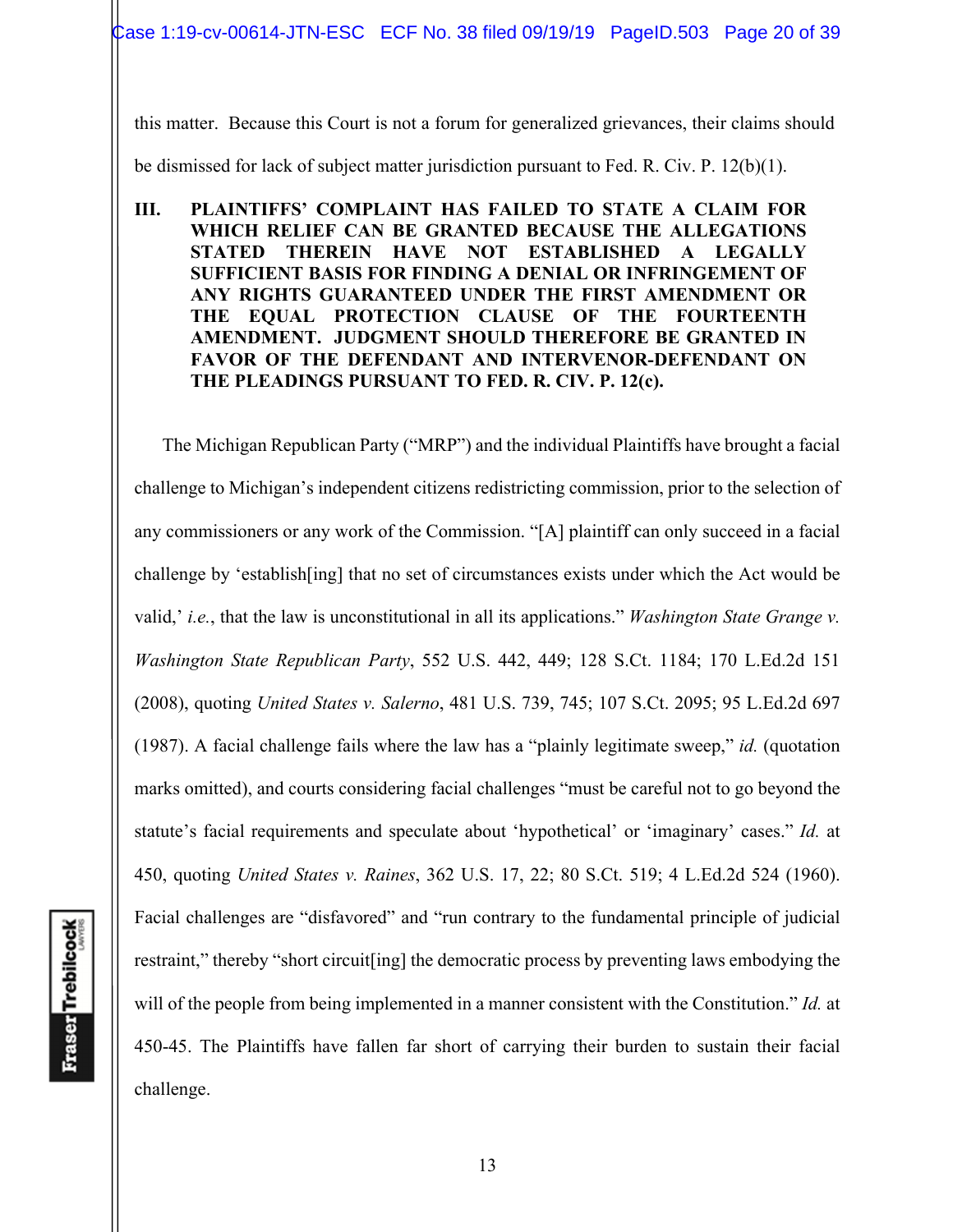### **A. THE CONSTITUTIONAL PROCESS FOR SELECTION OF COMMISSIONERS DOES NOT VIOLATE PLAINTIFFS' FREEDOM OF ASSOCIATION.**

### **1. THE SELECTION PROCESS DOES NOT VIOLATE MRP'S FREEDOM OF ASSOCIATION.**

 The commissioner selection process does not violate MRP's freedom of association. The First Amendment protects the freedom of political parties to associate with candidates and voters as part of the process of "choosing the party's nominee" for elective office. *Cal. Democratic Party v. Jones*, 530 U.S. 567, 575; 120 S.Ct. 2402; 147 L.Ed.2d 502 (2000). "Under our political system, a basic function of a political party is to select the candidates for public office to be offered to the voters at general elections." *Kusper v. Pontikes*, 414 U.S. 51, 58; 94 S.Ct. 303; 38 L.Ed.2d 260 (1973). The Supreme Court has thus held that when states establish electoral processes designed to identify the nominee of a political party for an elected office, they cannot force the party to "open[ ] it up to persons wholly unaffiliated with the party" so as to create "forced association" that "chang[es] the parties' message," unless the state proves its system is narrowly tailored to advance a compelling state interest. *Jones*, 530 U.S. at 581-82.

 On the other hand, the Supreme Court has held that political parties' associational rights are *not* implicated by an electoral process whose purpose is not to identify a party's "nominee." In *Washington State Grange*, *supra*, several Washington state political parties brought a facial challenge to the state's primary system, which had been adopted by voter initiative, contending that it violated their First Amendment associational rights. Under Washington's system, candidates designate their party preference on their declaration of candidacy, and "[a] political party cannot prevent a candidate who is unaffiliated with, or even repugnant to, the party from designating it as his party of preference." 552 U.S. at 447. The two candidates with the highest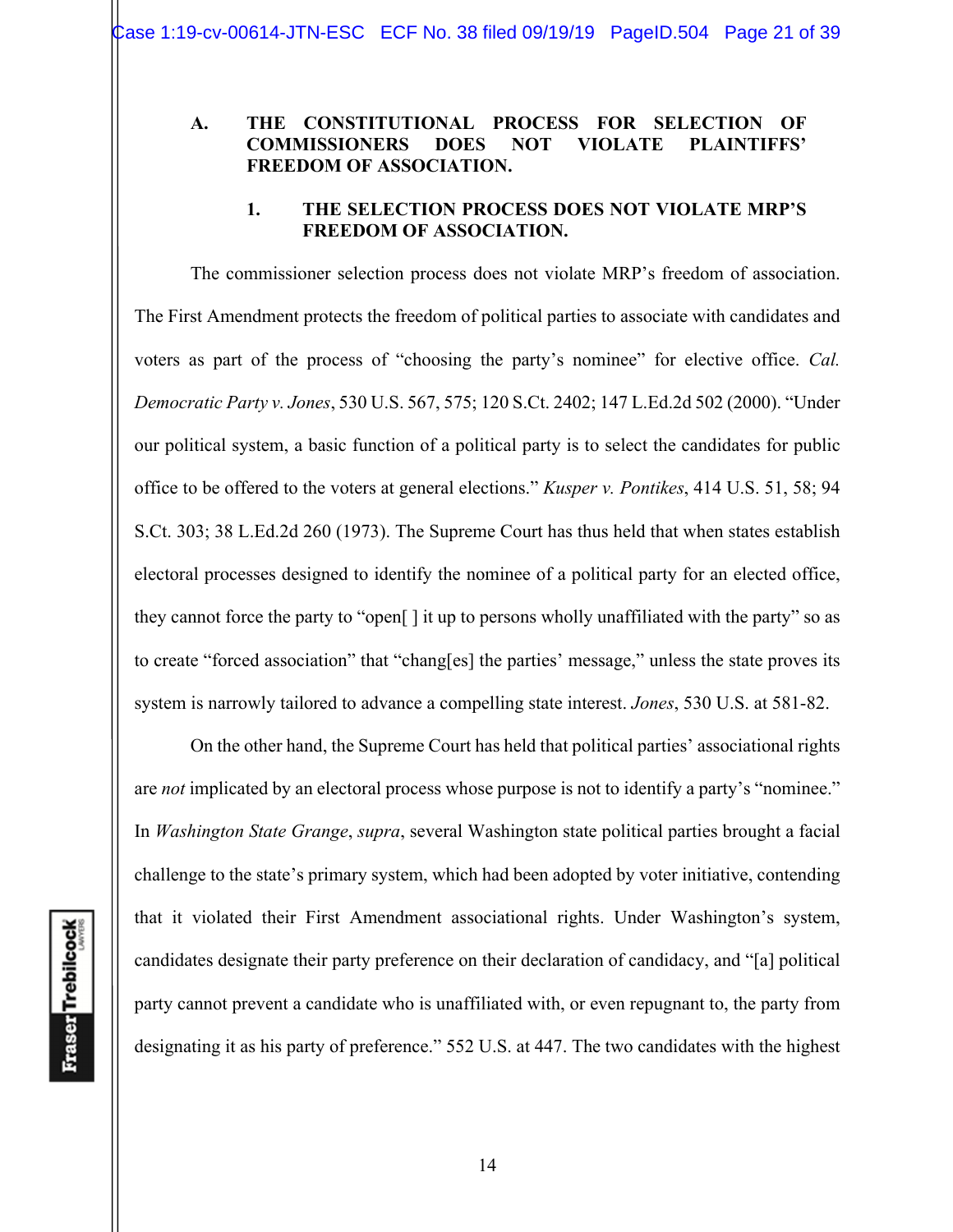votes in the primary—regardless of party affiliation—advance to the general election. *Id.* at 447-48.

The Court upheld Washington's system, rejecting the political parties' comparison to the California system the Court had invalidated in *Jones*. "[U]nlike the California primary, the [Washington system] does not, by its terms, choose parties' nominees. The essence of nomination—the choice of a party representative—does not occur under [Washington's law]. The law never refers to candidates as nominees of any party, nor does it treat them as such." *Id.* at 453. Instead, the law serves to "winnow the number of candidates to a final list of two for the general election," and political parties remain free to "nominate candidates by whatever mechanism they choose" and those candidates may participate in the state-run primary. *Id.* The Court likewise rejected the political parties' contention that permitting self-identification by the candidates infringed on their associational rights because voters might assume the candidates were nominees of the parties, or "at least assume that the parties associate with, or approve of, them." *Id.* at 454. This argument, the Court said, was based upon "sheer speculation." *Id.* "There is simply no basis to presume that a well-informed electorate will interpret a candidate's partypreference designation to mean that the candidate is the party's chosen nominee or representative or that the party associates with or approves of the candidate." *Id.* The Court found this "especially true . . . given that it was the voters of Washington themselves, rather than their elected representatives, who enacted [the law]." *Id.* at 455. The Court thus upheld the law as facially constitutional. *Id.* at 458-459.

The commissioner selection process adopted by Michigan's voters does not violate MRP's associational rights. First, the cases upon which MRP relies all relate to the process for choosing a party's nominee for *elected office*. The Commission is not an elected office, but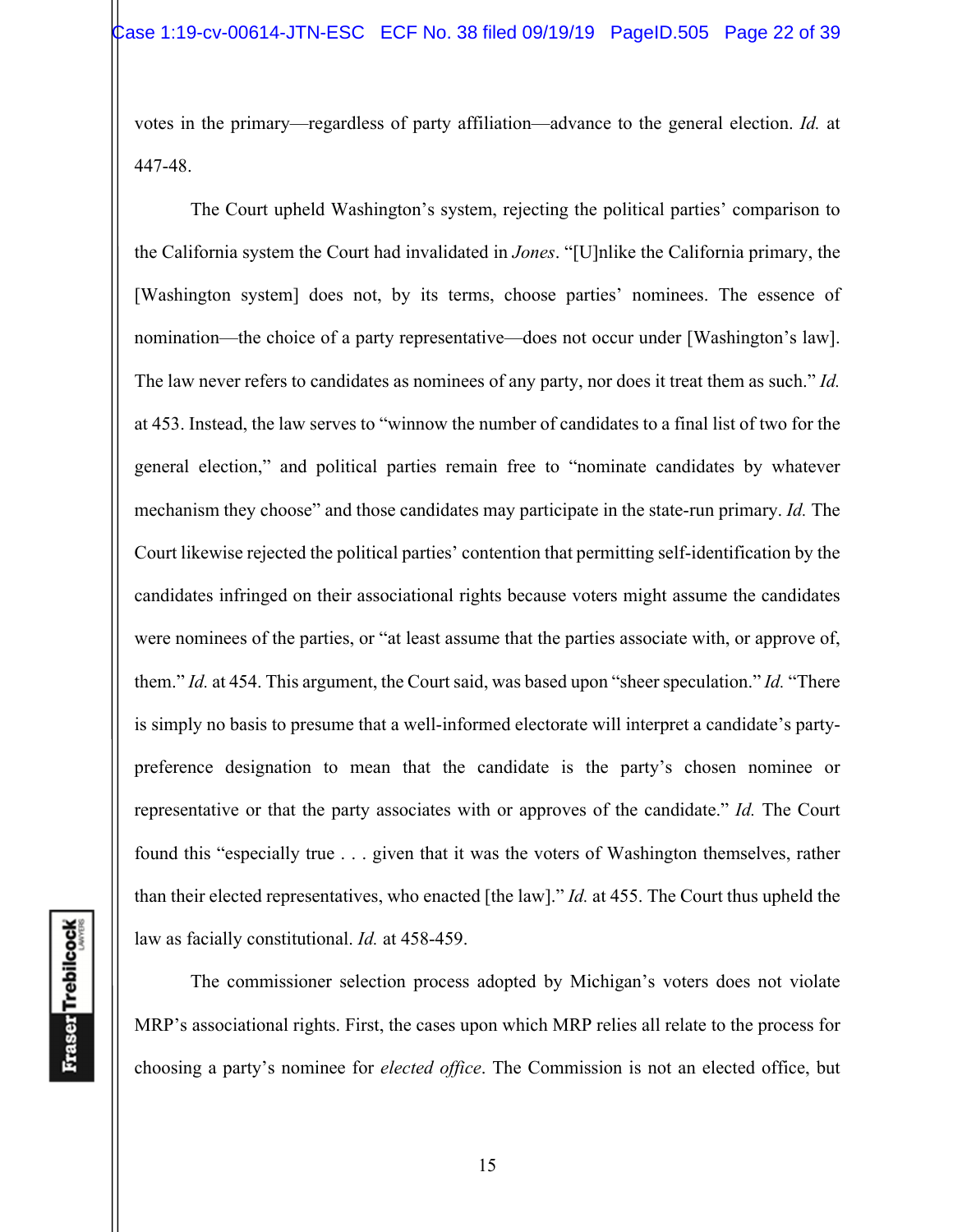rather is a randomly drawn cross-section of citizens tasked with drawing redistricting plans in a nonpartisan manner. The selection process for Michigan's redistricting commissioners has none of the characteristics that motivated the Court's decision in *Jones*. Unlike a political party's nominee for elected office, a commissioner on Michigan's independent redistricting commission does not "determine[ ] the party's positions on the most significant public policy issues of the day" or "become[ ] the party's ambassador to the general electorate in winning it over to the party's views." *Jones*, 530 U.S. at 575. Nor are redistricting commissioners tasked with being "a standard bearer who best represents the party's ideologies and preferences." *Id.* Indeed, quite the contrary—the voters of Michigan determined that commissioners should be prohibited from seeking to advantage political parties in adopting redistricting plans. *See,* Mich. Const. Article IV  $\S 6(13)(d)$  ("Districts shall not provide a disproportionate advantage to any political party.").

MRP points to no case in which a court has concluded that a political party's associational rights are infringed because it does not get to choose who will sit on a government commission. Such commissions—including those with partisan affiliation as a membership requirement—are commonplace in federal and state law. Indeed, the Supreme Court in *Jones* the case upon which MRP primarily relies—recognized as much, without hint that such commissions were constitutionally infirm because their members are not chosen by political parties. *See Jones*, 530 U.S. at 585 (citing the Federal Communications Commission, Board of Directors of Corporation for Public Broadcasting, and Equal Employment Opportunity Commission and noting that "federal statutes . . . require a declaration of party affiliation as a condition of appointment to certain offices"). If MRP's theory were correct, then a substantial number of federal and state commissions would be unconstitutional because national and state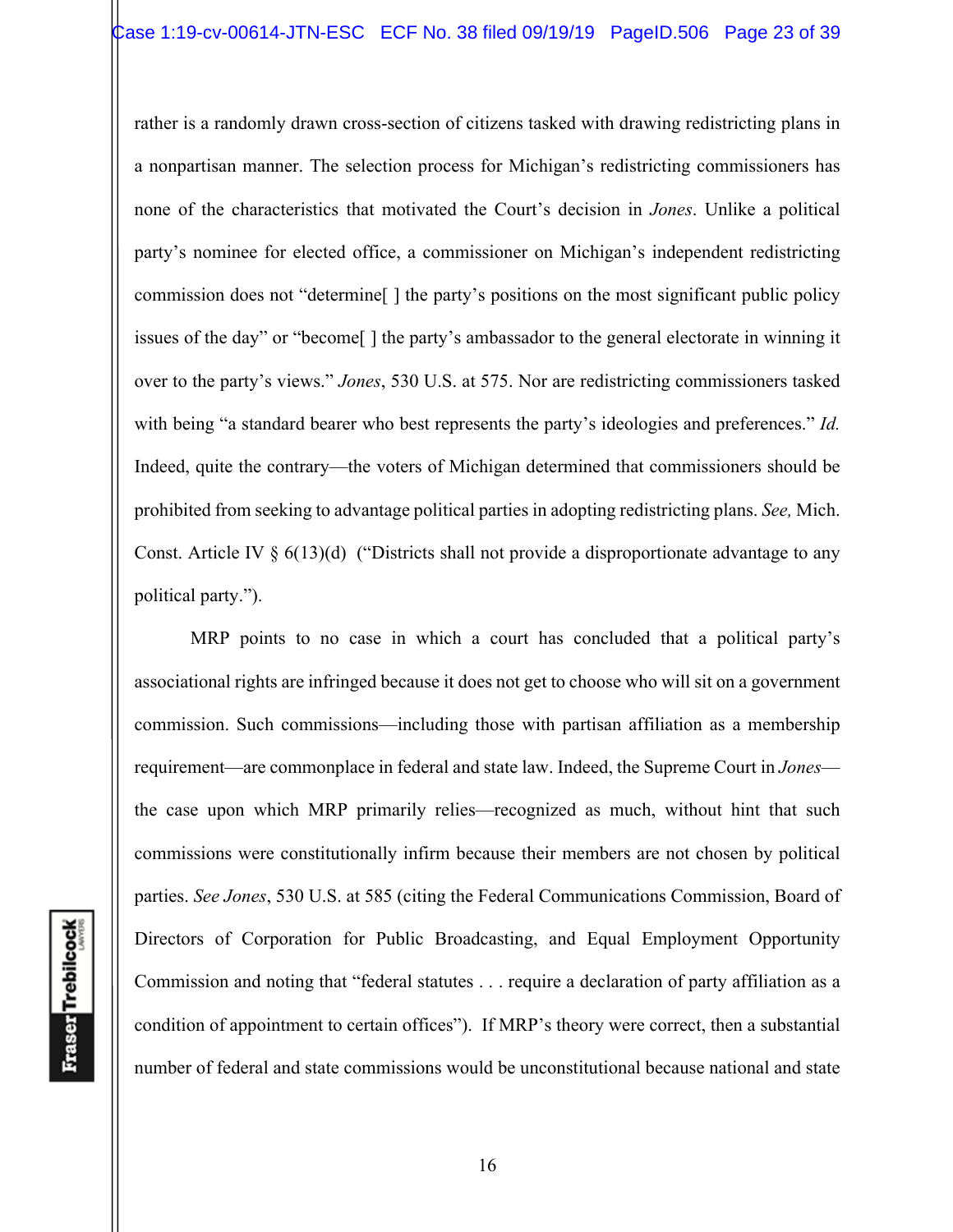political parties are uninvolved in their membership selection. *See, e.g.*, 52 U.S.C. § 301016(a)(1) (Federal Election Commission); 15 U.S.C. § 41 (Federal Trade Commission); 28 U.S.C. § 78d (Securities Exchange Commission); 42 U.S.C. § 7171(b) (Federal Energy Regulatory Commission); 47 U.S.C. § 154(b)(5) (Federal Communications Commission); 47 U.S.C. § 396(c)(1) (Board of Directors for Corporation for Public Broadcasting); 42 U.S.C. § 2000e-4(a) (Equal Employment Opportunity Commission); S*ee also* Mich. Const. Article II § 7 (Board of Canvassers); *id.* Article II § 29 (Civil Rights Commission); *id.* Article XI § 5 (Civil Service Commission). Political parties have no First Amendment associational right to dictate the membership of government commissions.

Moreover, like the primary election process in *Washington State Grange*, the commission selection process challenged in this case does not "choose parties' nominees. . . . The law never refers to the [prospective commissioners] as nominees of any party, nor does it treat them as such." 552 U.S. at 453. In fact, the commissioners of the new Redistricting Commission are clearly intended *not* to be nominees of political parties, and they are not tasked with representing the interests of political parties. *See, e.g.*, Mich. Const. Article IV § 6 (1) (characterizing the commission as an "independent citizens redistricting commission"); *id.* § 6(1)(b) (excluding from commission membership various leaders of political parties and partisan officeholders, candidates, and close associates); *id.* § 6(13)(d) (prohibiting the Commission from drawing maps to disproportionately favor a political party). The fact that the selection procedure allocates a certain number of seats to commissioners who self-identify as affiliated (or unaffiliated) with the two major political parties does not transform the commissioners into "nominees" of those parties, rather it serves to ensure that the commission's decisions reflect some level of bipartisan or cross-partisan consensus. *See, e.g.*, *id.* § 6(14)(c)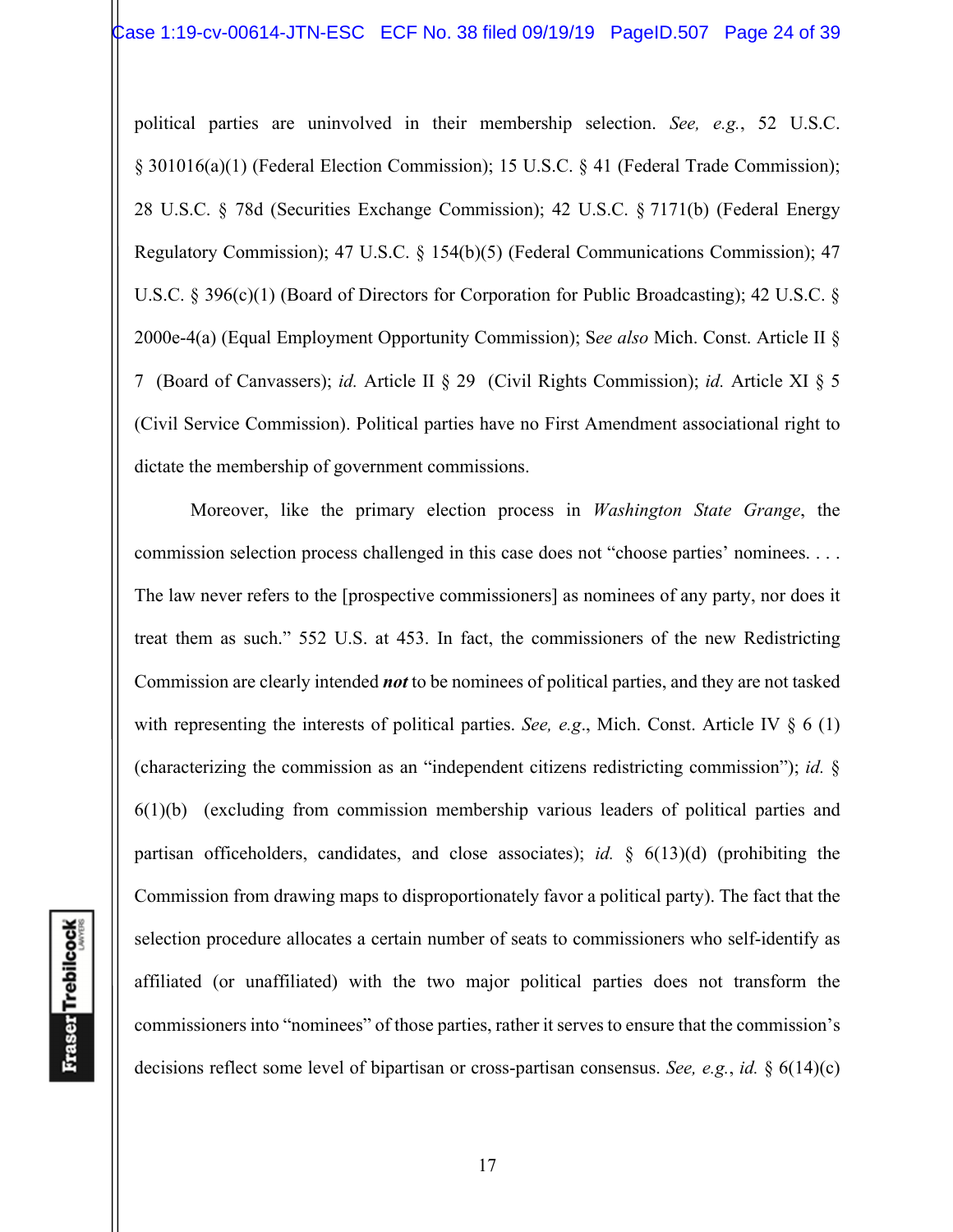(requiring a final redistricting plan to have majority support, including at least two commissioners self-affiliated with each of the two major political parties and two unaffiliated commissioners). Nor does the grant of preemptive strikes to legislative leaders injure MRP's associational rights. The commissioners are not nominees of the political parties, and thus the political parties have no First Amendment right to control the selection process of commissioners. If MRP has no First Amendment right to select commissioners, it likewise has no First Amendment right to prevent the striking of prospective commissioners from the pools of applicants.4

In addition, the fact that prospective commissioners self-designate their party affiliation (or non-affiliation) does not implicate MRP's associational rights. As the Court held in *Washington State Grange*, a political party has no associational injury from a candidate's selfdesignation of affiliation so long as the candidates are not deemed "nominees" of the party. 552 U.S. at 453. Such is the case here. And MRP does not even contend, as the plaintiffs unsuccessfully did in *Washington State Grange*, that there is a risk that the public will confuse the commissioners to be nominees or representatives of the Republican Party. (Plaintiff's Brief in Support of Motion for Preliminary Injunction, PageID. 60-61) Instead, MRP merely contends that it will be difficult for MRP's "affiliated legislative leaders"—who each have the ability to strike up to five commissioner candidates—to know which self-identified Republicans among the prospective commissioners are "bona fide affiliates of MRP." *Id.,* PageID. 60. That

<sup>&</sup>lt;sup>4</sup> In any event, if a Democratic legislative leader strikes a Republican commissioner applicant, MRP's freedom of association will not be injured. Republican legislators have the same opportunity to strike applicants self-affiliated with the Democratic Party and/or applicants selfidentified as unaffiliated, and MRP can continue to associate with stricken applicants, and *vice versa*. There is no First Amendment interest implicated; MRP has no First Amendment right to have its preferred applicants on the Commission, or to avoid the removal of its preferred applicants.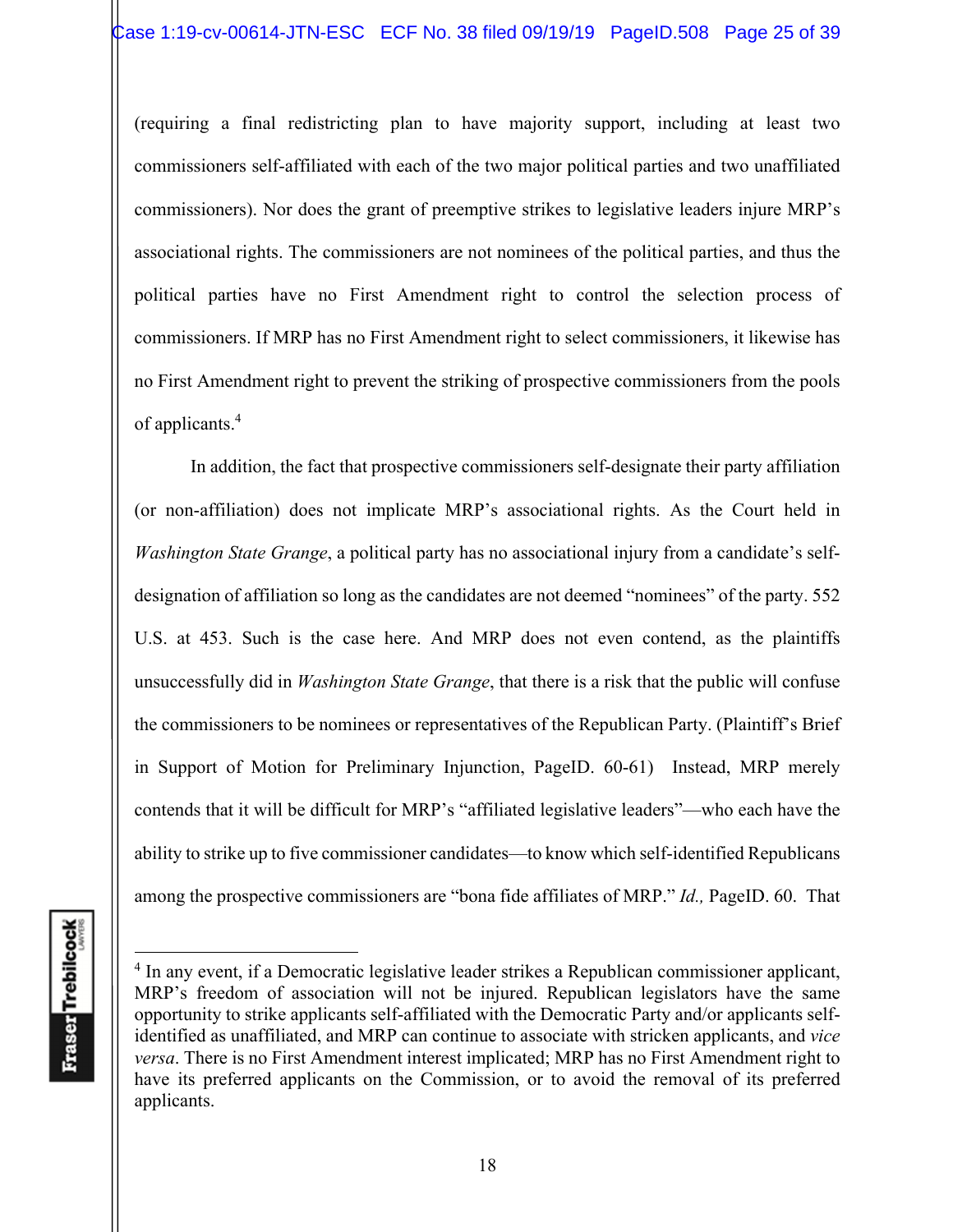is so, MRP says, because the party is not involved in their selection and Michigan lacks voter registration by political party, which it calls a "preexisting validator of intent." *Id.* But MRP has no constitutional right to have "bona fide affiliates" as commissioners, and it has no associational right to preclude the service of commissioners who self-designate their party affiliations.5 *See Washington State Grange*, 552 U.S. at 453-455. The entire purpose of the voters' enactment of the commission was to *limit* the ability of those with conflicts of interest including political parties—to control the outcome of redistricting.

At bottom, MRP has no "forced association" claim—the commissioner selection process does not require any association at all between commissioner applicants and MRP as an organization. MRP's image, membership, or policy views are not compromised by the commissioner selection process, and MRP is no more required to associate with the commissioners than were the political parties in *Washington State Grange* required to associate with the self-affiliating candidates. Instead, MRP's actual objection is that it—and its "affiliated legislative leaders," *id.,* PageID 60 —were stripped of power over redistricting by the voters. But MRP has no First Amendment right to control redistricting, or to engage in partisan gerrymandering. As a result, its attempt to shoehorn its objection to losing control over redistricting into a First Amendment claim fails.<sup>6</sup>

<sup>&</sup>lt;sup>5</sup> MRP suggests that the risks it identifies would be minimized if Michigan voters declared their party affiliations when they registered to vote. But that too is a system of self-declaration.

 $6$  Even if MRP had articulated some cognizable associational injury, whether that injury would actually come to pass following the selection of commissioners is entirely speculative at this point. It is yet unknown who will be chosen as commissioners. MRP can certainly encourage its favored members to apply for commissioner seats, increasing the odds it will avoid the outcomes it warns of in its motion. *See, Washington State Grange*, *supra,* 552 U.S. at 449 ("[A] plaintiff can only succeed in a facial challenge by 'establish[ing] that no set of circumstances exist under which the Act would be valid.'" (quoting *United States v. Salerno*, *supra,* 481 U.S. 739, 745 (1987) (second bracket in original)). The Court cannot "speculate about 'hypothetical' or 'imaginary' cases," *id.* at 450 (quoting *United States v. Raines*, *supra,* 362 U.S. 17, 22 (1960).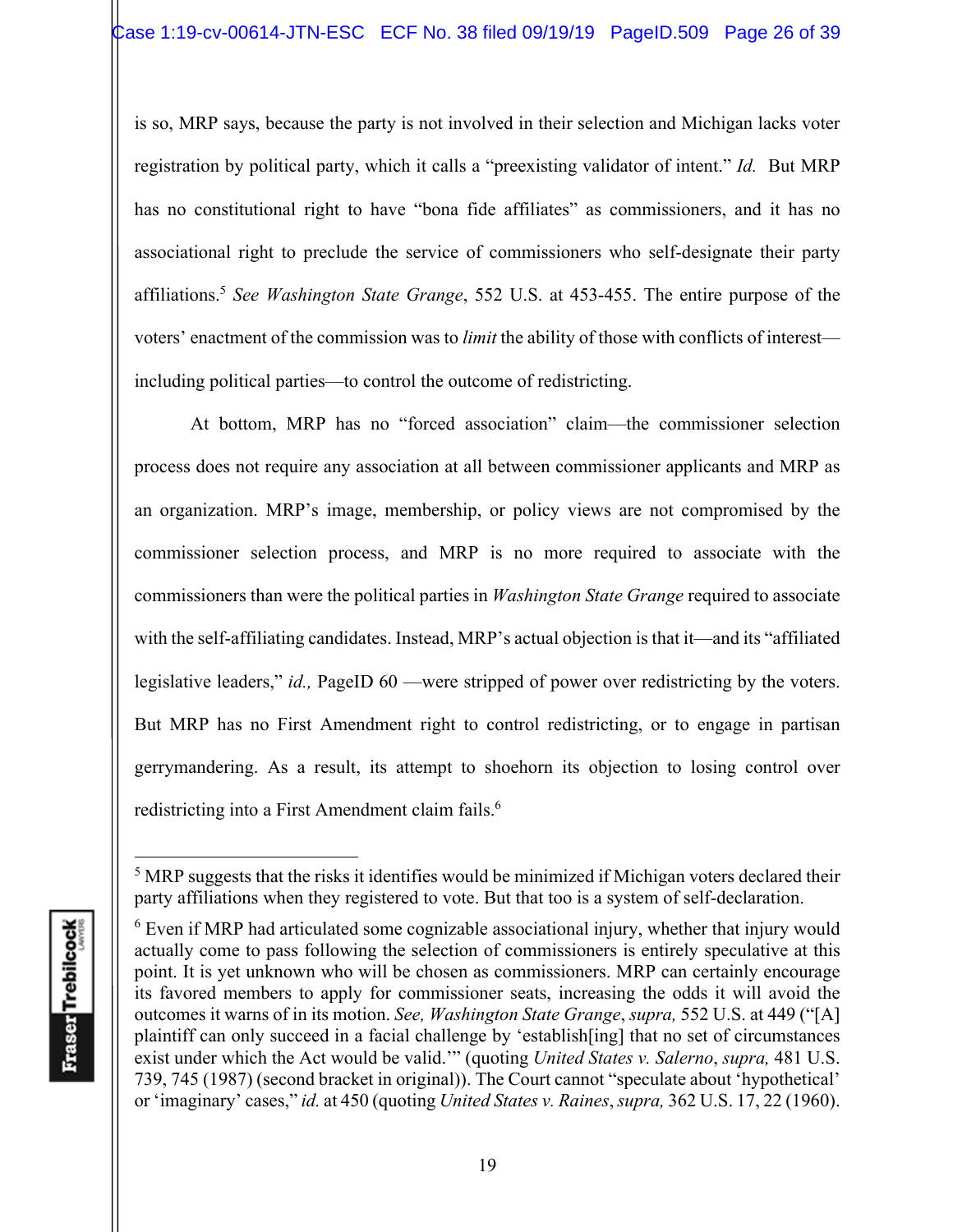### **2. THE COMMISSION'S QUALIFICATION REQUIREMENTS DO NOT VIOLATE THE INDIVIDUAL PLAINTIFFS' FREEDOM OF ASSOCIATION OR DENY THEM EQUAL PROTECTION.**

The Commission's qualification requirements do not violate the individual Plaintiffs' First Amendment freedom of association or the Fourteenth Amendment's Equal Protection Clause. The individual Plaintiffs' argument regarding the Commission's qualification requirements mostly repeat the arguments raised by the individual Plaintiffs in the *Daunt* action (No. 1:19-cv-614). As previously discussed, the individual Plaintiffs lack standing to raise claims of speculative injuries that could not be redressed by the relief they seek. But even if they had standing, their challenges to the qualification requirements fail on the merits. Rather than burden the Court with a repetition of its arguments addressing the merits of these claims, VNP shall incorporate here its briefing in support of its Motion to Dismiss in the *Daunt*  Plaintiffs' case with respect to the Commission's qualification requirements.<sup>7</sup>

The individual Plaintiffs in this case have raised an additional argument not emphasized by the *Daunt* Plaintiffs—they contend that that courts have only upheld limitations on political activities of government officials "during their current term of office" and that here there is a "total bar to service on the commission based on past political activity," (Plaintiff's Brief in Support of Motion for Preliminary Injunction, PageID. 63-64 **–** emphasis omitted). They are mistaken. The Supreme Court has expressly held that states may guard against conflicts of interest in legislative decision-making based upon conduct that predates the term of office. *See, Nevada Commission on Ethics v. Carrigan*, 564 U.S. 117; 131 S.Ct. 2343; 180 L.Ed.2d 150 (2011). And the Sixth Circuit has upheld a lifetime ban on future legislative service based upon

<sup>7</sup> The individual Plaintiffs' equal protection arguments in opposition to the membership qualifications fail for the same reasons their First Amendment arguments do, as explained in VNP's briefing regarding the *Daunt* Plaintiffs' First Amendment claims.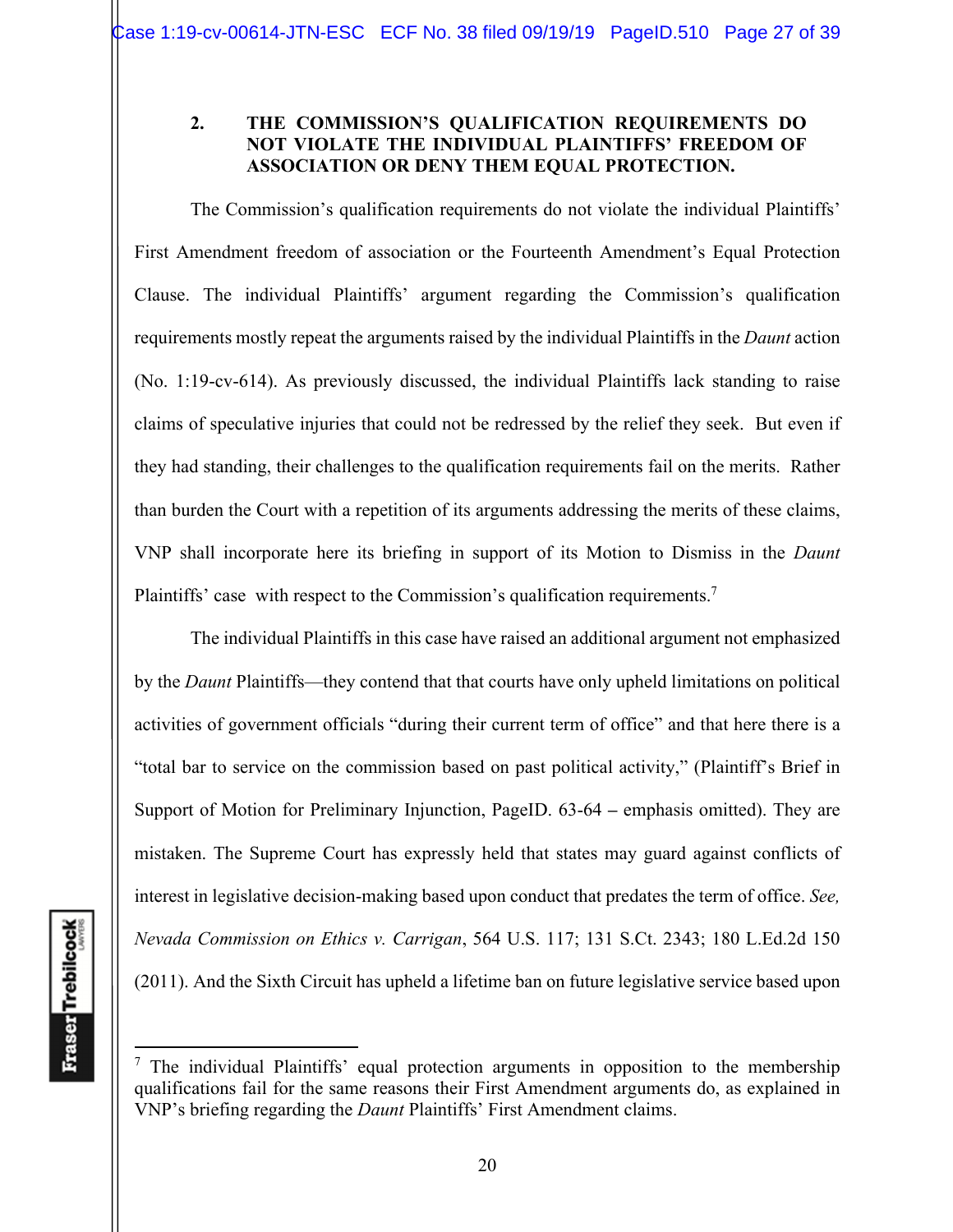prior legislative service. *See, Citizens for Legislative Choice v. Miller*, 144 F.3d 916 (6th Cir. 1998) . In any event, the individual Plaintiffs are wrong to contend that they face a "total bar to service on the commission." PageID. 64 (emphasis omitted). Instead, their conflicts of interest only preclude their service for a period of six years after the relevant activity ends. *See* Mich. Const. Article IV  $\S 6 (1)(b)$ .

In *Clements v. Fashing*, 457 U.S. 957, 967; 102 S.Ct. 2836; 73 L.Ed.2d 508 (1982), the Supreme Court explained that "[a] 'waiting period' is hardly a significant barrier to candidacy" and that it had previously "upheld a 7-year durational residency requirement for candidacy." *Id.* (citing *Chimenko v. Stark*, 414 U.S. 802; 94 S.Ct. 125; 38 L.Ed.2d 39 (1973), *summarily aff'g* 353 F. Supp. 1211 (D.N.H. 1973). The Court concluded that such a waiting period need only "rest on a rational basis." *Id. See also* 18 U.S.C. § 207(e) (establishing two-year ban on former members of Congress seeking to influence Congress). Just such a basis exists here— Michigan has a rational basis in ensuring that a prospective commissioner's conflicts of interest have truly ended—and are unlikely to begin anew—prior to entrusting them with the power to shape district lines. The individual Plaintiffs' challenge to the Commission's qualifications requirements is without merit.

### **B. THE NEW CONSTITUTIONAL PROVISIONS GOVERNING THE COMPOSITION OF THE COMMISSION AND REGULATING ITS ACTIVITIES DO NOT VIOLATE THE PLAINTIFFS' FREEDOM OF SPEECH OR DENY THEM EQUAL PROTECTION.**

The new constitutional provisions governing the composition of the Commission and regulating its activities do not violate the Plaintiffs' right to freedom of speech or deny them equal protection. They first contend that the Commission constitutes viewpoint discrimination and violates the Equal Protection Clause of the Fourteenth Amendment because it reserves four seats for each of the two major parties and five seats for those unaffiliated with the major parties.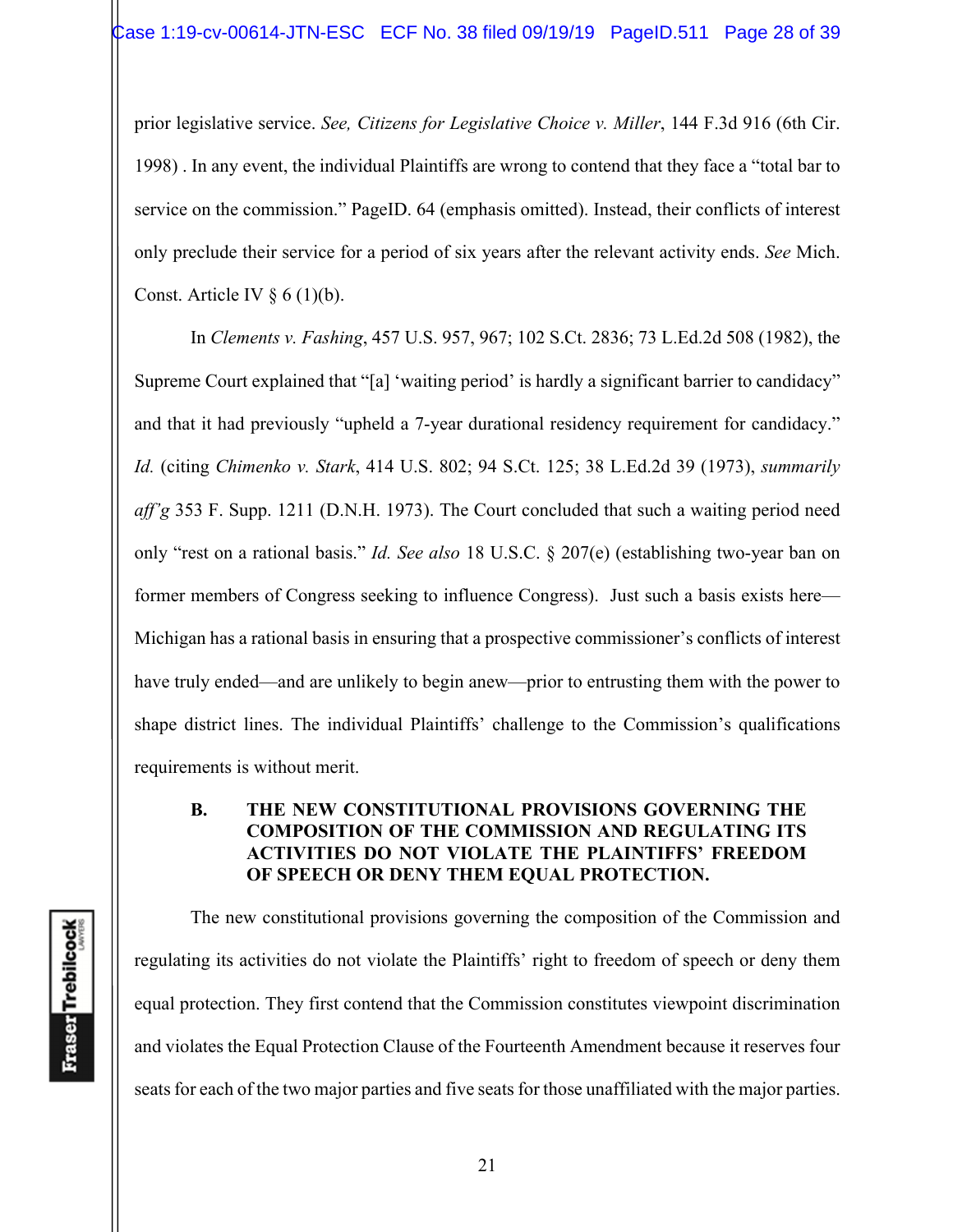They also contend that the provision restricting commissioners from discussing redistricting matters outside of open meetings is an unlawful content-based speech restriction. As previously discussed, the individual Plaintiffs lack standing to raise either challenge, and both arguments are wrong on the merits.

> **1. THE COMMISSION'S ALLOCATION OF SEATS DOES NOT CONSTITUTE VIEWPOINT DISCRIMINATION OR DENY PLAINTIFFS EQUAL PROTECTION.**

 The Commission's allocation of seats does not constitute viewpoint discrimination in violation of the First Amendment or violate the Equal Protection Clause. The Supreme Court has held that partisan affiliation may be considered as a requirement for government employment when it "is an appropriate requirement for the effective performance of the public office involved." *Branti v. Finkel*, 445 U.S. 507, 518; 100 S.Ct. 1287; 63 L.Ed.2d 574 (1980). The Sixth Circuit has explained that such is the case for, *inter alia*, "positions that are part of a group of positions filled by balancing out political party representation, or that are filled by balancing out selections made by different governmental agents or bodies." *Sowards v. Loudon Cnty., Tenn.*, 203 F.3d 426, 436 (6th Cir. 2000). Partisan views and affiliations may be considered as a qualification for such positions "without violating the First Amendment." *Id.*

 The Commission falls within the category of bodies for which political affiliation may be considered without violating the First Amendment, as the Sixth Circuit has explained. Nor is it remarkable, contrary to the Plaintiffs' contention, that applicants are required "to attest under oath either that they affiliate with one of the two major political parties and, if so, to identify the party with which they affiliate, or that they do not affiliate with either major party." PageID.66. As the Supreme Court has explained, this is common for these types of bodies and does not implicate any First Amendment rights. *See, Jones*, 530 U.S. at 585 ("If such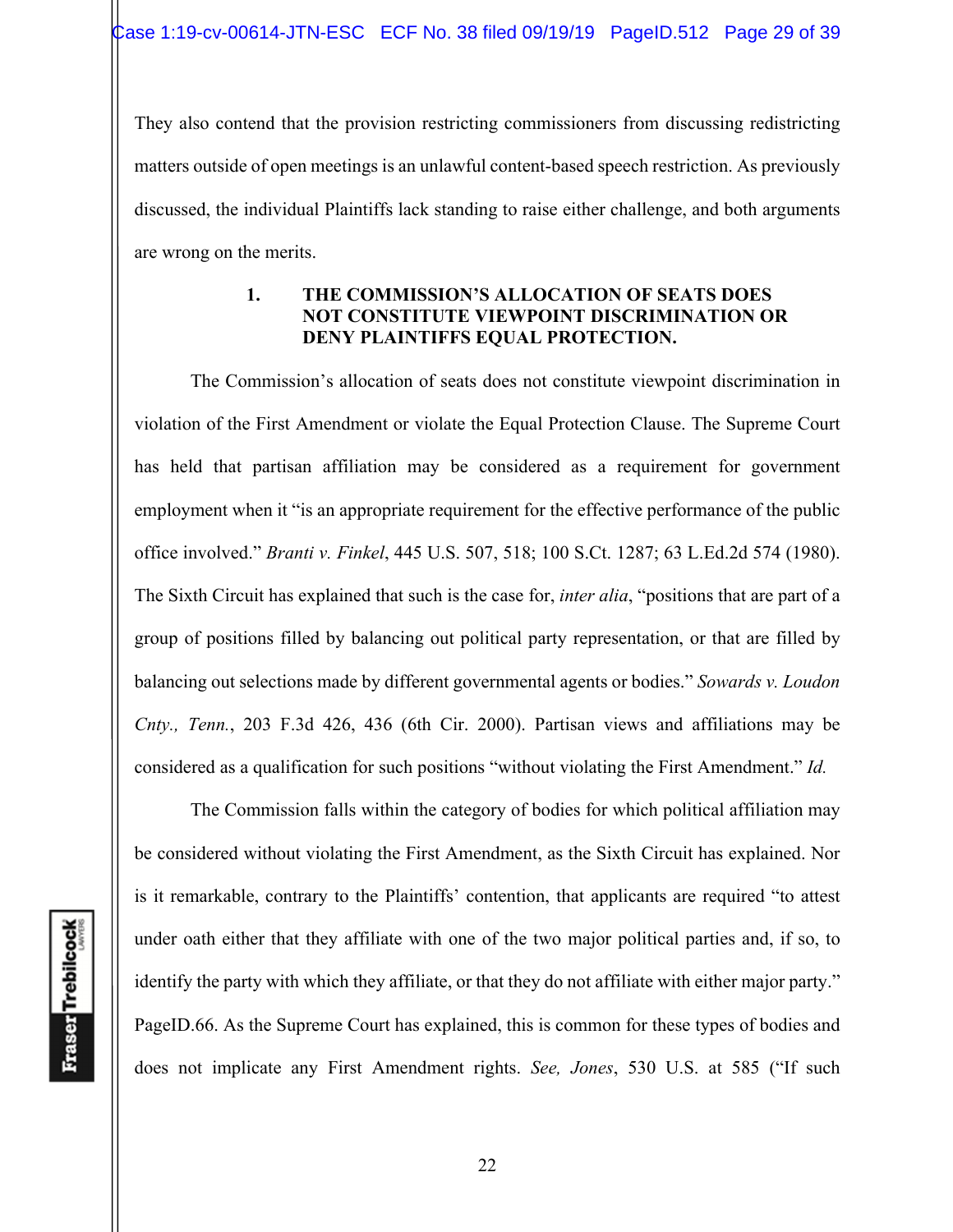information were generally so sacrosanct, federal statutes would not require a declaration of party affiliation as a condition of appointment to certain offices.").

 The Plaintiffs are also wrong to contend that it violates the First Amendment and the Equal Protection Clause to allocate four seats to each of the major political parties and five to those unaffiliated with the parties. They complain that by doing so, the Commission structure "seeks to suppress speech and expression motivated by Republican ideologies and perspectives, while enhancing the perspectives of commissioners who are unaffiliated with either major party by allocating more seats to that pool of applicants." PageID. 66: *Id.,* PageID.71-72 (rephrasing objection in equal protection terms). This contention is without merit.

 First, the premise of the argument is mistaken. Plaintiffs speculate that the five unaffiliated commissioners will constitute a monolithic bloc, such that their shared viewpoints will constitute a plurality view, outnumbering by one seat the commissioners affiliated with each of the two major parties. But it is more likely—perhaps substantially so—that those seats will be filled by people affiliated with various minor parties and some who are truly independent. And those five commissioners may likely have little in common with one another, and some may likely find themselves most closely aligned with the major party commissioners. Plaintiffs cannot sustain a facial constitutional challenge to the Commission's allocation of seats based upon their "speculat[ion] about hypothetical or imaginary cases." *Washington State Grange*, 552 U.S. at 450 (internal quotation marks omitted). Moreover, no political party has a majority of the seats on the Commission, and the Commission is structured to ensure that redistricting plans attract substantial support from members across the various parties. *See*  Mich. Const. Article IV  $\S 6(14)(c)(3)$ . Plaintiffs' contention that the Commission's structure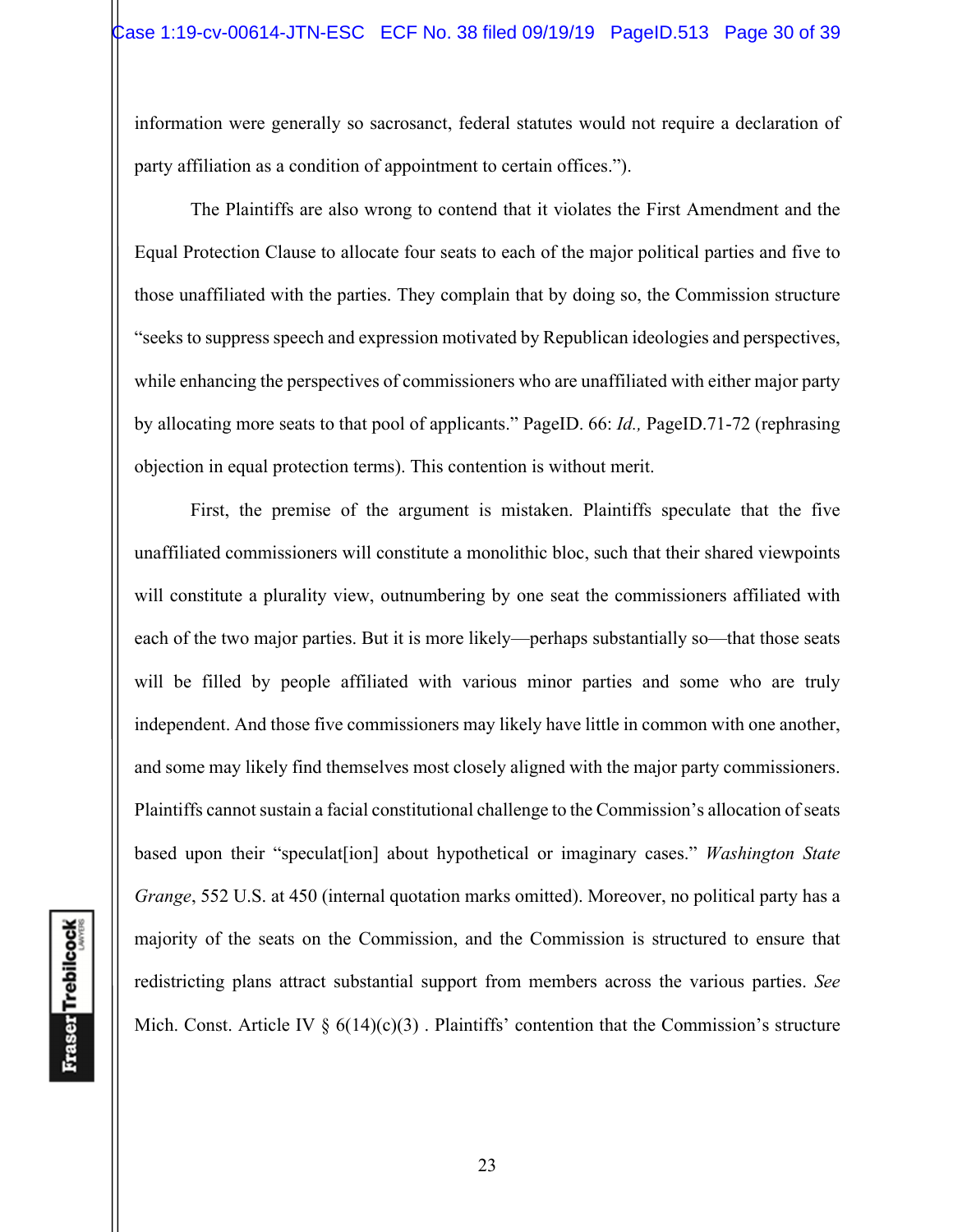suppresses Republican views while enhancing the views of those unaffiliated with the parties is thus factually inaccurate.

 Second, the Plaintiffs misconceive the role of Commissioners. They are not tasked with engaging in "speech and expression" to advance certain "ideologies and perspectives." PageID. 66. Indeed, they are legally obligated *not* to draw districts to favor ideologies and perspectives—that is the very ill the Commission was designed to eliminate. *See* Mich. Const. Article IV  $\S 6(13)(d)$  (noting that adopted plans "shall not provide a disproportionate advantage to any political party" and must instead adhere to "accepted measures of partisan fairness"). In any event, the Supreme Court has explained that the allocation of legislative power, and the act of voting by legislators, does not constitute speech protected by the First Amendment. "[A] legislator's vote is the commitment of his apportioned share of the legislature's power to the passage or defeat of a particular proposal. The legislative power thus committed is not personal to the legislator but belongs to the people; the legislator has no personal right to it." *Carrigan*, 564 U.S. at 126; *id.* at 127 ("[A] legislator has no right to use official powers for expressive purposes.").<sup>8</sup> No First Amendment interests are implicated by the allocation of seats on a commission designed to draw from multiple political affiliations and ensure that no one affiliation dominates. Nor is there any basis to conclude that such a system violates the Equal Protection Clause.

 Third, the Supreme Court has twice summarily affirmed decisions upholding laws reserving seats on governmental bodies for members of certain political parties in order to ensure broader representation of views. In *Hechinger v. Martin*, 411 F. Supp. 650, 652 (D.D.C.

 $8$  The Commission is "a permanent commission in the legislative branch." Mich. Const. Article IV § 6 (1).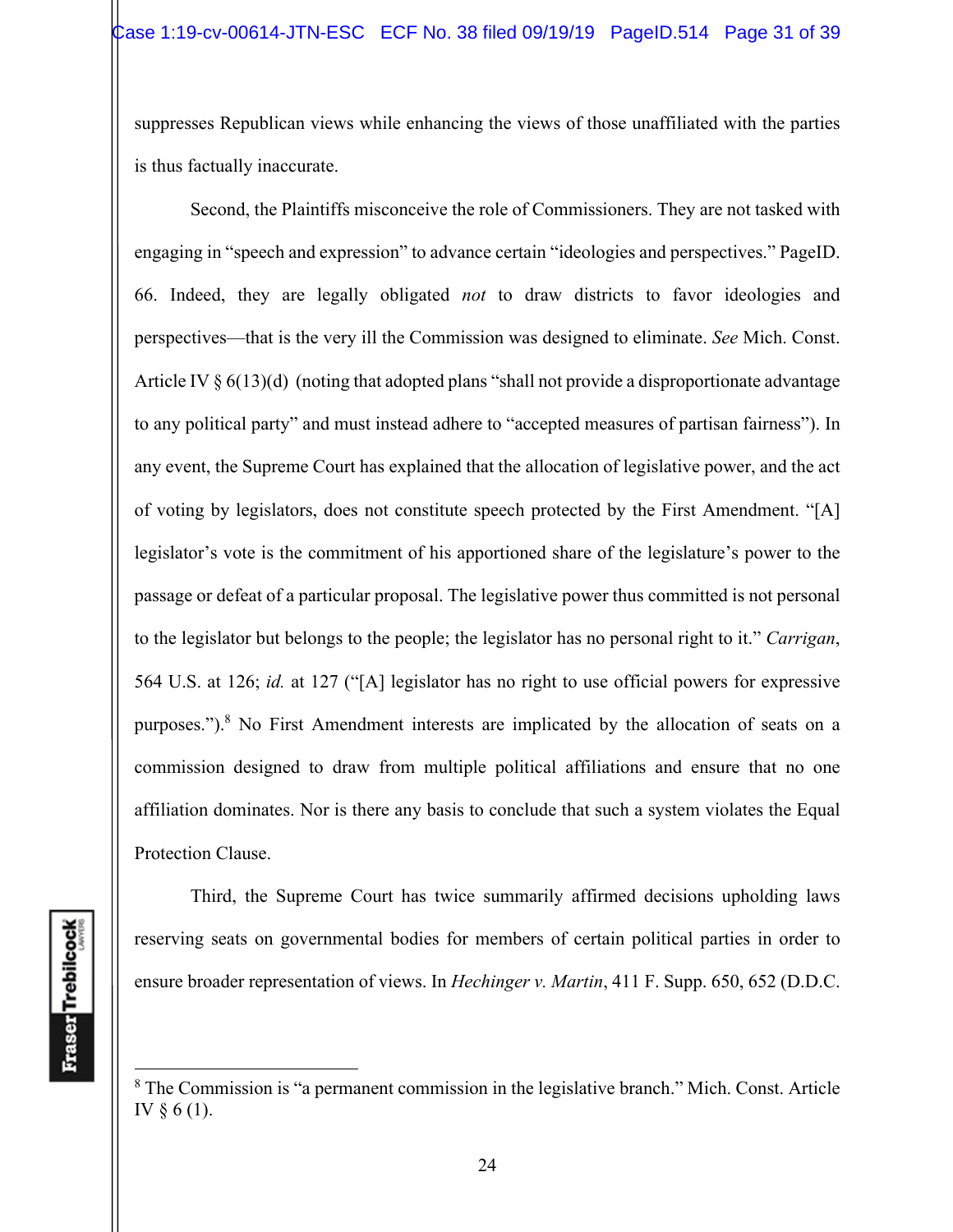1976), a three-judge district court upheld a law passed by Congress requiring that not all members of the Washington, DC city council be of the same political party. The court noted that associational freedoms were not absolute, and that Congress's "interests in facilitating some representation of political minorities on the City Council of the nation's capital is a valid one." *Id.* The Supreme Court summarily affirmed. *See Hechinger v. Martin*, 429 U.S. 1030; 97 S.Ct. 721; 50 L.Ed.2d 742 (1977). Likewise, in *LoFrisco v. Schaffer*, 341 F. Supp. 743 (D. Conn. 1972), a three-judge court upheld a Connecticut statute designed to ensure minority representation that limited the number of school board positions to which a political party could nominate candidates and limited the number of candidates each voter could choose on his ballot. *Id.* at 745. The court concluded that the statute was supported by a legitimate state interest, and the Supreme Court summarily affirmed. *See LoFrisco v. Schaffer*, 409 U.S. 972; 93 S.Ct. 313; 34 L.Ed.2d 236 (1972). Similarly here, Michigan has a legitimate interest in ensuring that neither major political party controls a majority of seats on the Commission, and that a range of unaffiliated voters have an opportunity to participate in the decision-making process. Indeed, there is considerably less impact on First Amendment interests here, because the Commission is an unelected body with a narrow subject matter jurisdiction.

Fourth, the voters of Michigan—by a supermajority vote—*chose* to allocate four commissioner seats to each of the major parties and five commissioner seats to those unaffiliated with those parties. Voters choose how to allocate power among those affiliated with political parties in every partisan election that is held. It cannot possibly be the case that the voters violated the First Amendment or Equal Protection Clause by voting on how to allocate power on the Commission. The entire point of an election is for voters to choose among political viewpoints and decide how to allocate power. If the voters of Michigan violated the First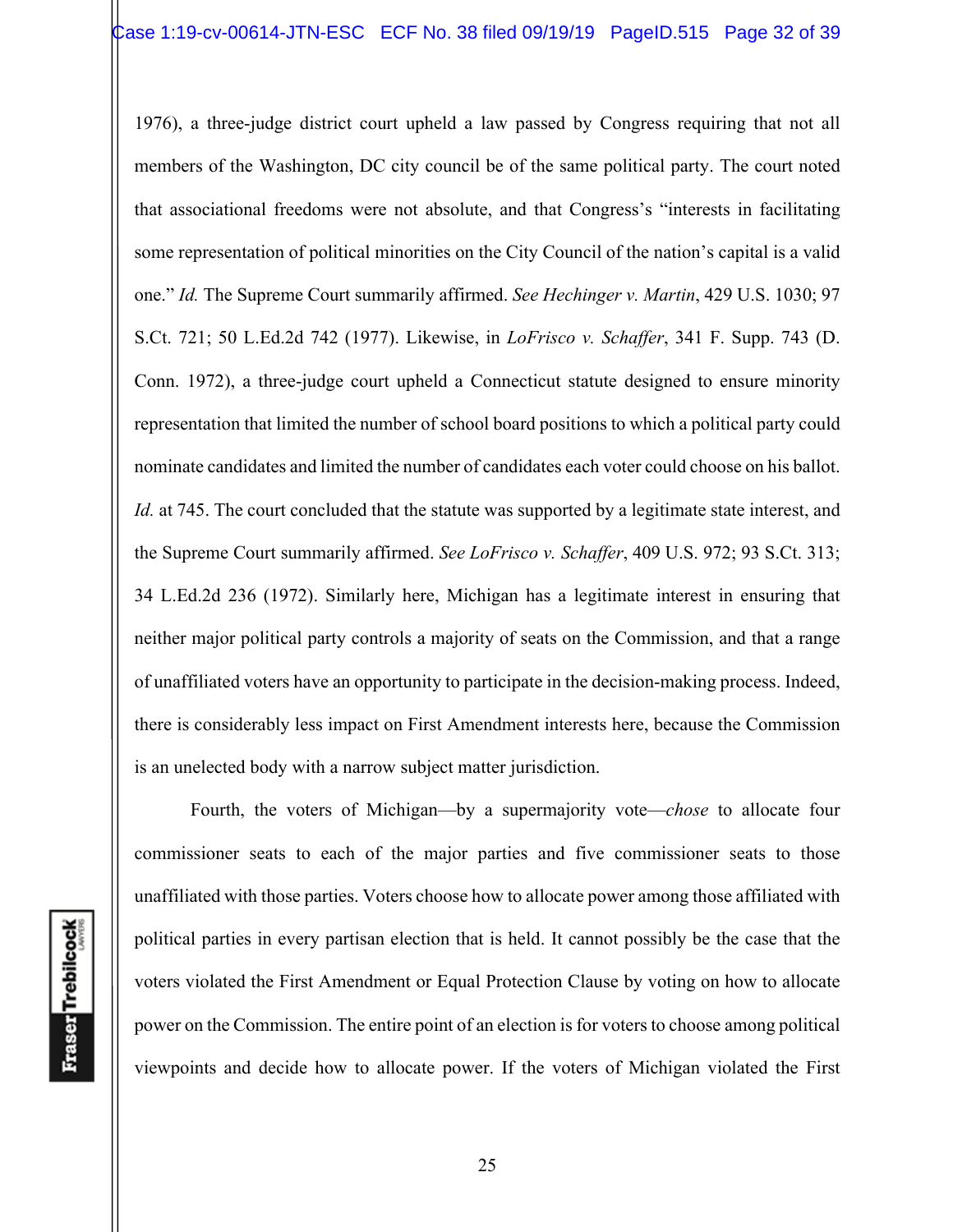Amendment and Equal Protection Clause by deciding that there should be four Republicanaffiliated commissioners, four Democratic-affiliated commissioners, and five unaffiliated commissioners, then they also engage in viewpoint discrimination in violation of the First Amendment, and discriminate in violation of the Equal Protection Clause, every time they choose among partisan candidates for Governor, Congress, and the legislature. So too would it violate the First Amendment and Equal Protection Clause for the majority party in the legislature to allocate to itself a majority of the seats on legislative committees. And it would likewise violate the First Amendment and Equal Protection Clause for Congress and the state legislature to adopt commission structures—common in federal and state law—where one political party can hold a majority of the commission seats. The Federal Trade Commission, Securities Exchange Commission, and Federal Energy Regulatory Commission are all structured to permit three of five commissioners to be of the same political party. *See* 15 U.S.C. § 41; 28 U.S.C. § 78d; 42 U.S.C. § 7171(b). If the Court adopted Plaintiffs' view of the law, all of these commissions would likewise constitute unlawful viewpoint discrimination in violation of the First Amendment and unlawful discrimination in violation of the Equal Protection Clause. Voters do not violate the First Amendment or Equal Protection Clause when they choose how to allocate political power among partisan viewpoints—they *exercise* their First and Fourteenth Amendment rights by doing so.<sup>9</sup>

**Fraser** Trebilcock

 $9$  Because plaintiffs have no First Amendment or equal protection interest that is harmed by the allocation of Commission seats, the Court need not address the strength of Michigan's interest in the voters' choice for how to allocate the seats. But Michigan nonetheless has a compelling, and certainly a rational, basis in choosing to structure its Commission to ensure that no one political party controls a majority or plurality of seats, to include voters affiliated with minor parties or no parties, and to require that a final map have support from commissioners associated with all three groups. This structure helps to prevent partisan gerrymandering, which the Supreme Court has emphasized is "[incompatible] with democratic principles." *Ariz. State*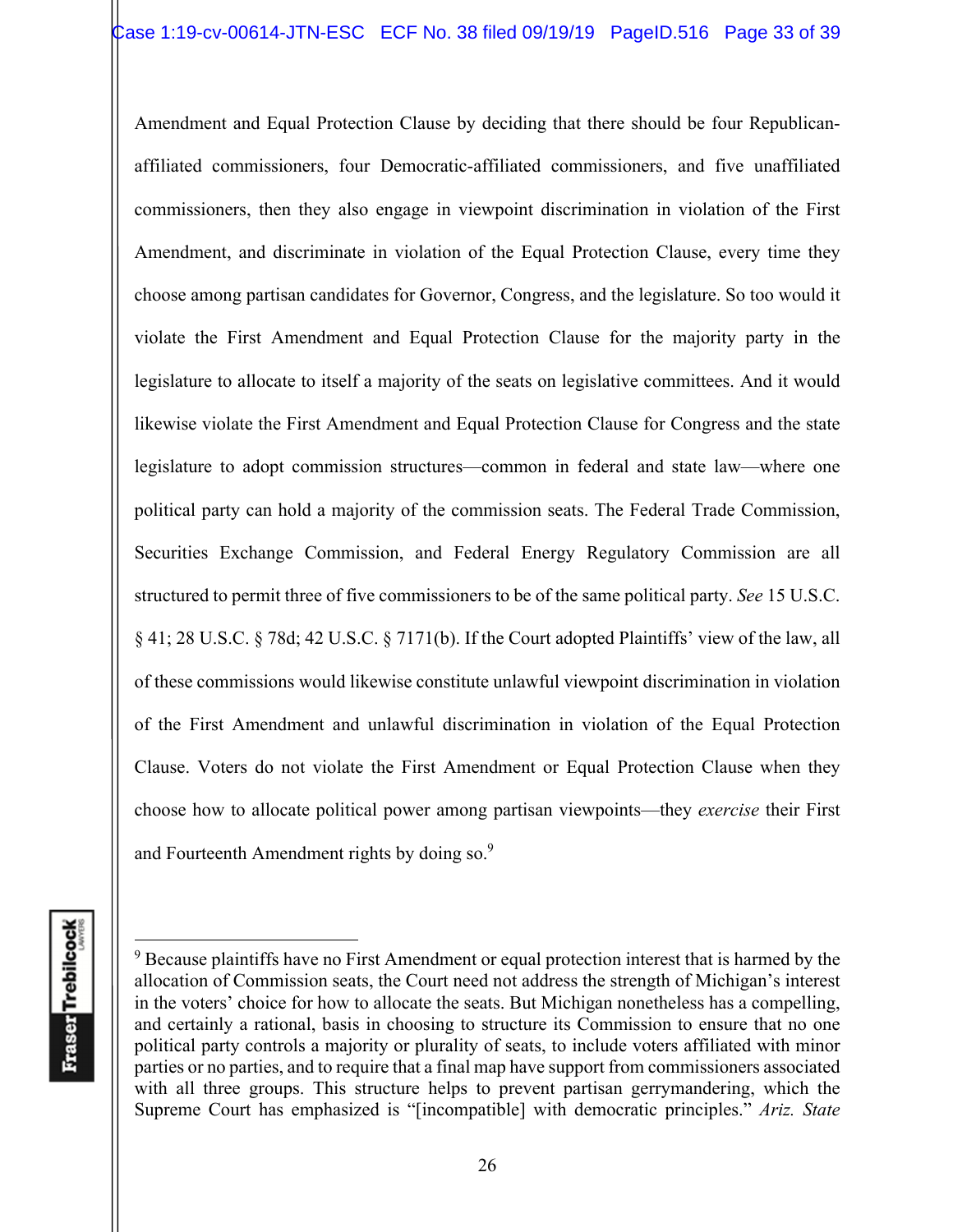### **2. THE REQUIREMENT THAT REDISTRICTING DISCUSSIONS OCCUR IN PUBLIC MEETINGS DOES NOT VIOLATE THE FIRST AMENDMENT.**

 The restriction on commissioners' discussion of redistricting outside of public Commission meetings does not violate the First Amendment. In *Asgeirsson v. Abbott*, 696 F.3d 454 (5th Cir. 2012), the Fifth Circuit considered a First Amendment challenge by officeholders to Texas's Open Meetings Act, which made it a crime for officeholders constituting a quorum to discuss "public business or public policy over which the governmental body has supervision or control" outside of a public meeting. *Id.* at 458. The court rejected the plaintiffs' challenge.

The court noted that "[a] regulation is not content-based [ ] merely because the applicability of the regulation depends on the content of the speech. A statute that appears content-based on its face may still be deemed content-neutral if it is justified without regard to the content of the speech." *Id.* at 459, citing *Renton v. Playtime Theatres, Inc.*, 475 U.S. 41, 47- 48; 106 S.Ct. 925; 89 L.Ed.2d 29 (1986). *See also, Ward v. Rock Against Racism*, 491 U.S. 781, 791; 109 S.Ct. 2746; 105 L.Ed.2d 661(1989) (noting that "[t]he principal inquiry in determining content neutrality, in speech cases generally and in time, place, or manner cases in particular, is whether the government has adopted a regulation of speech because of disagreement with the message it conveys. . . The government's purpose is the controlling consideration" and that a regulation is content neutral if it serves purposes "unrelated to the content of the expression.")

*Legislature v. Ariz. Independent Redistricting Comm'n*, 135 S. Ct. 2652, 2663; 192 L.Ed.2d 704 (2015).

It is remarkable that plaintiffs contend that it would be "less restrictive" and constitutionally appropriate to *exclude* altogether commissioners unaffiliated with the major political parties, and instead give equal numbers of seats to Democrats and Republicans. PageID.72 The fact that Plaintiffs think the Constitution requires the two major political parties to control redistricting, to the exclusion of unaffiliated voters, underscores the wisdom of the voters' choice in removing politicians from this process.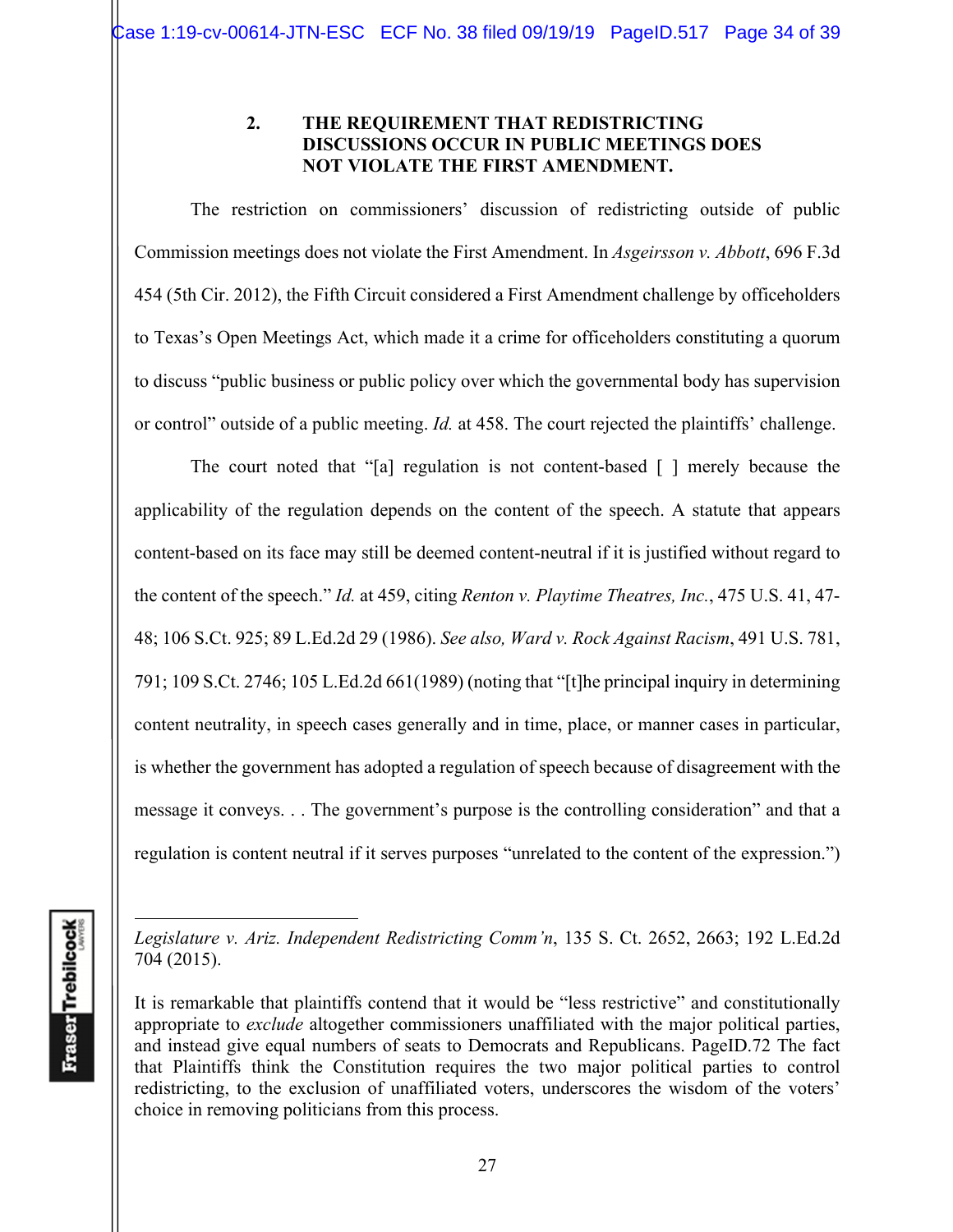The court concluded that Texas's law was content-neutral—even though on its face it was limited to discussions of matters of public concern within the body's jurisdiction—because it furthered the purpose of transparency. "Transparency is furthered by allowing the public to have access to government decisionmaking. . . . The private speech itself makes the government less transparent regardless of its message." *Id.* at 461-462. The court thus held that the law was a "content-neutral time, place, or manner restriction [that] should be subjected to intermediate scrutiny." *Id.* at 462.

Relying upon the Supreme Court's precedent upholding disclosure requirements in the campaign finance context, the court observed that "[f]or First Amendment purposes, the requirement to make information public is treated more leniently than are other speech regulations." *Id.* at 463. The court reasoned that Texas's law served the purposes of "increasing transparency, fostering trust in government, and ensuring that all members of a governing body may take part in the discussion of public business," and concluded that with respect to those goals, the law—and its criminal penalties—were "not overbroad." *Id.* at 464. Moreover, the court noted that the First Amendment has been interpreted to require public access to criminal proceedings: "It makes little sense for the First Amendment to require states to open their criminal proceedings while prohibiting them from doing so with their policymaking proceedings." *Id.* at 465.

**Fraser** Trebilcock

Contrary to the Plaintiffs' contention, PageID.68, the restriction on commissioners and their staff, attorneys, and consultants discussing redistricting matters outside of open meetings of the Commission is not a content-based regulation subject to strict scrutiny. As the Supreme Court has directed, *see Ward*, 491 U.S. at 792, whether a regulation is content-based turns on the government's purpose in enacting the restriction. Here, the voters of Michigan did not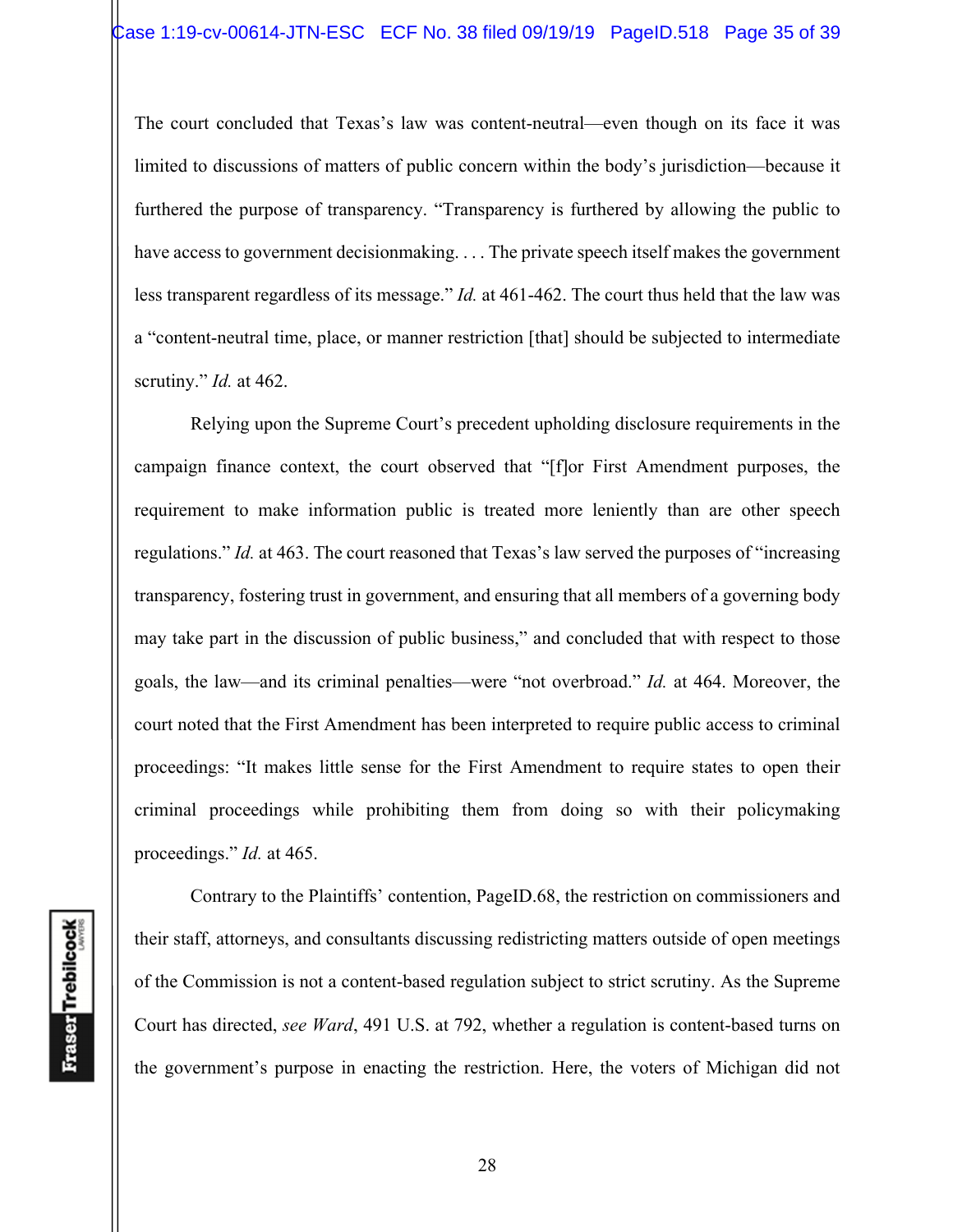choose to prohibit private discussions of redistricting matters by the Commission because they disfavor redistricting discussions, but rather to "increas[e] transparency, foster[ ] trust in government, and ensur[e] that all members of a governing body may take part in the discussion of public business." *Asgeirsson*, 696 F.3d at 464. "Redistricting" topics are specified because that is the only matter within the Commission's jurisdiction; it thus serves to narrowly tailor the restriction. Because the restriction is justified without regard to the content of the speech, it is a content-neutral time, place, and manner restriction subject only to intermediate scrutiny, just as was the case with respect to the Texas law at issue in *Asgeirsson*.

As a time, place, and manner regulation, the restriction in this case

"must be narrowly tailored to serve the government's legitimate, content-neutral interests but [ ] it need not be the least restrictive or least intrusive means of doing so. Rather, the requirement of narrow tailoring is satisfied so long as the . . . regulation promotes a substantial government interest that would be achieved less effectively absent the regulation."

*Ward*, 491 U.S. at 798-99 (internal quotation marks and footnote omitted) (alteration in original). The restriction on discussing redistricting matters outside open meetings of the Commission plainly promotes a substantial government interest—it furthers transparency and ensures that line drawing decisions are not made for improper, corrupt, or discriminatory purposes; promotes public confidence in the process that determines the very structure of the electoral process, and ensures that all commissioners are involved in the decision-making.

These goals would be achieved less effectively absent the restriction. For example, Plaintiffs suggest that it would suffice if the final decisions were required to be made in public, and if the commission staff were excluded from the requirement. But redistricting is a complex process, with decisions about whether to include or exclude particular precincts or census blocks frequently made by staff members who are expert in the demographic and technical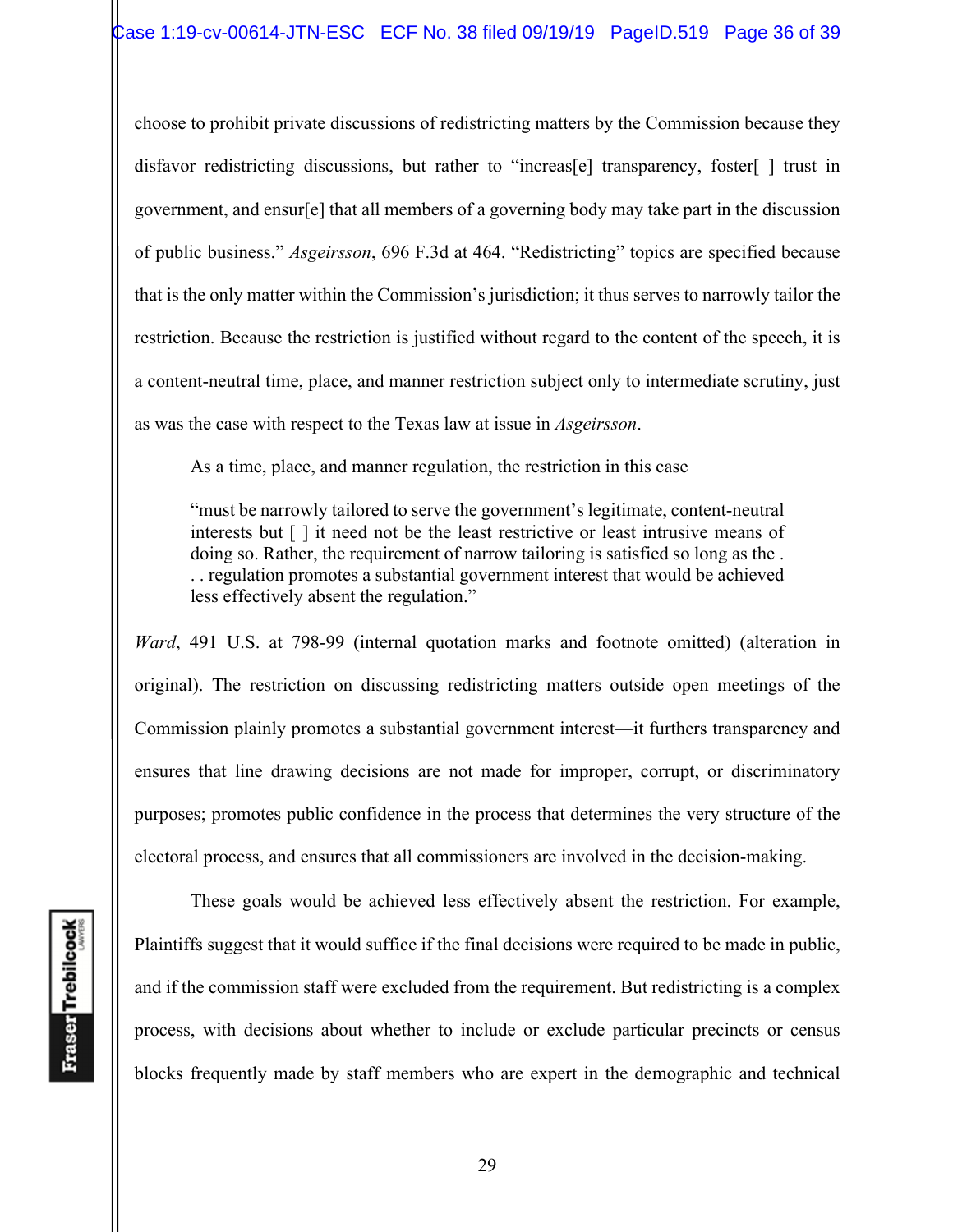aspects of drawing district lines. The decision by staff members of where to place those lines in each commissioner's draft map are of incredible public interest, and the exclusion of staff members—or draft stages of the line drawing—from the regulation would frustrate Michigan's interest in ensuring that lawful, nondiscriminatory, and fair maps are proposed and that those maps are not based upon any improper motivations that could more easily take hold in private. The restriction easily satisfies intermediate scrutiny.

 WHEREFORE, Intervenor-Defendant Count MI Vote, d/b/a Voters Not Politicians respectfully requests that this Honorable Court dismiss Plaintiffs' Complaint for lack of subject matter jurisdiction pursuant to Fed. R. Civ. P. 12(b)(1) with respect to the individual Plaintiffs, and that upon consideration of Plaintiffs' constitutional challenges, the Court also grant a final judgment in favor of the Defendant and Intervenor-Defendant on the pleadings against all of the Plaintiffs pursuant to Fed. R. Civ. P. 12(c).

### *Respectfully submitted*,

 Fraser Trebilcock Davis & Dunlap, P.C. Attorneys for Intervenor-Defendant Count MI Vote, d/b/a Voters Not Politicians

Dated: September 19, 2019 By: */s/ Graham K. Crabtree* 

Peter D. Houk (P15155) Graham K. Crabtree (P31590) Jonathan E. Raven (P25390) Ryan K. Kauffman (P65357) 124 W. Allegan, Suite 1000 Lansing, Michigan 48933 and and state of the state of the state of the state of the state of the state of the state of the state of the state of the state of the state of the state of the state of the state of the state of the state of the state

> Paul M. Smith Mark Gaber Campaign Legal Center 1101 14th Street N.W., Suite 400 Washington D.C. 20005

Annabelle Harless 73 W. Monroe Street, Suite 302 Chicago, Illinois 60603

**Fraser Trebilcock**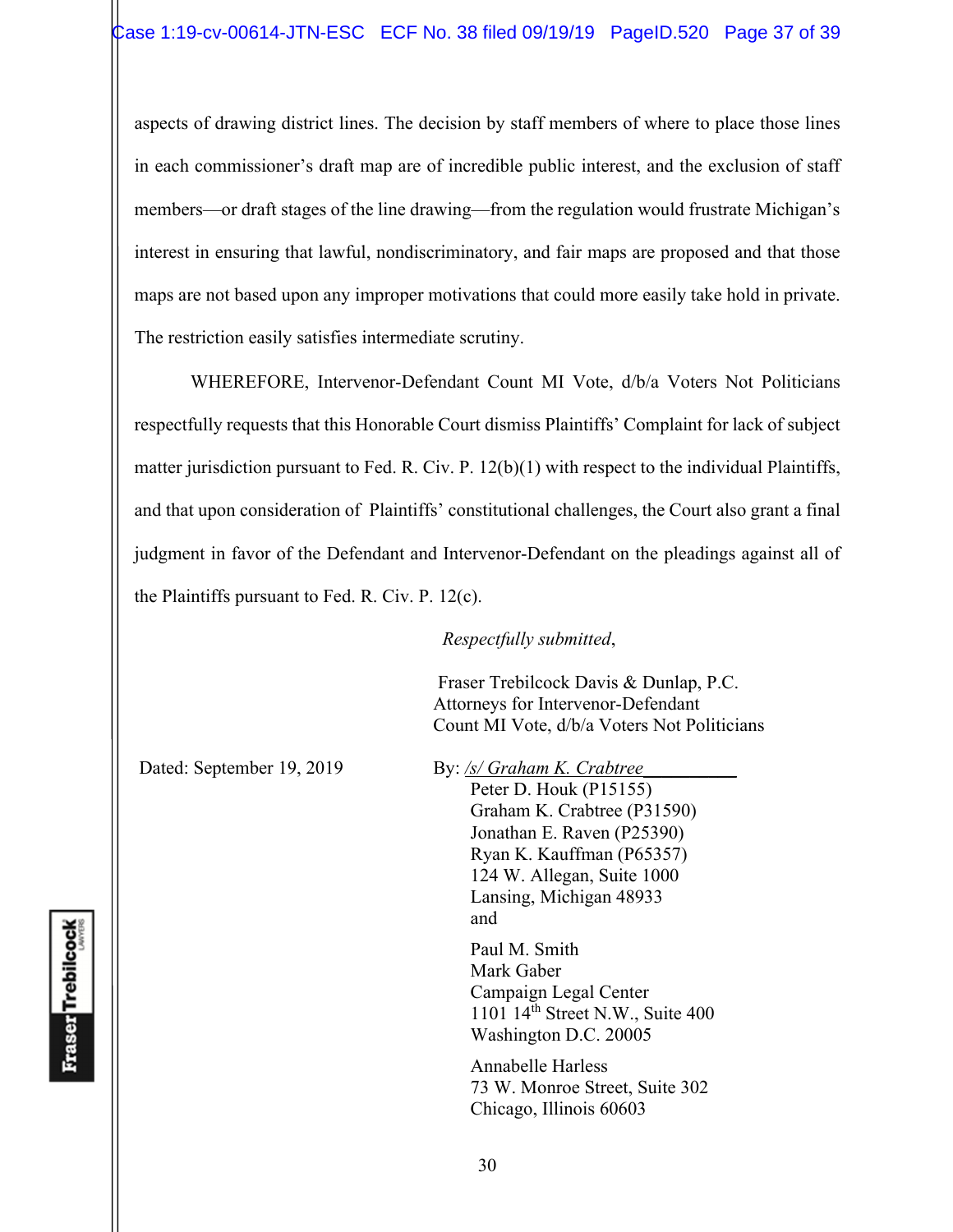Case 1:19-cv-00614-JTN-ESC ECF No. 38 filed 09/19/19 PageID.521 Page 38 of 39

### **CERTIFICATE OF COMPLIANCE**

 This document was prepared using Microsoft Word. The word count for Intervenor-Defendant's Brief in Support of its Motion to Dismiss as provided by that software is 9,440 words which is less than the 10,800-word limit for a brief filed in support of a dispositive motion.

*Respectfully submitted*,

**FRASER TREBILCOCK DAVIS & DUNLAP, P.C.** Attorneys for Proposed Intervenor-Defendant Count MI Vote d/b/a Voters Not Politicians

Dated: September 19, 2019 By: /s/Graham K. Crabtree Peter D. Houk (P15155)

Jonathan E. Raven (P25390) Graham K. Crabtree (P31590) Ryan K. Kauffman (P65357) 124 W. Allegan, Suite 1000 Lansing, Michigan 48933 (517) 482-5800

**Fraser Trebilcock**